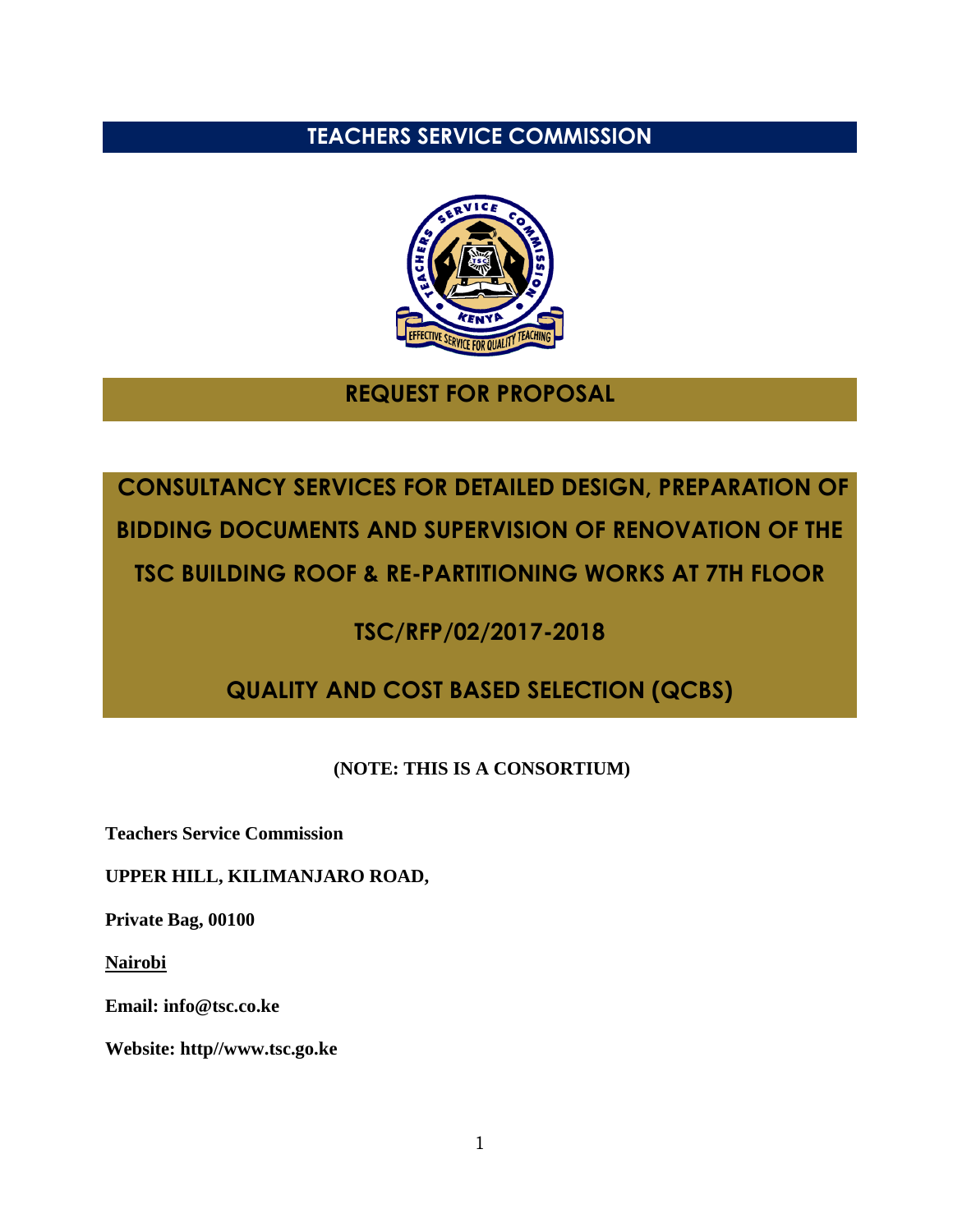#### TABLE OF CONTENTS

| SECTION I.         |                                                                      | 3        |
|--------------------|----------------------------------------------------------------------|----------|
| <b>SECTION II.</b> | Information to consultants<br>Appendix to information to Consultants | 12<br>12 |
| <b>SECTION III</b> |                                                                      | 15       |
| SECTION IV.        |                                                                      | 26       |
| <b>SECTION V</b>   |                                                                      | 34       |
| <b>SECTION VI.</b> | Standard Forms of Contract                                           | 35       |

#### **SECTION I - LETTER OF INVITATION**

Dear Sir/Madam,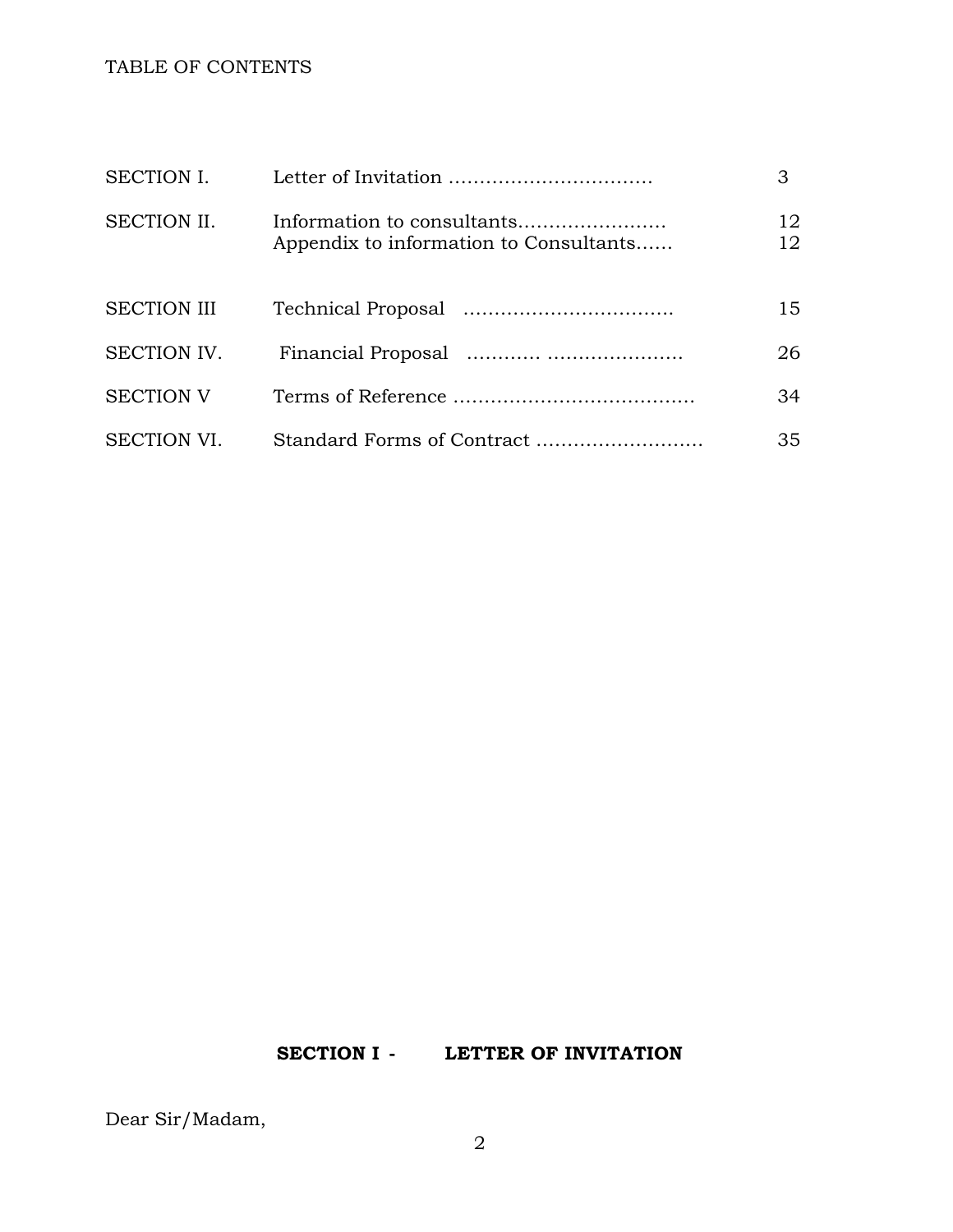#### **RE: CONSULTANCY SERVICES FOR DETAILED DESIGN, PREPARATION OF BIDDING DOCUMENTS AND SUPERVISION OF RENOVATION OF THE TSC BUILDING ROOF & RE-PARTITIONING WORKS AT 7TH FLOOR**

The Teachers Service Commission invites proposals for consultancy services for detailed design, preparation of bidding documents and supervision for repartitioning works at 7th floor and renovation of the roof at TSC Building.

Request for Proposal (RFP) includes the following documents: -

| Section I   | Letter of invitation            |
|-------------|---------------------------------|
| Section II  | Information to Consultants      |
| Section III | <b>Technical Proposals</b>      |
| Section IV  | <b>Technical Proposal Forms</b> |
| Section V   | Terms of Reference              |

Interested and eligible consultants may obtain further information and inspect the Request for Proposal Documents from Procurement Office, 2nd Floor, Podium Wing, TSC House during normal working hours i.e. Monday to Friday from 8.00am to 5.00pm.

A complete set of RFP documents may be obtained upon payment of a nonrefundable fee of Shs.1,000/= in cash or bankers cheque payable to The Secretary, Teachers Service commission or be downloaded free of charge from TSC website: www.tsc.go.ke

Completed RFP documents are to be enclosed in plain sealed envelopes, marked with tender number and name and be deposited in the Tender Box provided at TSC House Podium Wing, 3rd Floor or be addressed and posted to

#### **The Commission Secretary/Chief Executive Teachers Service Commission P.O. Private, 00100, Nairobi.**

#### **To be received on or before 21st November 2017 at 11.00am**

Tenders will be opened immediately thereafter in the presence of the tenderers/ or their representative who choose to attend the opening at TSC House, 3rd Floor, Podium Wing at **11.00 AM; local time.**

#### **Commission Secretary/Chief Executive Teachers Service Commission**

# **SECTION II: INFORMATION TO CONSULTANTS (ITC)**

# **2.1 Introduction**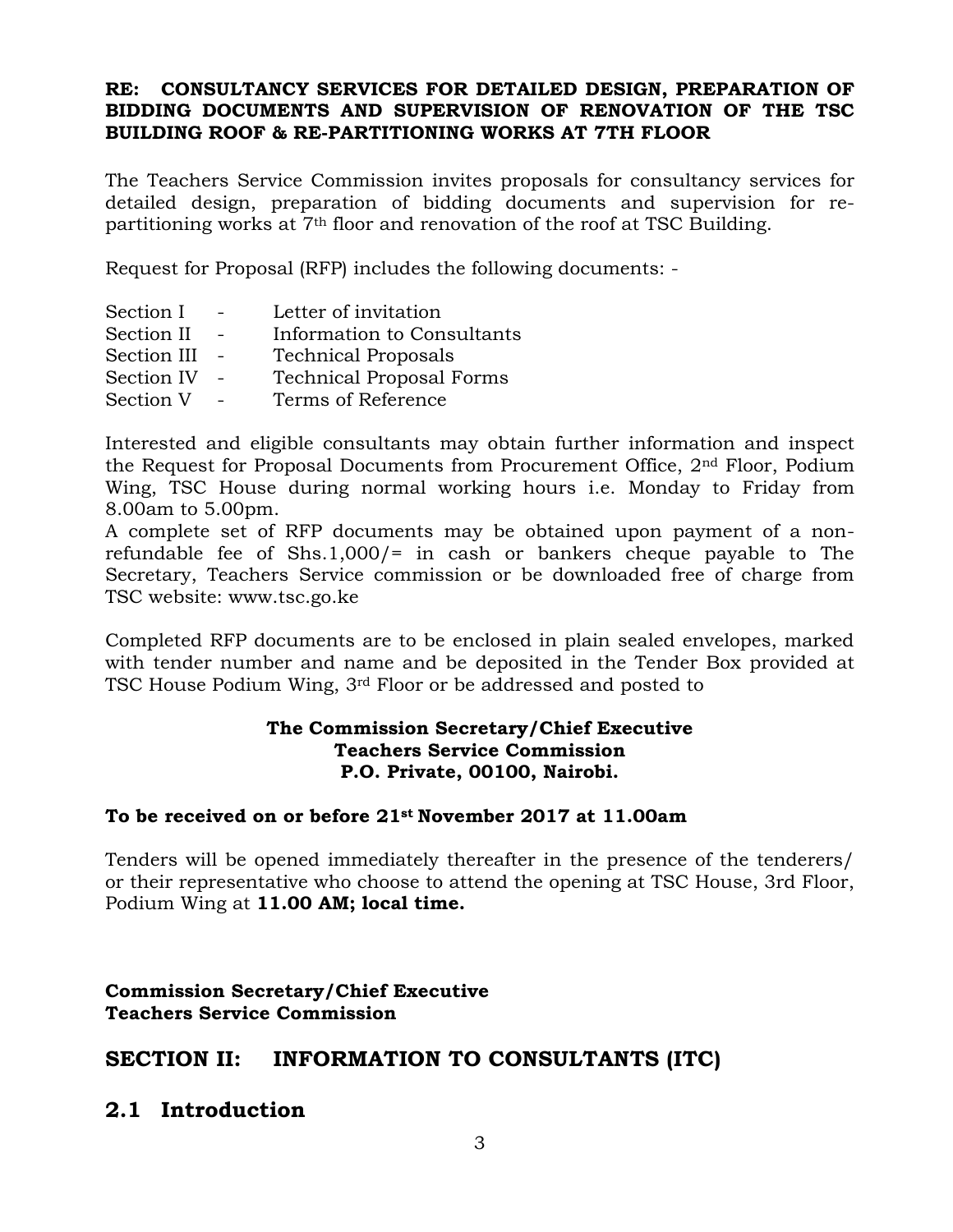- 2.1.1 The Teachers Service Commission will select a firm from among the firms shortlisted to submit a proposal in accordance with the method of selection detailed in the Appendix A
- 2.1.2 The firms are invited to submit a Technical Proposal and a financial proposal as specified under appendix A of this RFP document.
- 2.1.3 The TSC will provide the inputs specified in the Appendix A

#### **2.2 Clarification and Amendment of RFP Documents**

- 2.2.1 Interested Firms may request a clarification of any of the RFP documents only up to seven [7] days before the proposal submission date. Any request for clarification mustbe sent in writing by paper mail, cable, telex, facsimile or electronic mail to the Client's address indicated in the Appendix "A". The Client will respond by cable, telex, facsimile or electronic mail to such requests and will send written copies of the response (including an explanation of the query but without identifying the source of inquiry) to all invited consultants who intend to submit proposals.
- 2.2.2 At any time before the submission of proposals, the Commission may for any reason, whether at his own initiative or in response to a clarification requested by an invited firm, amend the RFP. Any amendment shall be issued in writing through addenda. Addenda shall be sent by mail, cable, telex or facsimile to all invited consultants and will be binding on them. The Client may at his discretion extend the deadline for the submission of proposals.

#### **2.3 Preparation of Technical Proposal**

- **2.3.1** The Consultants proposal shall be written in English language
- **2.3.2** In preparing the Technical Proposal, Consultants are expected to examine the documents constituting this RFP in detail. Material deficiencies in providing the information requested may result in rejection of a proposal.
- **2.3.3** While preparing the Technical Proposal, consultants must give particular attention to the following:
	- (i) If a firm considers that it does not have all the expertise for the assignment, it may obtain a full range of expertise by associating with individual consultant(s) and/or other firms or entities in a joint venture or sub-consultancy as appropriate. Consultants shall not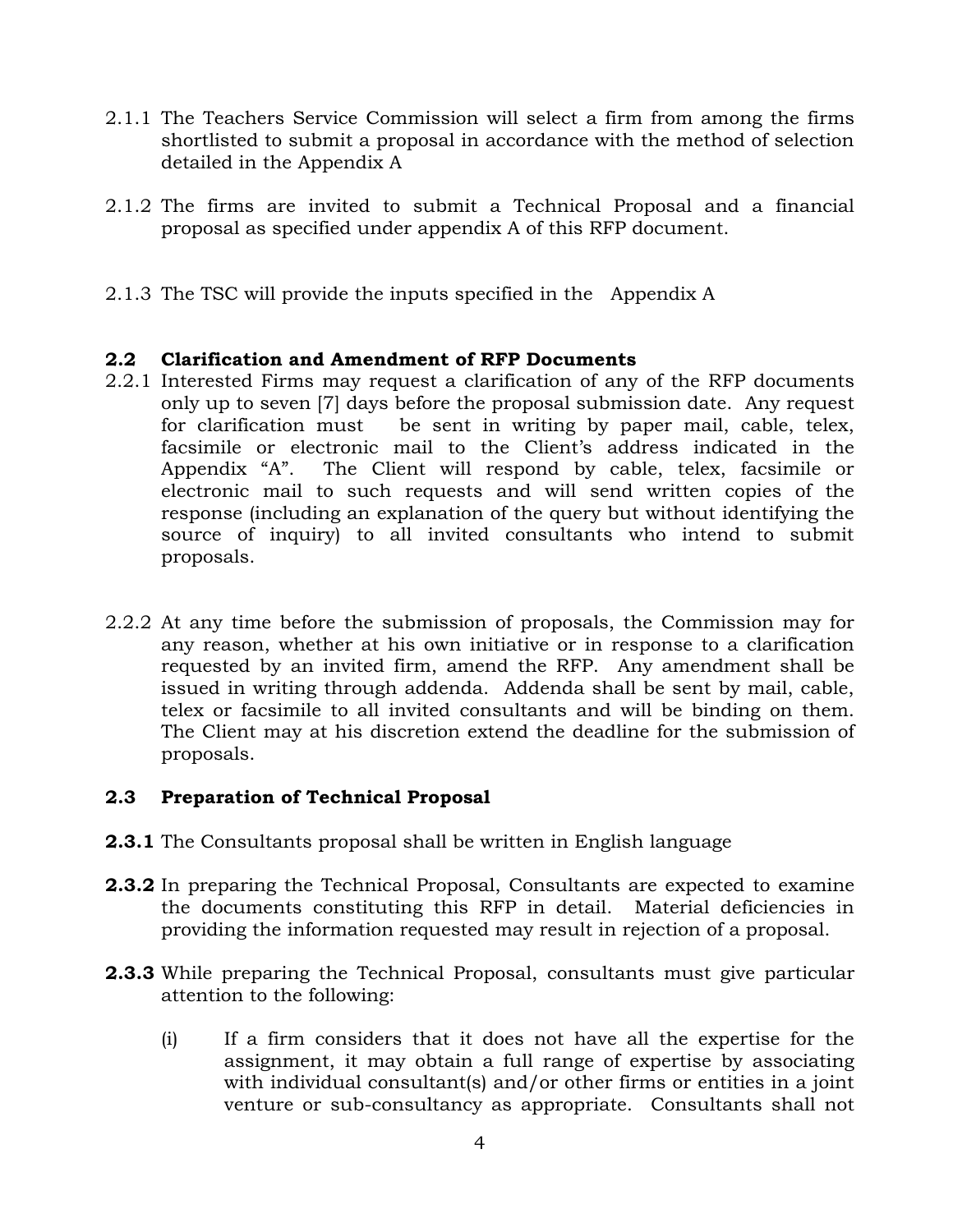associate with the other consultants invited for this assignment. Any firms associating in contravention of this requirement shall automatically be disqualified.

- (ii) For assignments on a staff-time basis, the estimated number of professional staff-time is given in the Appendix. The proposal shall however be based on the number of professional staff-time estimated by the firm.
- (iii) It is desirable that the majority of the key professional staff proposed be permanent employees of the firm or have an extended and stable working relationship with it.
- (iv) Proposed professional staff must as a minimum, have the experience indicated in Appendix, preferably working under conditions similar to those prevailing in Kenya.
- **2.3.4** The Technical Proposal shall provide the following information using the attached Standard Forms;
	- (i) A brief description of the firm's organization and an outline of recent experience on assignments of a similar nature. For each assignment the outline should indicate *inter alia,* the profiles of the staff proposed, duration of the assignment, contract amount and firm's involvement.
	- (ii) Any comments or suggestions on the Terms of Reference, a list of services and facilities to be provided by the Client.
	- (iii) A description of the methodology and work plan for performing the assignment.
	- (iv) The list of the proposed staff team by specialty, the tasks that would be assigned to each staff team member and their timing.
	- (v) CVs recently signed by the proposed professional staff and the authorized representative submitting the proposal. Key information should include number of years working for the firm/entity and degree of responsibility held in various assignments during the last ten (10) years.
	- (vi) A detailed description of the proposed methodology, staffing and monitoring of training, if Appendix "A" specifies training as a major component of the assignment.
	- (vii) Any additional information requested in Appendix "A".

**2.3.5** The Technical Proposal shall not include any financial information.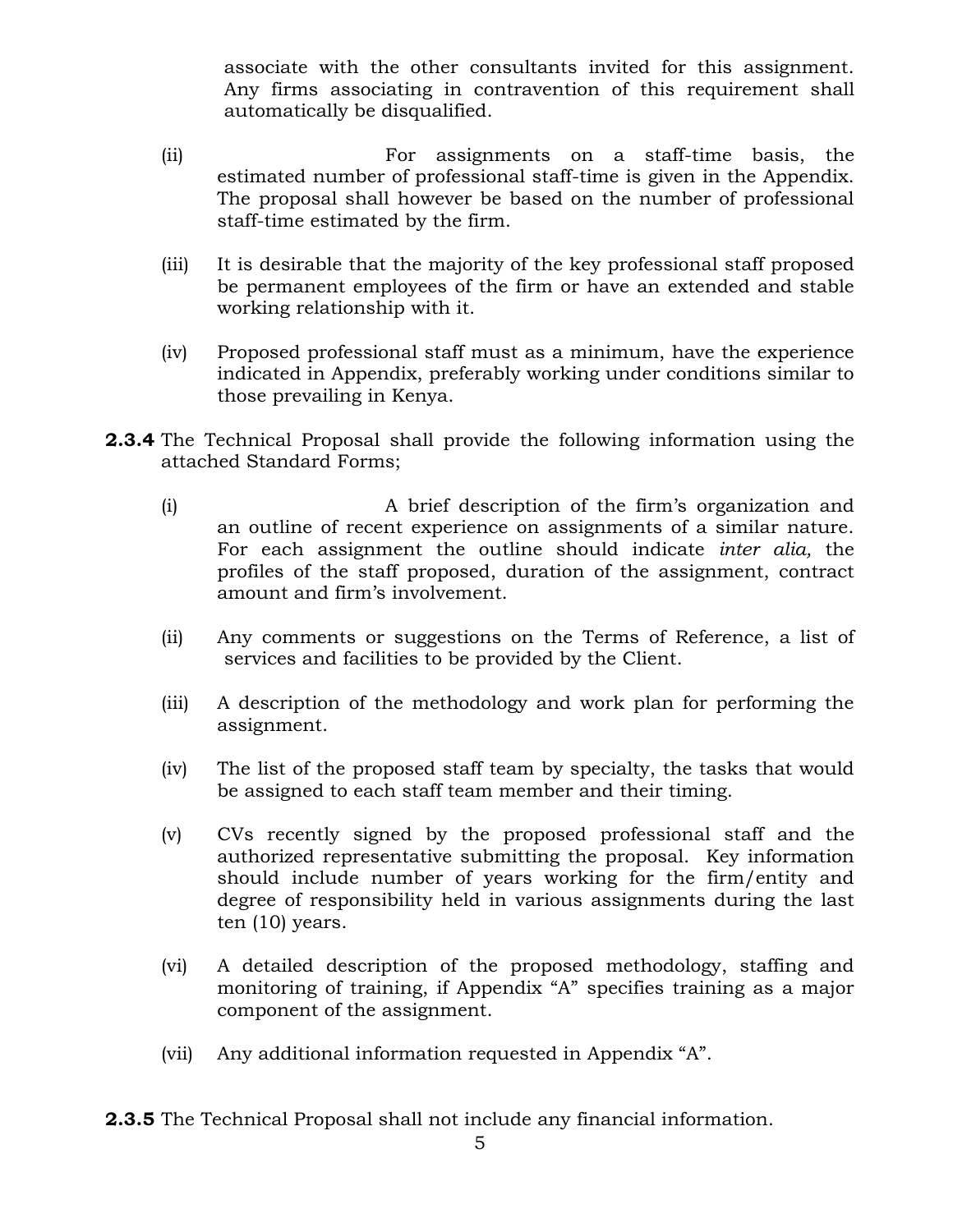# **2.4 Preparation of Financial Proposal**

- 2.4.1 In preparing the Financial Proposal, consultants are expected to take into account the requirements and conditions outlined in the RFP documents. The Financial Proposal should follow Standard Forms in Appendix C. It lists all costs associated with the assignment including;
	- i) Summary of Costs
	- ii) Breakdown of remuneration
	- iii) Detailed costs of other activities
- 2.4.2 The Financial Proposal should clearly identify as a separate amount, the local taxes, duties, fees, levies and other charges imposed under the law on the consultants, the sub-consultants and their personnel, unless Appendix "A" specifies otherwise.
- 2.4.3 Bidders shall express the price of their services in Kenya Shillings.
- 2.4.4 Commissions and gratuities, if any, paid or to be paid by firms and related to the assignment will be listed in the Financial Proposal submission Form.
- 2.4.5 The Proposal must remain valid for 120 days after the submission date. During this period, the firm is expected to keep available, at his own cost, the professional staff proposed for the assignment. The Commission will make his best effort to complete negotiations within this period. If the Commission wishes to extend the validity period of the proposals, the bidders shall agree to the extension.

#### **2.5 Submission, Receipt, and Opening of Proposals**

- 2.5.1 The original proposal (Technical Proposal and, if required, Financial Proposal; see para. 1.2) shall be prepared in indelible ink. It shall contain no interlineation or overwriting, except as necessary to correct errors made by the firm itself. Any such corrections must be initialed by the persons or person authorized to sign the proposals.
- 2.5.2 For each proposal, the consultants shall prepare the number of copies indicated in Appendix "A". Each Technical Proposal and Financial Proposal shall be marked **"ORIGINAL"** or **"COPY"** as appropriate. If there are any discrepancies between the original and the copies of the proposal, the original shall govern.
- **2.5.3** The original and all copies of the Technical Proposal shall be placed in a sealed envelope clearly marked "**TECHNICAL PROPOSAL**," and the original and all copies of the Financial Proposal in a sealed envelope clearly marked **"FINANCIAL PROPOSAL"** and warning: **"DO NOT OPEN WITH THE TECHNICAL PROPOSAL"**. Both envelopes shall be placed into an outer envelope and sealed. This outer envelope shall bear the submission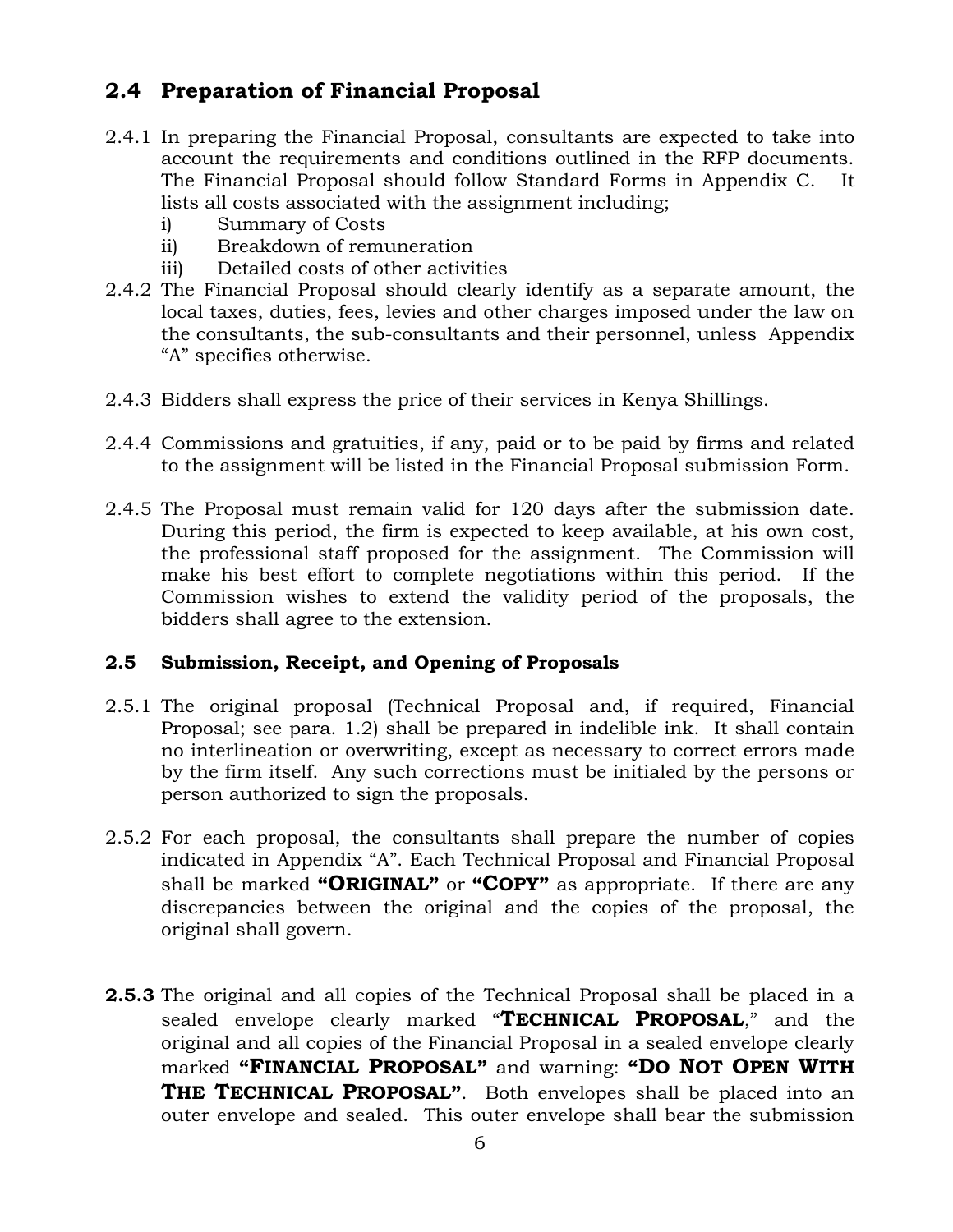address and other information indicated in the Appendix "ITC" and be clearly marked, **"DO NOT OPEN, EXCEPT IN PRESENCE OF THE OPENING COMMITTEE."**

- 2.5.4 The completed Technical and Financial Proposals must be delivered at the submission address on or before the time and date stated in the Appendix "ITC". Any proposal received after the closing time for submission of proposals shall be returned to the respective consultant unopened.
- 2.5.5 After the deadline for submission of proposals, the Technical Proposal shall be opened immediately by the opening committee. The Financial Proposal shall remain sealed and deposited with a responsible officer of the client department up to the time for public opening of financial proposals.

#### 2.6 **Proposal Evaluation General**

- 2.6.1 From the time the bids are opened to the time the Contract is awarded, if any bidder wishes to contact the Commission on any matter related to his proposal, he should do so in writing at the address indicated in the Appendix "ITC". Any effort by the firm to influence the Client in the proposal evaluation, proposal comparison or Contract award decisions may result in the rejection of the consultant's proposal.
- 2.6.2 Evaluators of Technical Proposals shall have no access to the Financial Proposals until the technical evaluation is concluded.

#### **2.7 Evaluation of Technical Proposal**

The evaluation committee appointed by the Commission shall evaluate the Technical Proposals on the basis of their responsiveness to the Terms of Reference, applying the evaluation criteria as follows: -

|      |                                                                                                                                                 | Points |
|------|-------------------------------------------------------------------------------------------------------------------------------------------------|--------|
| i)   | General experiences of the consultant in building<br>Construction works and specific relevant projects<br>Related to the assignment             | 140    |
| ii)  | Understanding the terms of reference, adequacy<br>of the proposed work plan and proposed methodology<br>in responding to the terms of reference | 20     |
| iii) | Qualifications and competences of key personnel;<br>And specific relevant experiences in building<br>construction works                         |        |
|      | Total points                                                                                                                                    |        |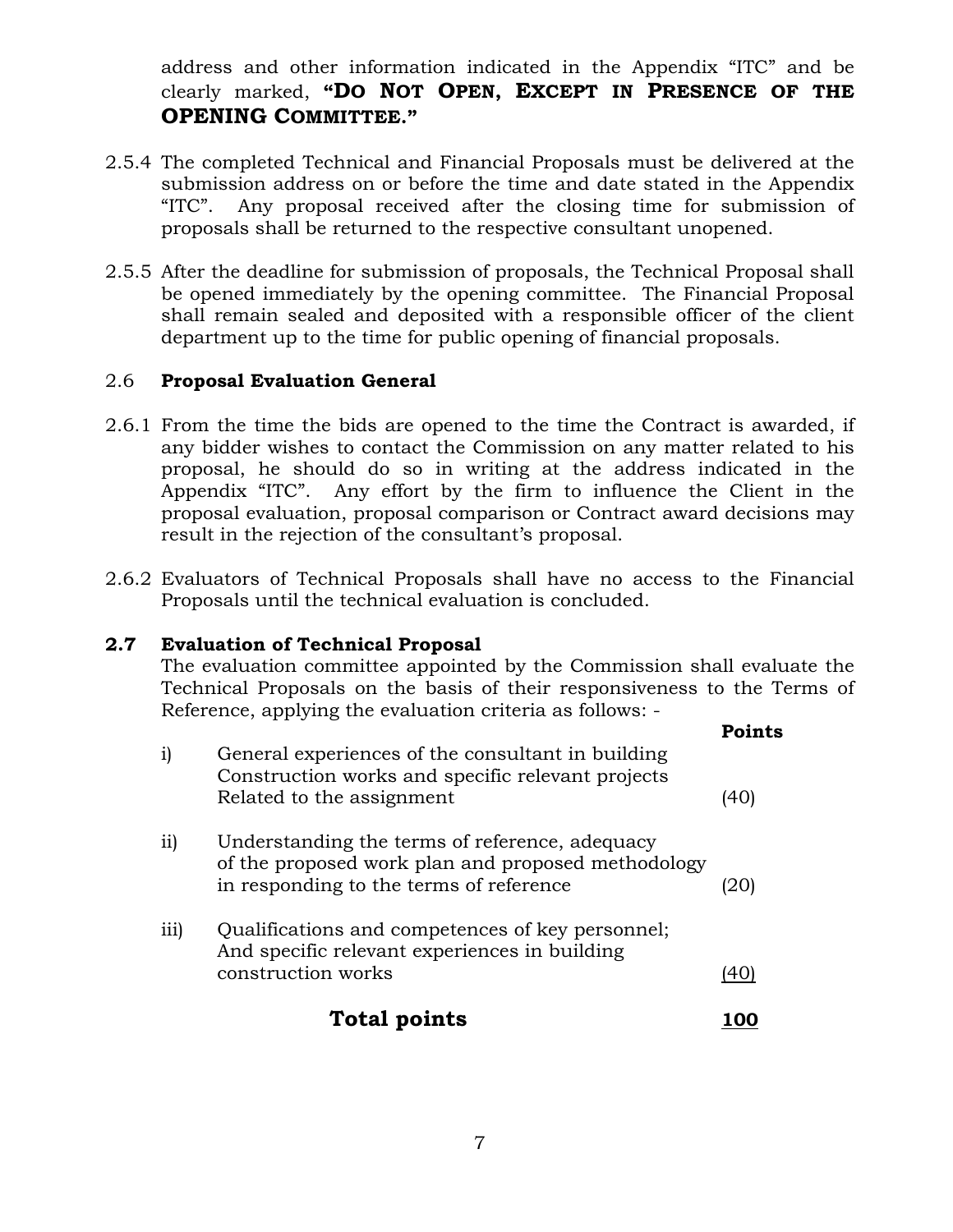- 2.7.1 Any proposal which will be examined and found not to comply with all the requirements for submission of the proposals will be declared nonresponsive. All the proposals found to have complied with all the requirements for submission of proposal shall be declared responsive by the evaluation committee.
- 2.7.2 Each responsive proposal will be given a technical score (St). A proposal shall be rejected at this stage if it does not respond to important aspects of the Terms of Reference and fails to attain the minimum 80 points.

#### **2.8 Public Opening and Evaluation of Financial Proposal**

- 2.8.1 After Technical Proposal evaluation, the Commission will notify those firms whose proposals did not meet the minimum qualifying mark or were considered non-responsive to the RFP and Terms of Reference, indicating that their Financial Proposals will be returned after completing the selection process. The Commission shall simultaneously notify the firms who have secured the minimum qualifying mark, indicating the date and time set for opening the Financial Proposals and stating that the opening ceremony is open to those bidders who choose to attend. The opening date shall not be sooner than seven (7) days after the notification date. The notification may be sent by registered letter, cable, telex, facsimile or electronic mail.
- 2.8.2 The Financial Proposals shall be opened publicly in the presence of the firms' representatives who choose to attend. The name of the firm, the technical scores and the proposed prices shall be read aloud and recorded when the Financial Proposals are opened. The Commission shall prepare minutes of the public opening.
- 2.8.3 The tender evaluation committee will determine whether the financial proposals are complete (i.e. whether the firm has costed all the items of the corresponding Technical Proposal and correct any computational errors. The cost of any unpriced items shall be assumed to be included in other costs in the proposal. In all cases, the total price of the Financial Proposal as submitted shall prevail.
- 2.8.4 The formulae for determining the Financial Score (Sf) shall, unless an alternative formulae is indicated in the Appendix "A", be as follows:-  $Fs = 100 \text{ X } \text{FM}_{F}$  where Fs is the financial score; Fm is the lowest priced financial proposal and F is the price of the proposal under consideration. Proposals will be ranked according to their combined technical *(St)* and financial *(Sf)* scores using the weights *(T=*the weight given to the Technical Proposal:  $P =$  the weight given to the Financial Proposal;  $T + p = I$ ) indicated in the Appendix. The combined technical and financial score, S, is calculated as follows:-  $S = St \times T \% + Fs \times P \%$ . The firm achieving the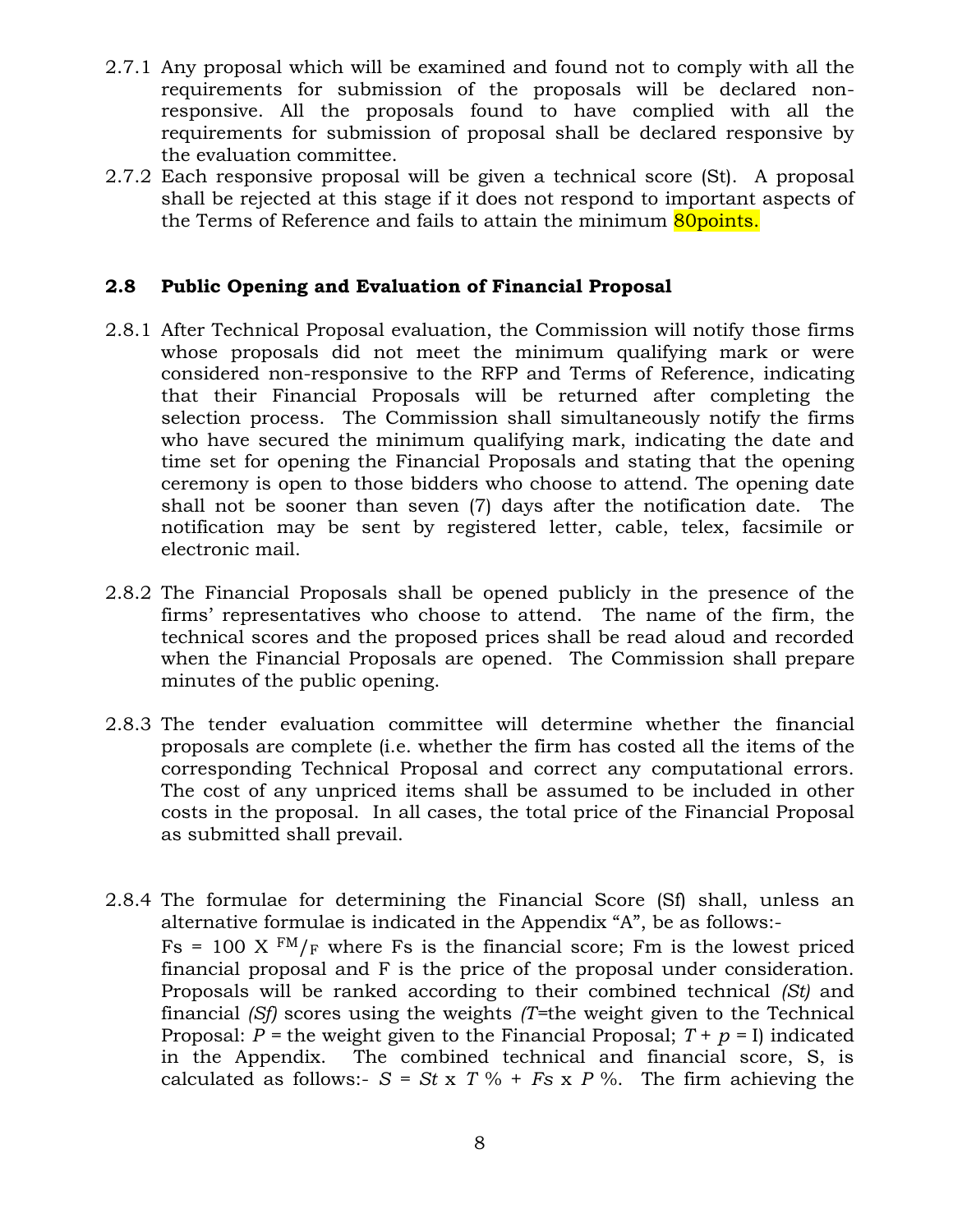highest combined technical and financial score will be invited for negotiations.

The weight given to Technical and Financial Proposals are:

- Technical  $(T)$  = 0.90
- Financial  $(F)$  = 0.10
- 2.8.5 The tender evaluation committee shall evaluate the tenders within 30 days of from the date of opening the tender.
- 2.8.6 Contract price variations shall not be allowed for contracts not exceeding one year (12 months).
- 2.8.7 Where contract price variation is allowed, the variation shall not exceed 10% of the original contract price
- 2.8.8 Price variation requests shall be processed by the procuring entity within 30 days of receiving the request.

#### **2.9 Negotiations**

- 2.9.1 Negotiations will be held at the same address as "address to send information to the Client" indicated in the Appendix "A". The aim is to reach agreement on all points and sign a contract.
- 2.9.2 Negotiations will include a discussion of the Technical Proposal, the proposed methodology (work plan), staffing and any suggestions made by the firm to improve the Terms of Reference. The Commission and firm will then work out final Terms of Reference, staffing and bar charts indicating activities, staff periods in the field and in the head office, staff-months, logistics and reporting. The agreed work plan and final Terms of Reference will then be incorporated in the "Description of Services" and form part of the Contract. Special attention will be paid to getting the most the firm can offer within the available budget and to clearly defining the inputs required from the Client to ensure satisfactory implementation of the assignment.
- 2.9.3 Unless there are exceptional reasons, the financial negotiations will not involve the remuneration rates for staff (no breakdown of fees).
- 2.9.4 Having selected the firm on the basis of, among other things, an evaluation of proposed key professional staff, the Commission expects to negotiate a contract on the basis of the experts named in the proposal. Before contract negotiations, the Commission will require assurances that the experts will be actually available. The Commission will not consider substitutions during contract negotiations unless both parties agree that undue delay in the selection process makes such substitution unavoidable or that such changes are critical to meet the objectives of the assignment. If this is not the case and if it is established that key staff were offered in the proposal without confirming their availability, the firm may be disqualified.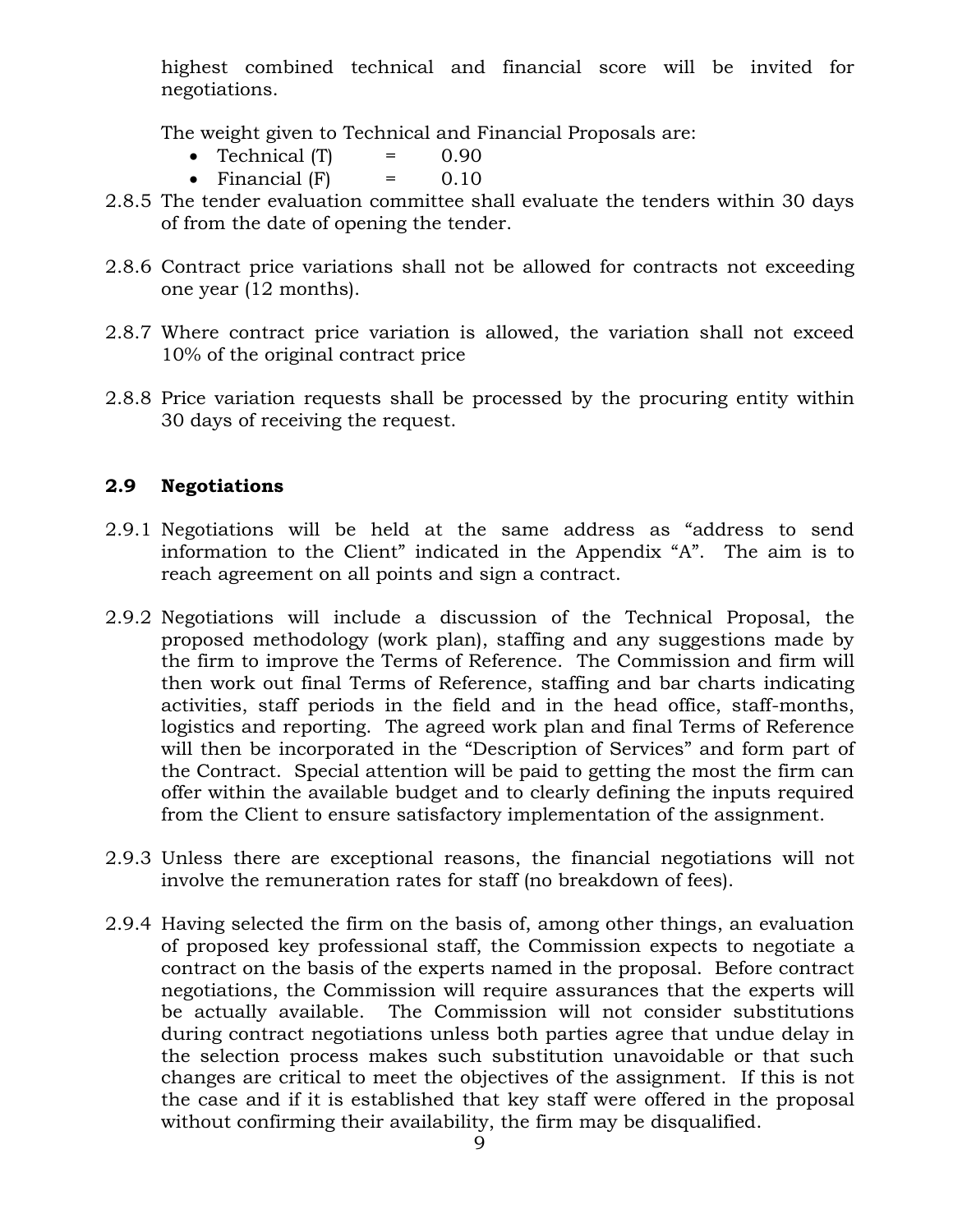### **2.10 Award of Contract**

- 2.10.1The Contract will be awarded following negotiations. After negotiations are completed, the Commission will promptly notify other firms on the shortlist that they were unsuccessful and return the Financial Proposals of those bidders who did not pass the technical evaluation.
- 2.10.2The selected firm is expected to commence the assignment on the date and at the location specified in Appendix "A".
- 2.10.3 The parties to the contract shall have it signed within 30 days from the date of notification of contract award unless there is an administrative review request.
- 2.10.4 The Commission may at any time terminate procurement proceedings before contract award and shall not be liable to any person for the termination.
- 2.10.5 The Commission shall give prompt notice of the termination to the tenderers and on request give its reasons for termination within 14 days of receiving the request from any tenderer.
- 2.10.6 To qualify for contract awards, the tenderer shall have the following:
	- (a) Necessary qualifications, capability experience, services, equipment and facilities to provide what is being procured.
	- (b) Legal capacity to enter into a contract for procurement
	- (c) Shall not be insolvent, in receivership, bankrupt or in the process of being wound up and is not the subject of legal proceedings relating to the foregoing.
	- (d) Shall not be debarred from participating in public procurement.

#### **2.11 Confidentiality**

2.11.1Information relating to evaluation of proposals and recommendations concerning awards shall not be disclosed to the firms who submitted the proposals or to other persons not officially concerned with the process, until the winning firm has been notified that it has been awarded the Contract.

#### **2.12 Corrupt or fraudulent practices**

2.12.1The TSC requires that bidding firms observe the highest standards of ethics during the selection and award of the consultancy contract and also during the performance of the assignment. The tenderer shall sign a declaration that he has not and will not be involved in corrupt or fraudulent practices.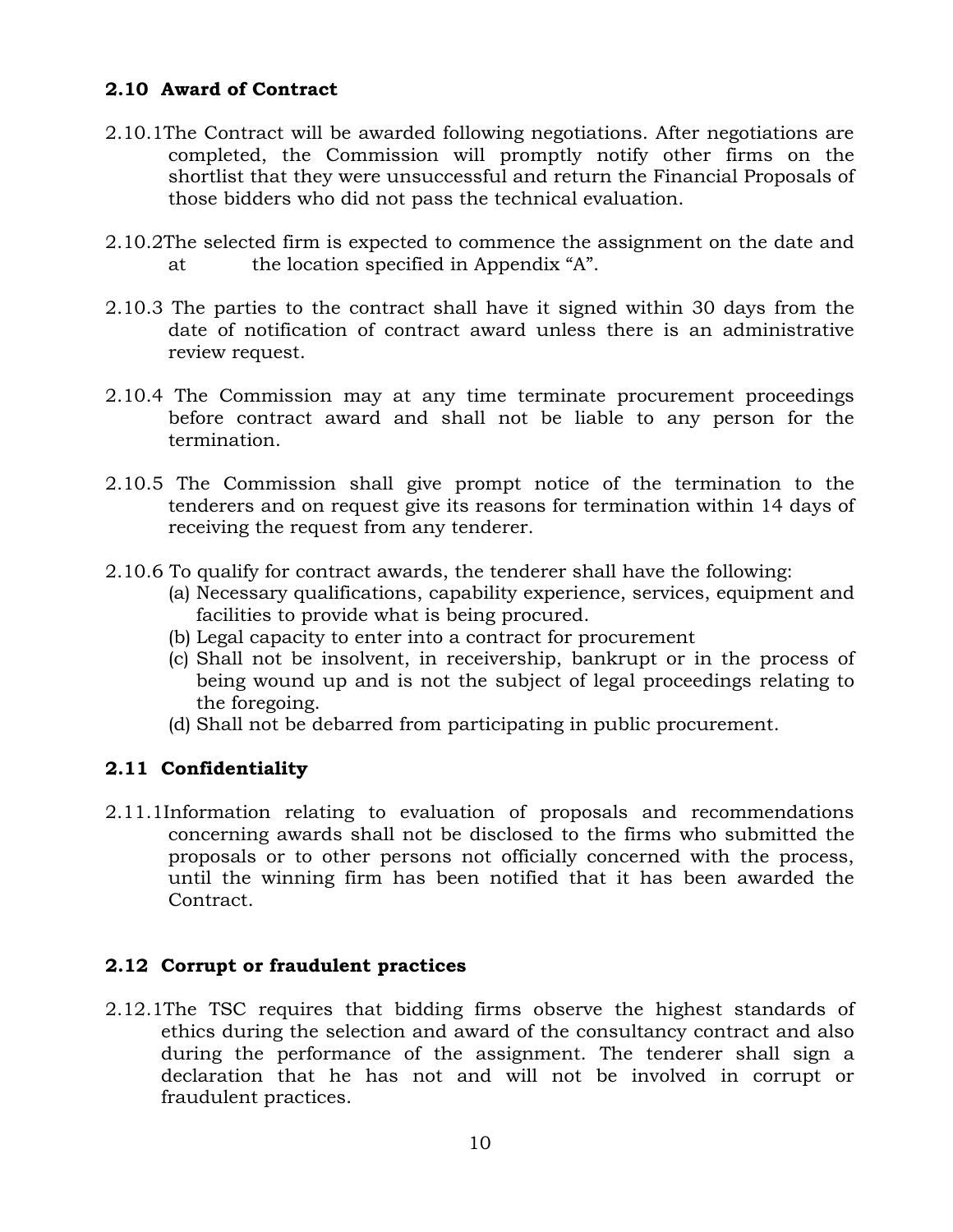- 2.12.2 The Commission will reject a proposal for award if it determines that the firm recommended for award has engaged in corrupt or fraudulent practices in competing for the contract in question.
- 2.12.3 Further a firm which is found to have indulged in corrupt or fraudulent practices risks being debarred from participating in public procurement in Kenya.

# **Appendix to Information to the Consulting Firm**

The following information for procurement of consultancy services and selection of consultants shall complement or amend the provisions of the information to consultants, wherever there is a conflict between the provisions of the Information and to consultants and the provisions of the appendix, the provisions of the appendix herein shall prevail over those of the information to consultants.

# **E. Data Sheet**

| A. General                                                                                                                                                                                                      |
|-----------------------------------------------------------------------------------------------------------------------------------------------------------------------------------------------------------------|
| <b>Name of the Client</b>                                                                                                                                                                                       |
| <b>Teachers Service Commission</b>                                                                                                                                                                              |
| Financial proposal to be submitted together with Technical Proposal:<br><b>No</b>                                                                                                                               |
| The name of the assignment is:                                                                                                                                                                                  |
| Consultancy services for detailed design, preparation of bidding<br>documents and supervision of renovation of the TSC building roof &<br>re-partitioning works at 7 <sup>th</sup> floor                        |
|                                                                                                                                                                                                                 |
| A pre-proposal conference will be held: No                                                                                                                                                                      |
| The Client will provide the following inputs, project data, reports<br>etc.                                                                                                                                     |
| All existing information and data, reports and maps as far as available<br>and will assist the Consultant in obtaining other relevant information<br>and materials from government agencies as far as possible. |
| The Client will provide the consultants with the following                                                                                                                                                      |
| documents:                                                                                                                                                                                                      |
| • Terms of reference as part of this RFP                                                                                                                                                                        |
| <b>B. Preparation of Proposals</b>                                                                                                                                                                              |
| This RFP has been issued in the English language                                                                                                                                                                |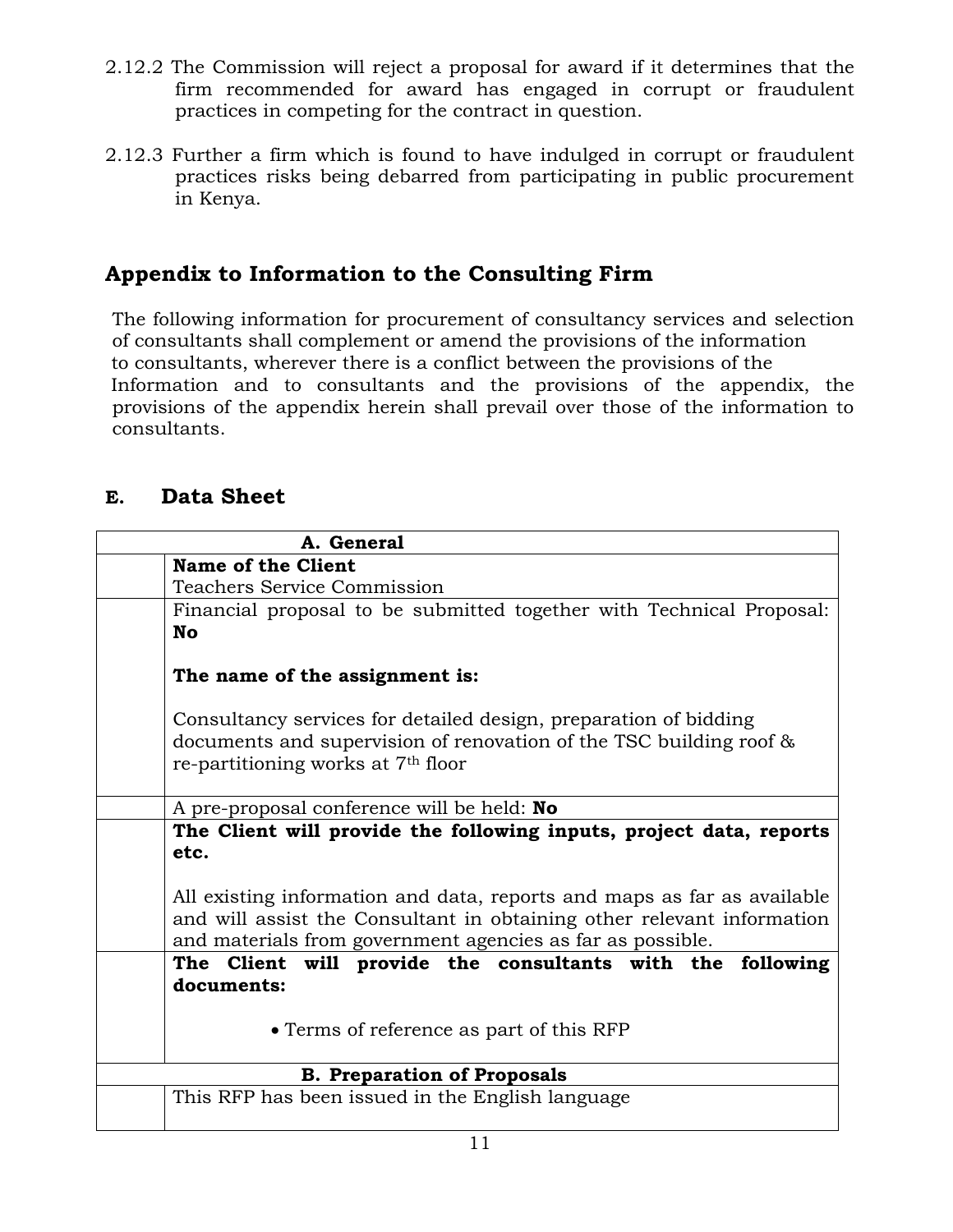| Proposals shall be submitted in English language.                                                 |
|---------------------------------------------------------------------------------------------------|
|                                                                                                   |
| All correspondence exchange shall be in English language.                                         |
| Participation of Sub-consultants and Non-Key Experts in more than<br>one Proposal is permissible. |
| <b>No</b>                                                                                         |
| Proposal must remain valid for 120 calendar days after the proposal<br>submission deadline        |
| Clarifications may be requested not later than 7 days prior to the<br>submission deadline         |
| The contact for requesting clarification is:                                                      |
| Supply Chain Management Services Division,                                                        |
| 2 <sup>nd</sup> Floor Podium Wing,                                                                |
| TSC House, Kilimanjaro Road.                                                                      |
| E-mail: ddprocurement@tsc.go.ke                                                                   |
|                                                                                                   |
| C. Submission, Opening and Evaluation                                                             |
| The consultants shall have the option of submitting their Proposals                               |
| electronically.                                                                                   |
| <b>No</b>                                                                                         |
| The Proposal must be submitted not later than:                                                    |
| Date: 21st November 2017<br>Time: 11.00 am East African Time                                      |
| The opening of the Proposal shall take place at:                                                  |
| TSC House, 3rd Floor Podium Wing                                                                  |
| On 21 <sup>st</sup> November 2017 at 11.00 am                                                     |
| D. Negotiation and Award                                                                          |
| Expected date for contract negotiations:                                                          |
| Date: 15th December 2017.                                                                         |
| Expected date of Commencement of the Services:                                                    |
| Date: 1 <sup>th</sup> January 2018.                                                               |

# **Preliminary Evaluation (Mandatory)**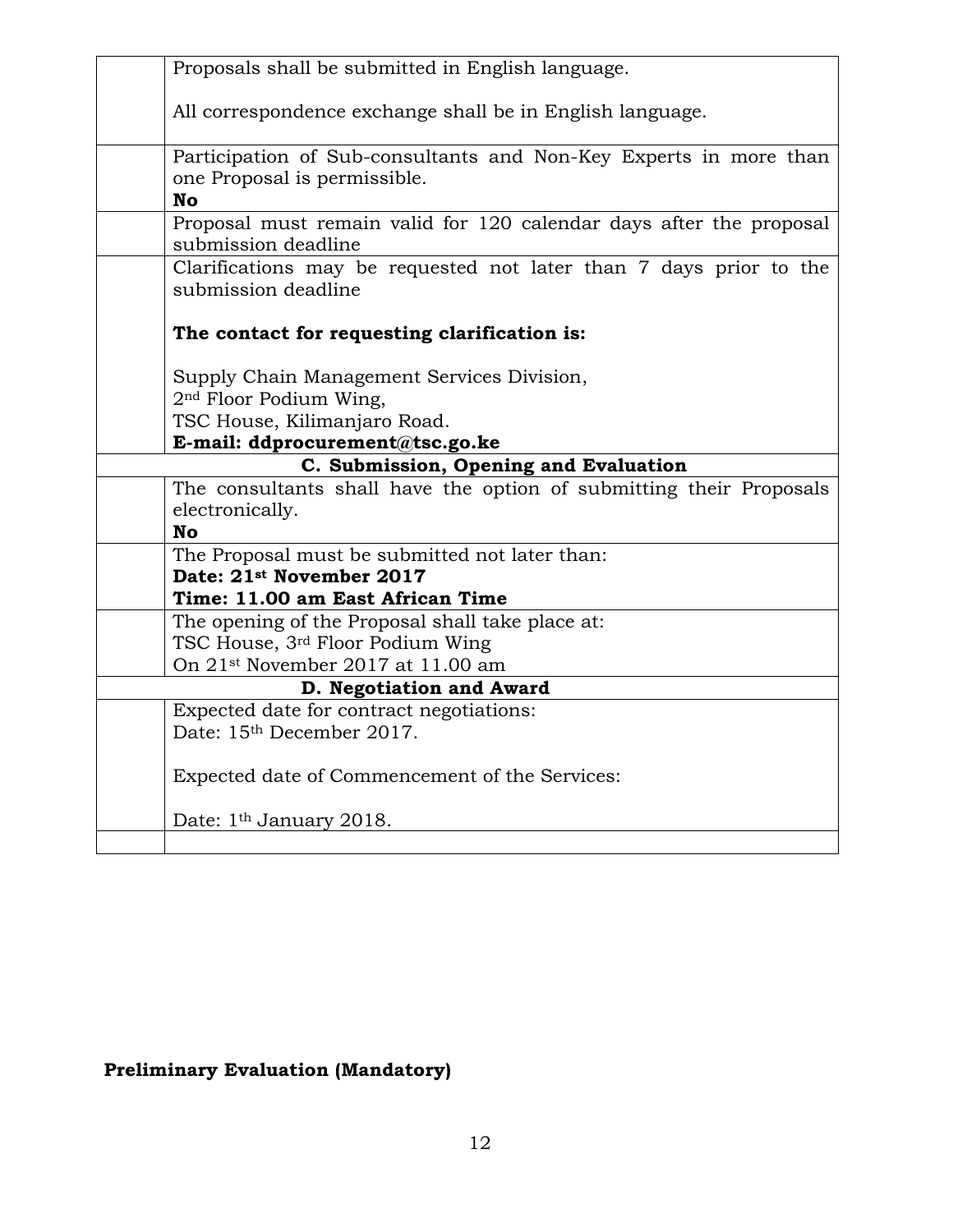| S/NO | <b>CRITERIA</b>                                                                                                                                                                                                                | YES | NO |
|------|--------------------------------------------------------------------------------------------------------------------------------------------------------------------------------------------------------------------------------|-----|----|
| 1.   | Tender Security – Original Tender Security<br>(bid bond) of $2\%$ of the tender sum from a<br>reputable bank or an Insurance company<br>approved by PPRA, and should be valid for<br>150 days from the date of tender opening. |     |    |
| 2.   | Technical Proposal: one (1) original and (1)<br>copy                                                                                                                                                                           |     |    |
| 3.   | Certificate of registration/incorporation                                                                                                                                                                                      |     |    |
| 4.   | Valid Tax Compliance Certificate                                                                                                                                                                                               |     |    |
| 5.   | Audited Accounts for the last three years<br>$(2014, 2015$ and $2016)$                                                                                                                                                         |     |    |
| 6.   | Duly signed and stamped Site Visit Form<br>by TSC appointed representative and the<br>tenderer                                                                                                                                 |     |    |

NB: The bid bond must be placed in the TECHNICAL COPY envelope. Any bid bond placed in the FINANCIAL COPY envelope will lead to automatic disqualification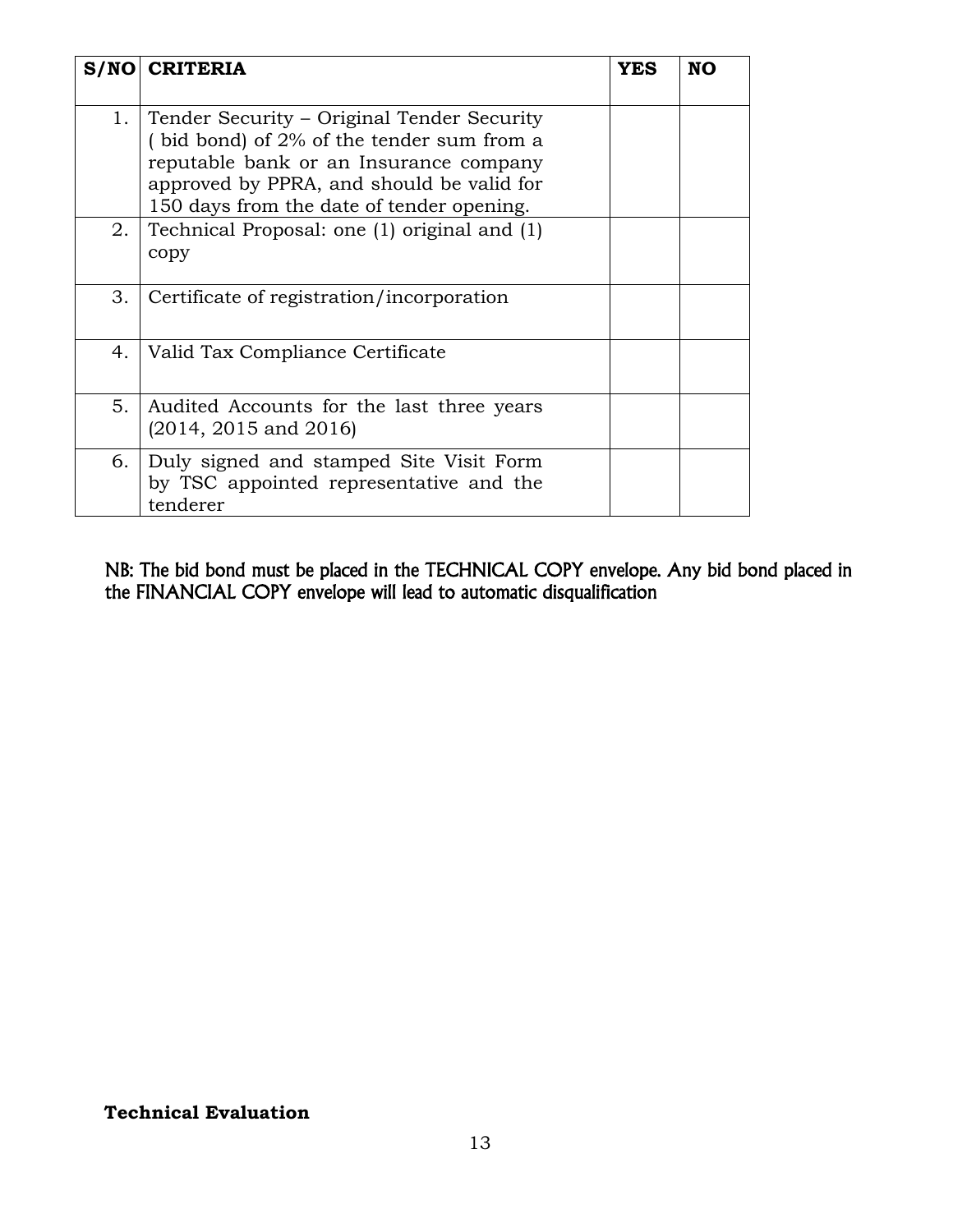Technical evaluation for firms that qualify at the mandatory evaluation stage shall be done out of 100%. The pass mark will be 80 out of 100. The firms shall be evaluated on a scoring matrix as shown below:-

| S/NO           | <b>CRITERIA</b>                                                                                        | Sub-   | Max    |
|----------------|--------------------------------------------------------------------------------------------------------|--------|--------|
|                |                                                                                                        | totals | scores |
| 1.             | Firm's specific experience relevant to the assignment:<br>(Consultant<br>include<br>to                 |        |        |
|                | construction/refurbishment projects with letters                                                       |        |        |
|                | of reference from Clients stating the nature and                                                       |        |        |
|                | value of works, giving the telephone and e-mail<br>contacts.                                           |        |        |
|                | Sub-criteria                                                                                           |        |        |
|                | (i) At least 10 relevant experience in construction<br>works (10 mks)                                  |        |        |
|                | ii) Evidence of at least five (5) relevant projects in<br>building construction (30 mks)               | 40     |        |
| $\overline{2}$ | Adequacy and quality of proposed methodology, and<br>work plan in responding to the Terms of Reference |        |        |
|                | (TROs):                                                                                                |        |        |
|                | Sub-criteria                                                                                           |        |        |
|                | Understanding the Terms of Reference (5 mks)<br>i)                                                     |        |        |
|                | Adequacy of the Technical Proposal and<br>$\mathbf{ii}$                                                |        |        |
|                | Methodology (8 mks)<br>$\overline{111}$<br>Work plan (7 mks)                                           | 20     |        |
| 3              | Qualifications and competence of key personnel for                                                     |        |        |
|                | the assignment<br><b>Architect- Team leader:</b>                                                       |        |        |
|                | Qualification, membership to a professional<br>i)<br>body where applicable and registration(2 mks)     |        |        |
|                | At least 8 years' experience in similar works<br>ii)<br>(8mks)                                         |        |        |
|                | <b>Quantity Survey:</b>                                                                                |        |        |
|                | Qualification, membership to a professional<br>i)<br>body where applicable and registration (2 mks)    |        |        |
|                | At least 8 years' experience in similar works<br>$\overline{11}$<br>(4mks)                             |        |        |
|                | <b>Electrical Engineer:</b>                                                                            |        |        |
|                | Qualification, membership to a professional<br>i)<br>body where applicable and registration (2 mks)    |        |        |
|                | At least 8 years' experience in similar works<br>$\overline{11}$<br>(4mks)                             |        |        |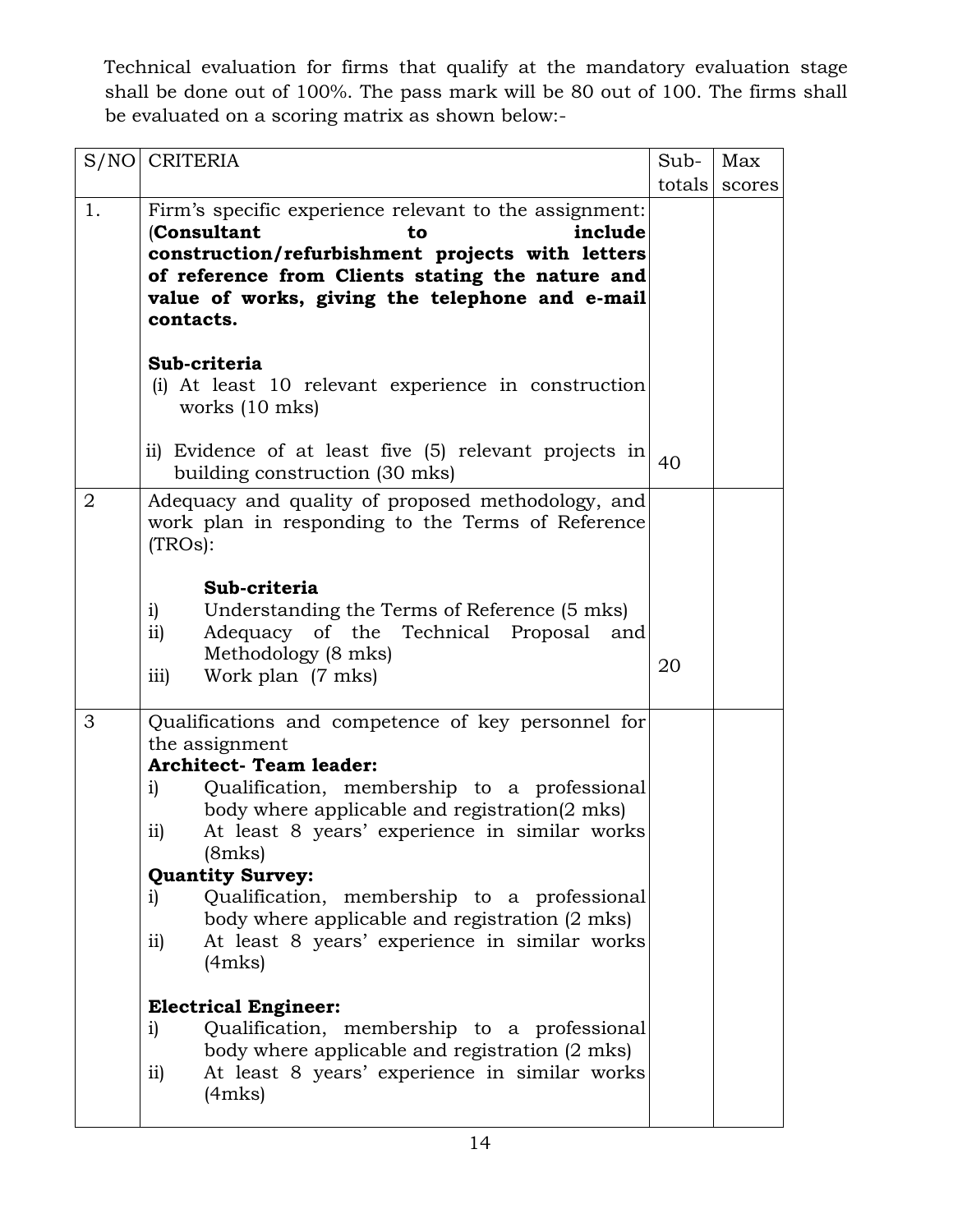| <b>Mechanical Engineer:</b>                                                                               |    |  |
|-----------------------------------------------------------------------------------------------------------|----|--|
| i) Qualification, membership to a professional<br>body where applicable and registration                  |    |  |
| $(2 \text{ mks})$                                                                                         |    |  |
| ii) At least 8 years' experience in similar works<br>(4mks)                                               |    |  |
| <b>Civil/Structural Engineer:</b>                                                                         |    |  |
| i) Qualification, membership to a professional                                                            |    |  |
| body where applicable and registration                                                                    |    |  |
| $(2 \text{ mks})$                                                                                         |    |  |
| ii) At least 8 years' experience in similar works<br>(4mks)                                               | 30 |  |
| Qualification and experience of key experts:                                                              |    |  |
| i) Architect - Team leader                                                                                |    |  |
| Must have a degree in Architecture and registered                                                         |    |  |
| with the Board of Registration of Architects and                                                          |    |  |
| Quantity Surveyors and a member of Architectural                                                          |    |  |
| Association of Kenya or any other recognized                                                              |    |  |
| institution(s) and having current practicing license.                                                     |    |  |
| Should have 12 years general experience and 8 years                                                       |    |  |
| specific experience in design and supervision of                                                          |    |  |
| similar projects. (2mks)                                                                                  |    |  |
| ii) Quantity Surveyor                                                                                     |    |  |
| Be a holder of degree in Land economics/quantity                                                          |    |  |
| surveying and registered with the<br>Board<br>of                                                          |    |  |
| Registration of Architects and quantity Surveyors and                                                     |    |  |
| a member of the Architectural Association of Kenya or                                                     |    |  |
| any other recognized institutions and having current                                                      |    |  |
| practicing license. Should have 12 years general                                                          |    |  |
| experience and 8 specific experience in quantity<br>surveying and supervision of similar projects (2mks)  |    |  |
|                                                                                                           |    |  |
| iii) Electrical engineer                                                                                  |    |  |
| Holder of degree in Electrical Engineering and                                                            |    |  |
| registered with Engineers Board of Kenya and a                                                            |    |  |
| member of the Institution of Engineers of Kenya or                                                        |    |  |
| other relevant institutions and having practicing<br>license. Should have 10 years general experience and |    |  |
| 8 years specific experience in design of electrical                                                       |    |  |
| services and supervision of building construction                                                         |    |  |
| contracts. Must have held similar position in at least                                                    |    |  |
| 2 projects. (2mks)                                                                                        |    |  |
|                                                                                                           |    |  |
| iv) Mechanical Engineer                                                                                   |    |  |
|                                                                                                           |    |  |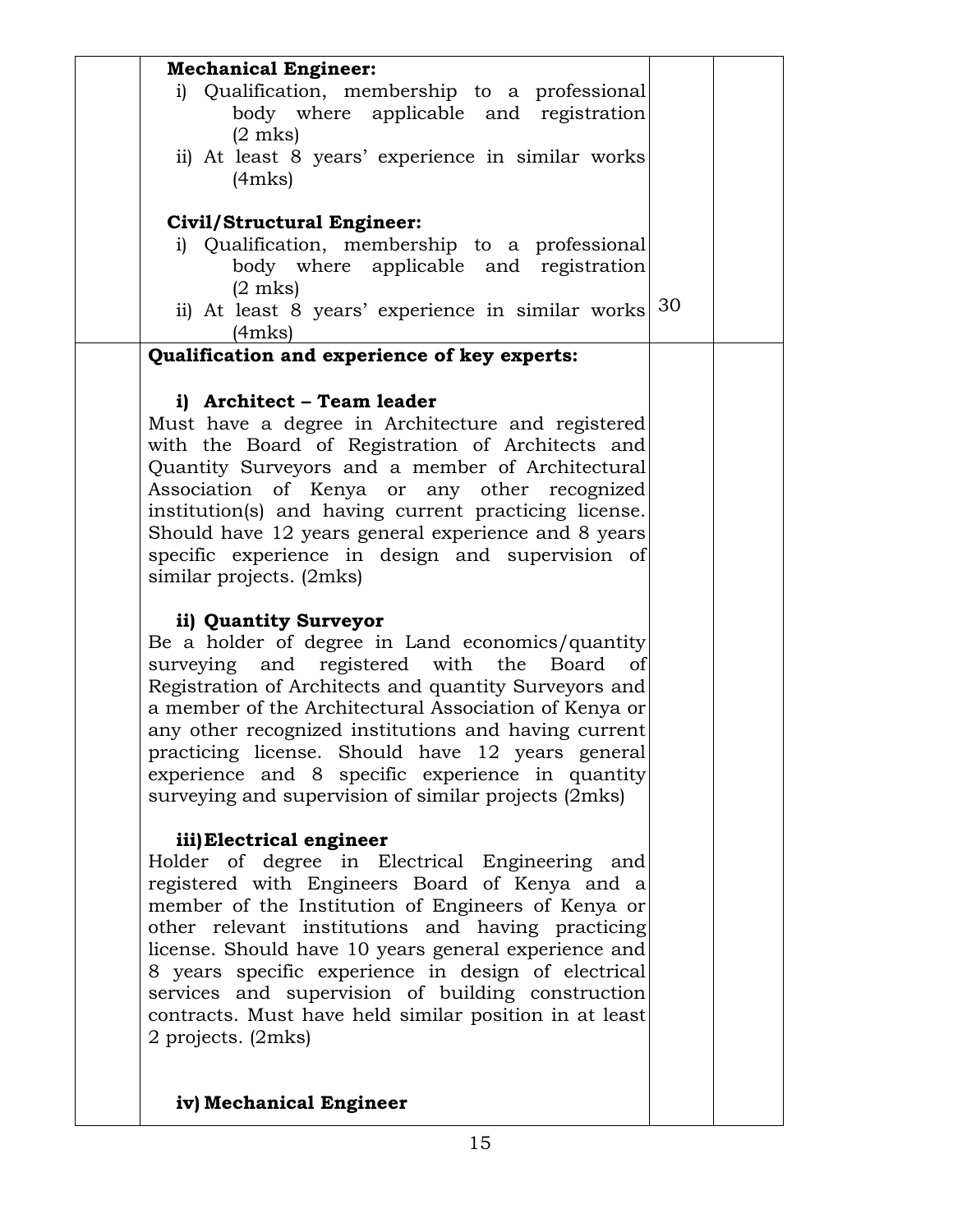| Institution of Engineers of Kenya or other relevant<br>institutions and having practicing license. Should 10<br>have 12 years general experience and 8 years specific<br>experience in design of buildings and supervision of<br>similar and relevant projects. Should have held<br>similar position for at least 2 years. (2mks)<br><b>GRAND TOTAL</b>                       | 100 |  |
|-------------------------------------------------------------------------------------------------------------------------------------------------------------------------------------------------------------------------------------------------------------------------------------------------------------------------------------------------------------------------------|-----|--|
| v) Civil/Structural Engineer<br>Must be a structural/civil engineer and registered<br>with Engineers Board of Kenya and a member of the                                                                                                                                                                                                                                       |     |  |
| member of the Institution of Engineers of Kenya or<br>other relevant institutions and having practicing<br>license. Should have 10 years general experience and<br>8 years specific experience in design of building<br>mechanical services and supervision<br><sub>of</sub><br>similar/relevant contracts. Must have held similar<br>position in at least 2 projects. (2mks) |     |  |
| Holder of degree in Mechanical Engineer and<br>registered with Engineers Board of Kenya and a                                                                                                                                                                                                                                                                                 |     |  |

**NB: The firm that scores the pass mark of 80 and above out of 100 in the technical evaluation shall be invited for opening of financial proposal immediately. You are therefore requested to prepare early for the same.**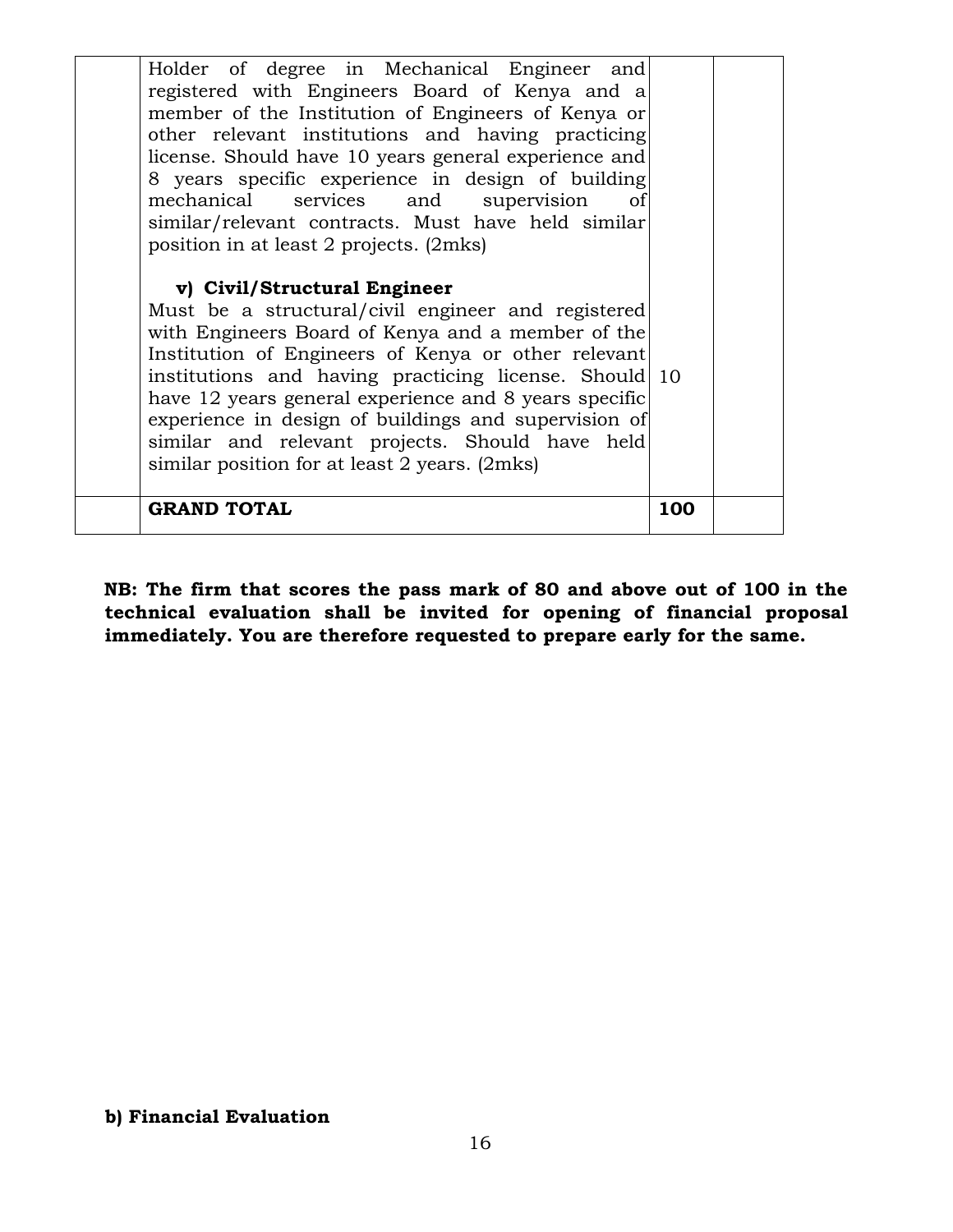The firm that will score highest at the pitching stage and provides the most cost effective financial proposal will be considered for award of tender. The financial evaluation will be done through comparing rates for the items listed. Bidders are advised to provide the rate cards for all the items listed.

- 1.4.3 The single currency for price conversions is: Kenya **Shillings** The source of official selling rates is: **Central Bank of Kenya** The date of exchange rates is**: The date of Financial Proposal**
- 1.4.4 The formulae for determining the Financial Score (Sf) shall, unless an alternative formulae is indicated in the Appendix "A", be as follows:-  $Fs = 100 \text{ X } \text{FM}_{F}$  where Fs is the financial score; Fm is the lowest priced financial proposal and F is the price of the proposal under consideration. Proposals will be ranked according to their combined technical *(St)* and financial *(Sf)* scores using the weights *(T=*the weight given to the Technical Proposal:  $P$  = the weight given to the Financial Proposal;  $T + p = I$ ) indicated in the Appendix. The combined technical and financial score, S, is calculated as follows:-  $S = St \times T \% + Fs \times P \%$ . The firm achieving the highest combined technical and financial score will be invited for negotiations.

The weights given to Technical and Financial Proposals are:

- Technical  $(T)$  = 0.90
- Financial  $(F)$  = 0.10
- 1.4.5 The address for negotiation is:

**THE SECRETARY TEACHERS SERVICE COMMISSION P.O. BOX, PRIVATE BAG-00100 NAIROBI TEL: 2892302/0208079033 Email: info@tsc.co.ke**

**SECTION III: - TECHNICAL PROPOSAL**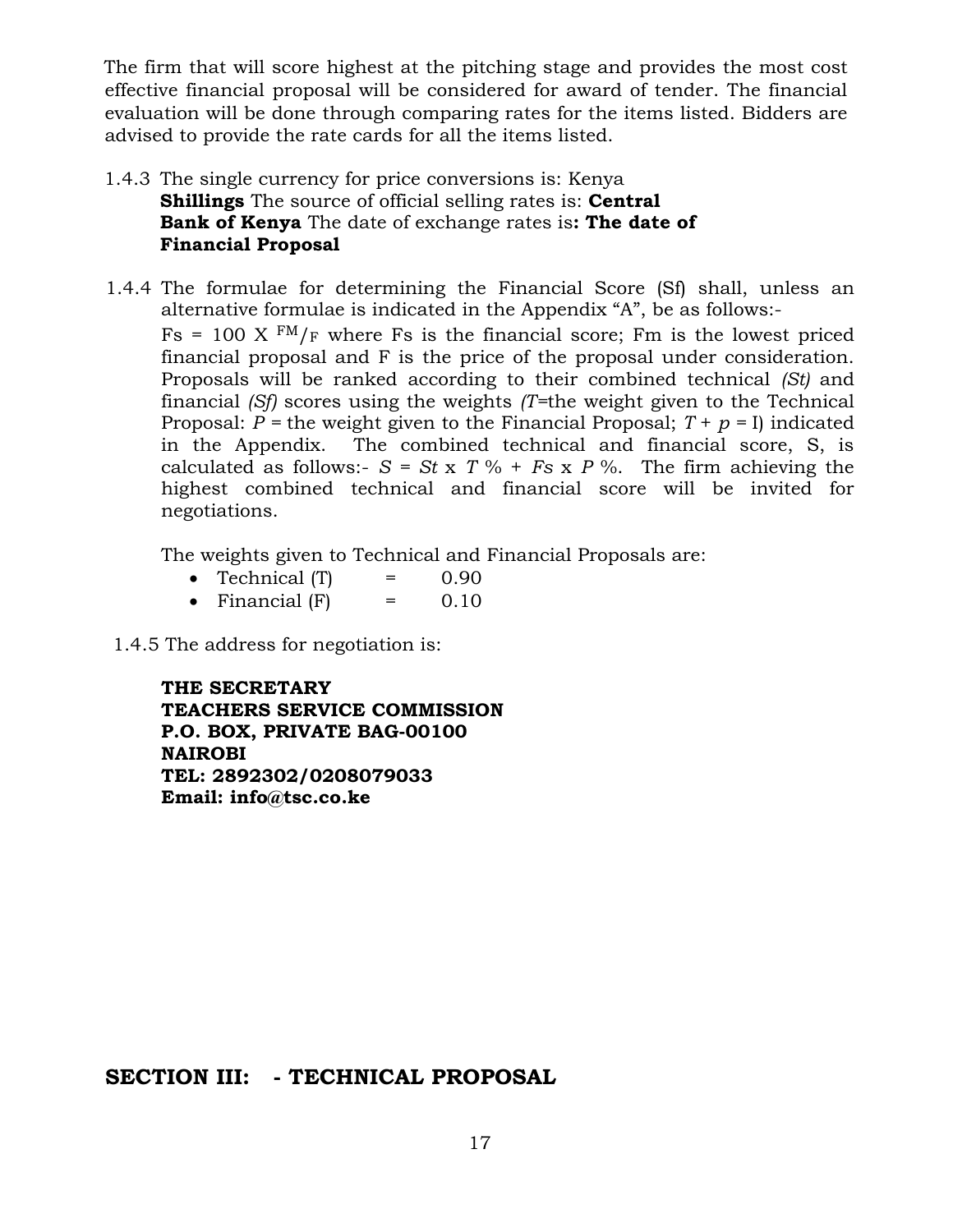#### **Notes on the preparation of the Technical Proposals**

- 3.1 In preparing the technical proposals the consultant is expected to examine all terms and information included in the RFP. Failure to provide all requested information shall be at the consultants own risk and may result in rejection of the consultant's proposal.
- 3.2 The technical proposal shall provide all required information and any necessary additional information and shall be prepared using the standard forms provided in this Section.
- 3.3 The Technical proposal shall not include any financial information unless it is allowed in the Appendix to information to the consultants or the Special Conditions of contract.

# **TECHNICAL PROPOSAL STANDARD FORMS**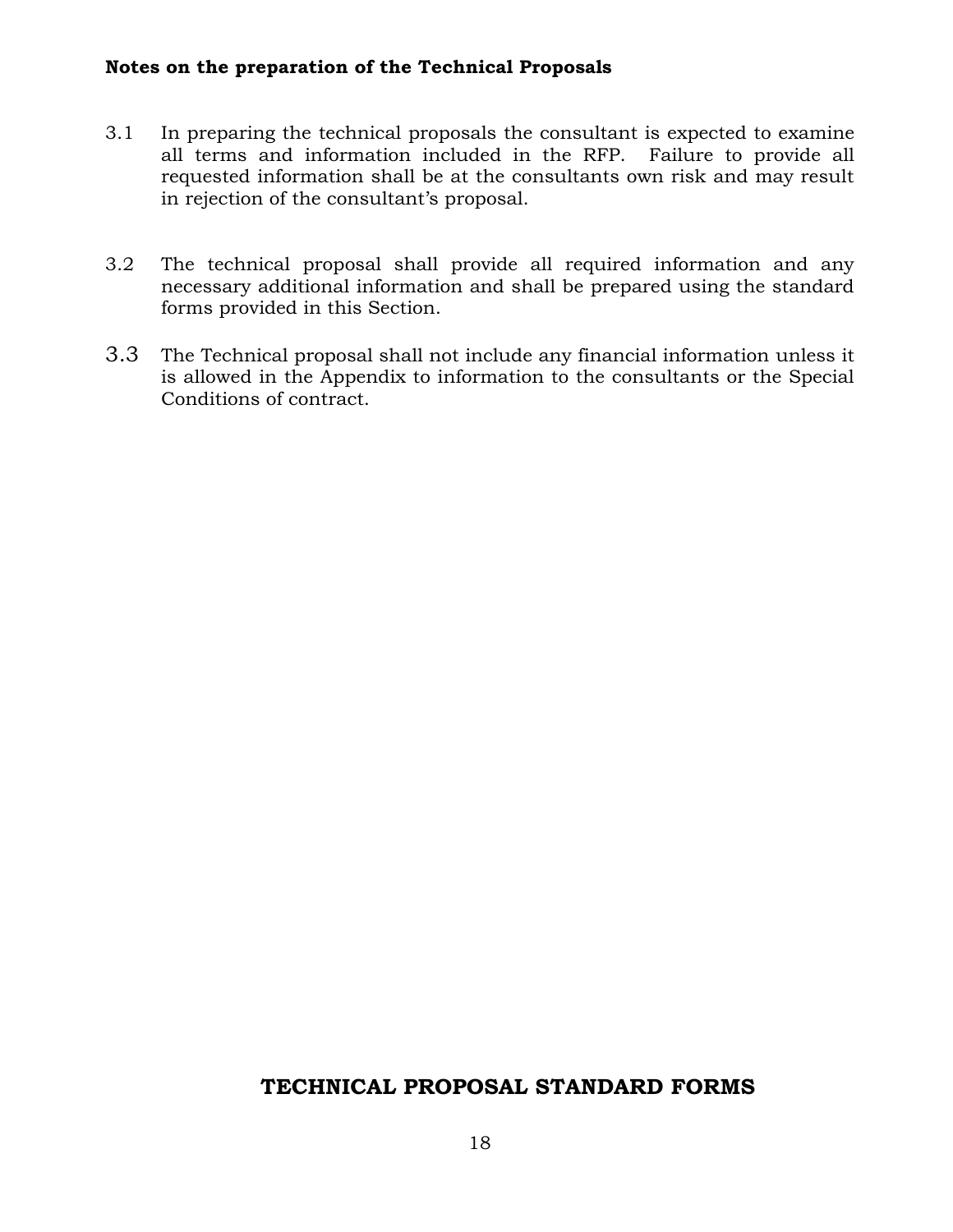The technical proposal shall be prepared and submitted by the consultants. It shall contain the following: -

- 1. Technical proposal submission form
- 2. Comments and suggestions of consultants on the Terms of reference and on data, services and facilities to be provided by the Commission
- 3. Description of the methodology and work plan for performing the assignment
- 4. Team composition and Task assignments
- 5. Format of curriculum vitae (CV) for proposed Professional staff
- 6. Time schedule for professional personnel
- 7. Activity (work schedule)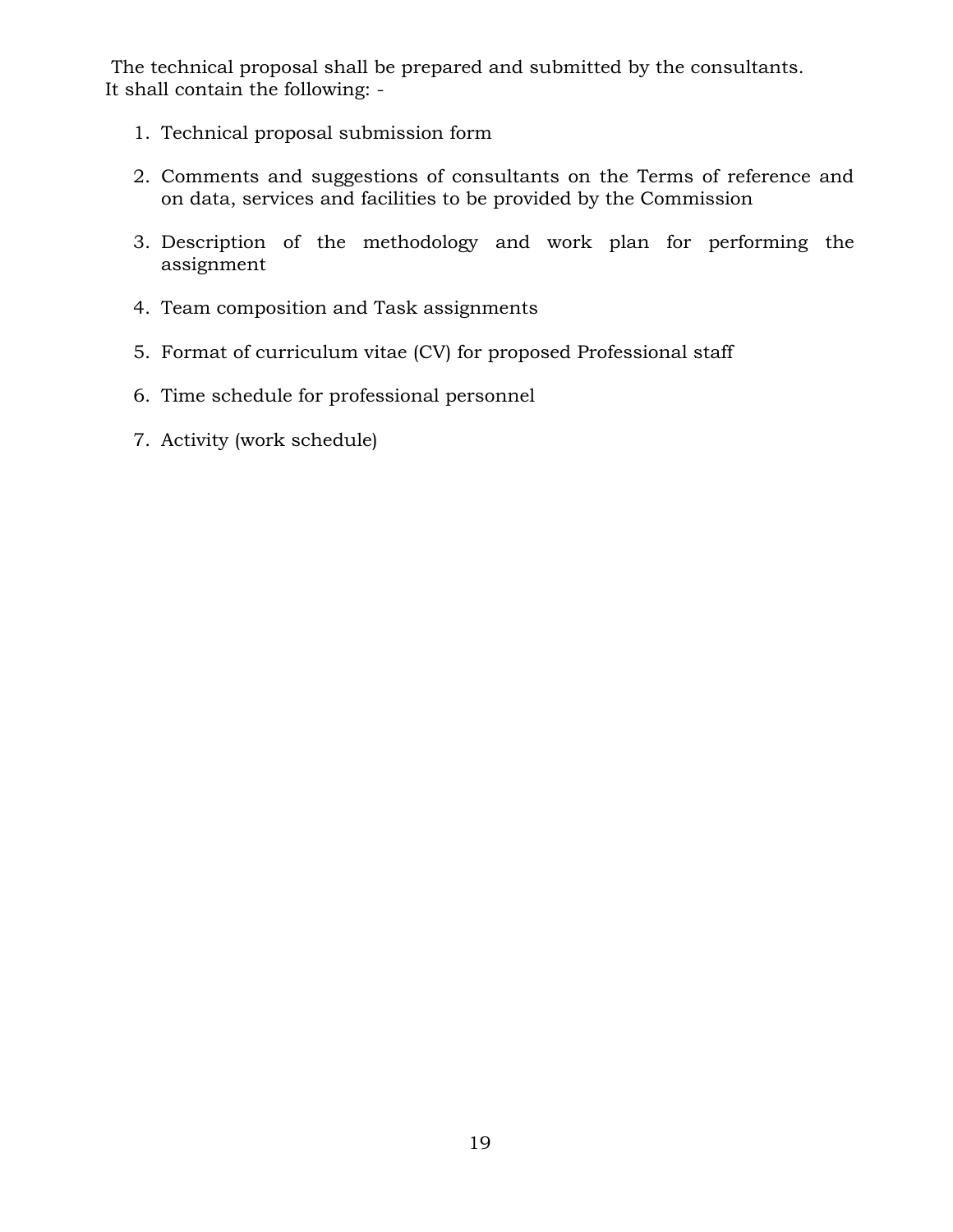#### **1. TECHNICAL PROPOSAL SUBMISSION FORM**

\_\_\_\_\_\_\_\_\_\_\_\_\_\_\_\_\_\_\_\_ *Date* To:\_\_\_\_\_\_\_\_\_\_\_\_\_\_\_\_\_\_\_\_\_\_\_\_\_\_\_\_\_\_\_\_\_\_[*Name and address of Client)* Ladies/Gentlemen: We, the undersigned, offer to provide the consulting services for  $\_$ \_\_\_\_\_\_\_\_\_\_\_\_\_\_\_\_\_\_\_\_\_\_\_\_\_\_\_\_\_\_\_ [*Title of consulting services*] in accordance with your Request for Proposal dated \_\_\_\_\_\_\_\_\_\_\_\_\_\_\_\_\_\_\_\_\_\_[*Date*] and our Proposal. We are hereby submitting our Proposal, which includes this Technical Proposal, [and a Financial Proposal sealed under a separate envelope-*where applicable*]. We understand you are not bound to accept any Proposal that you receive. We remain, Yours sincerely,

| [Authorized Signature]:       |
|-------------------------------|
| [Name and Title of Signatory] |
| [Name of Firm]                |
| <i>[Address:]</i>             |

# **2. FIRM'S REFERENCES**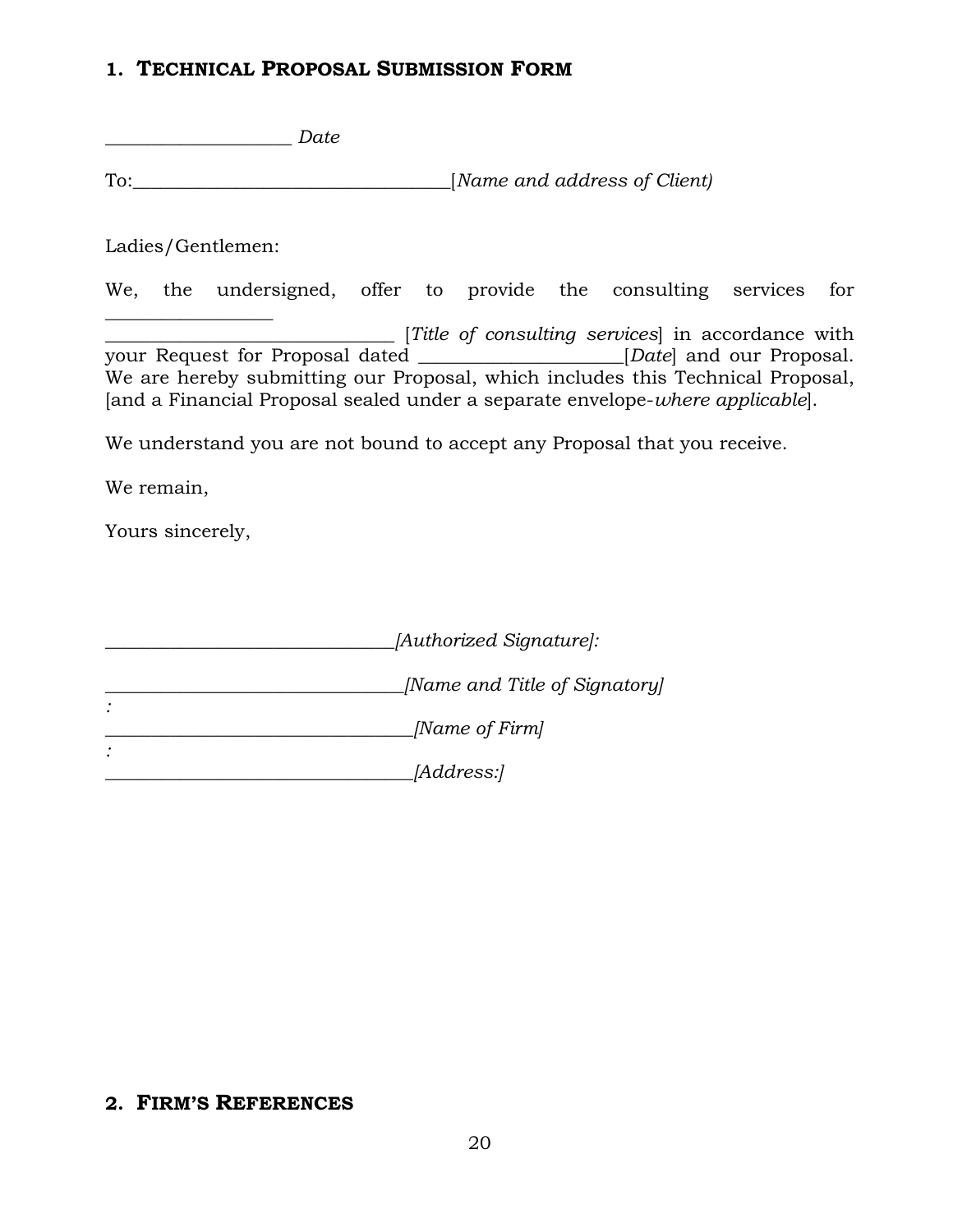#### **Relevant Services Carried Out in the Last Five Years That Best Illustrate Qualifications**

Using the format below, provide information on each assignment for which your firm either individually, as a corporate entity or in association, was legally contracted.

| Assignment Name:                                       |                 | Country                                                                                 |  |  |
|--------------------------------------------------------|-----------------|-----------------------------------------------------------------------------------------|--|--|
|                                                        |                 |                                                                                         |  |  |
| Location within Country:                               |                 | Professional Staff provided by Your                                                     |  |  |
|                                                        |                 |                                                                                         |  |  |
|                                                        |                 | Firm/Entity(profiles):                                                                  |  |  |
| Name of Client:                                        |                 | Clients contact person for the assignment.                                              |  |  |
|                                                        |                 |                                                                                         |  |  |
| Address:                                               |                 |                                                                                         |  |  |
|                                                        |                 | No of Staff-Months; Duration of                                                         |  |  |
|                                                        |                 | Assignment:                                                                             |  |  |
| Start Date (Month/Year):                               | Completion Date | Approx. Value of Services (Kshs)                                                        |  |  |
|                                                        | (Month/Year):   |                                                                                         |  |  |
|                                                        |                 |                                                                                         |  |  |
| Name of Associated Consultants. If any:                |                 |                                                                                         |  |  |
|                                                        |                 | No of Months of Professional                                                            |  |  |
|                                                        |                 | Staff provided by Associated Consultants:                                               |  |  |
|                                                        |                 | Name of Senior Staff (Project Director/Coordinator, Team Leader) Involved and Functions |  |  |
| Performed:                                             |                 |                                                                                         |  |  |
|                                                        |                 |                                                                                         |  |  |
|                                                        |                 |                                                                                         |  |  |
| Narrative Description of project:                      |                 |                                                                                         |  |  |
|                                                        |                 |                                                                                         |  |  |
|                                                        |                 |                                                                                         |  |  |
| Description of Actual Services Provided by Your Staff: |                 |                                                                                         |  |  |
|                                                        |                 |                                                                                         |  |  |
|                                                        |                 |                                                                                         |  |  |

Firm's Name: \_\_\_\_\_\_\_\_\_\_\_\_\_\_\_\_\_\_\_\_\_\_\_\_\_\_\_\_\_\_\_\_\_\_\_

Name and title of signatory; \_\_\_\_\_\_\_\_\_\_\_\_\_\_\_\_\_\_\_\_\_\_\_\_

*(May be amended as necessary)*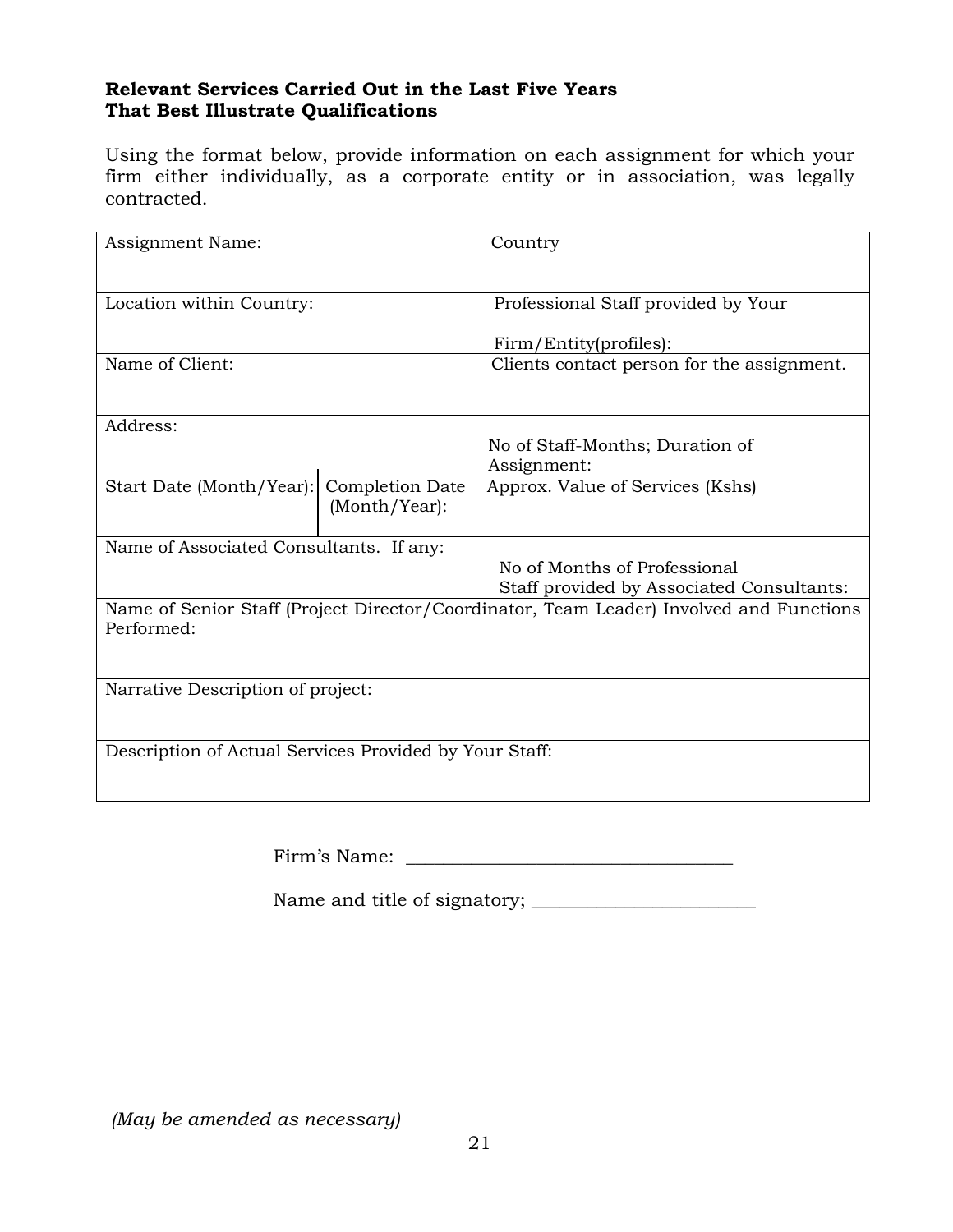# **3. COMMENTS AND SUGGESTIONS OF CONSULTANTS ON THE TERMS OF REFERENCE AND ON DATA, SERVICES AND FACILITIES TO BE PROVIDED BY THE CLIENT.**

On the Terms of Reference:

| 1. |  |  |  |
|----|--|--|--|
| 2. |  |  |  |
| 3. |  |  |  |
| 4. |  |  |  |
| 5. |  |  |  |

On the data, services and facilities to be provided by the Client:

- 1.
- 2.
- 3.
- 
- 4.
- 5.

# **14.DESCRIPTION OF THE METHODOLOGY AND WORK PLAN FOR PERFORMING THE ASSIGNMENT**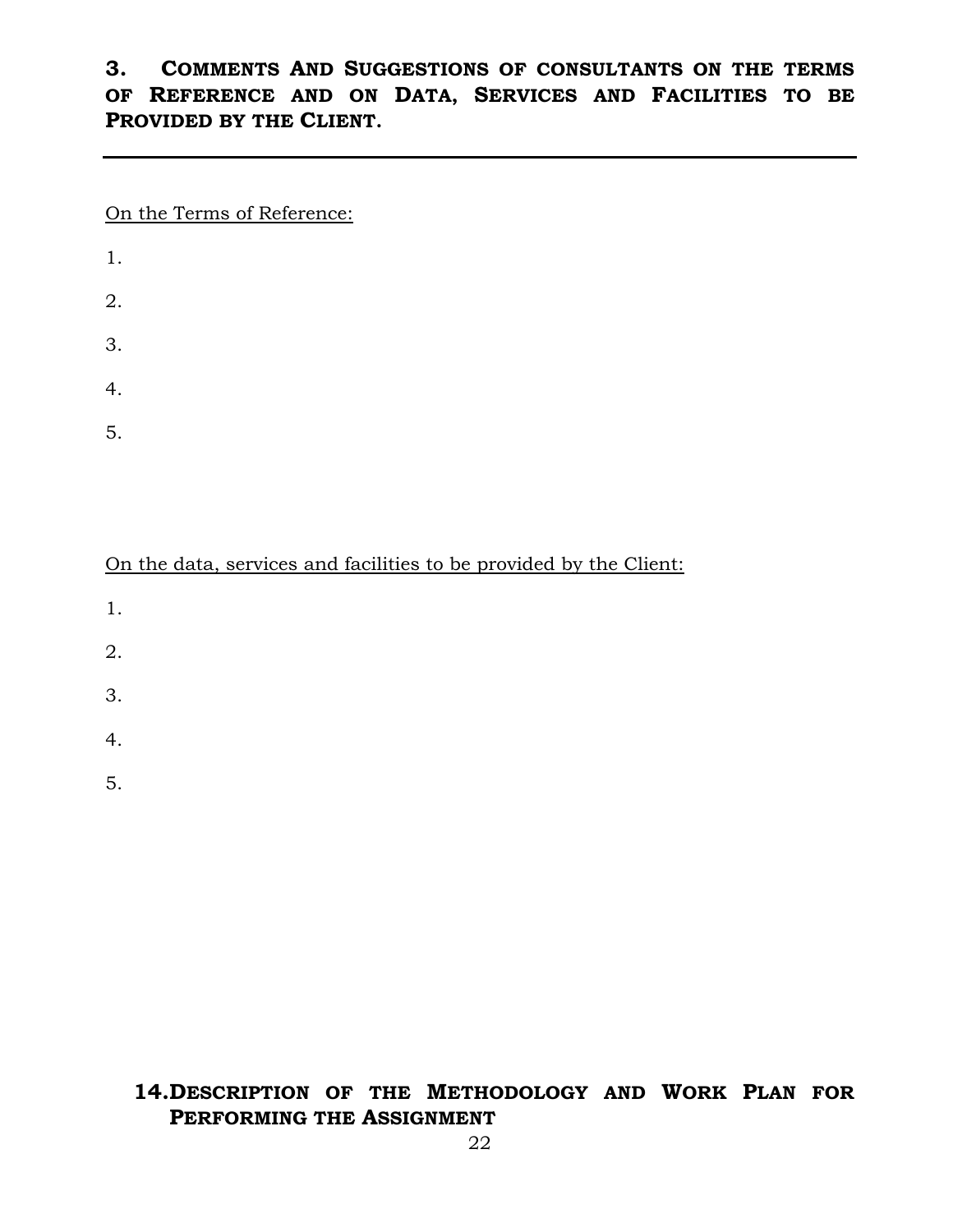# **5. TEAM COMPOSITION AND TASK ASSIGNMENTS**

# **1. Technical/Managerial Staff**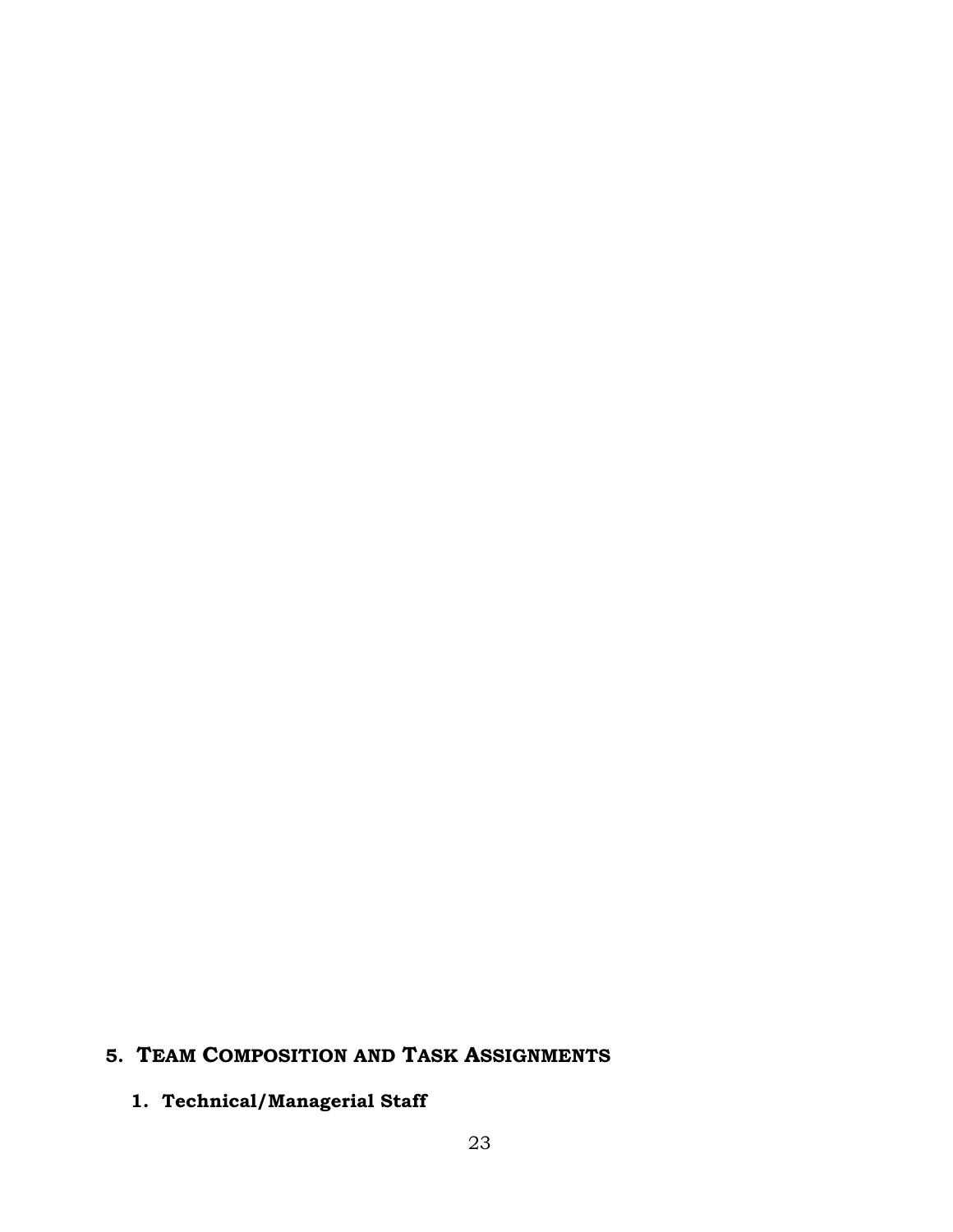| Name | Position | Task |
|------|----------|------|
|      |          |      |
|      |          |      |
|      |          |      |
|      |          |      |
|      |          |      |
|      |          |      |
|      |          |      |
|      |          |      |
|      |          |      |
|      |          |      |

# **2. Support Staff**

| Name | Position | Task |
|------|----------|------|
|      |          |      |
|      |          |      |
|      |          |      |
|      |          |      |
|      |          |      |
|      |          |      |
|      |          |      |
|      |          |      |

# **6. FORMAT OF CURRICULUM VITAE (CV) FOR PROPOSED PROFESSIONAL STAFF**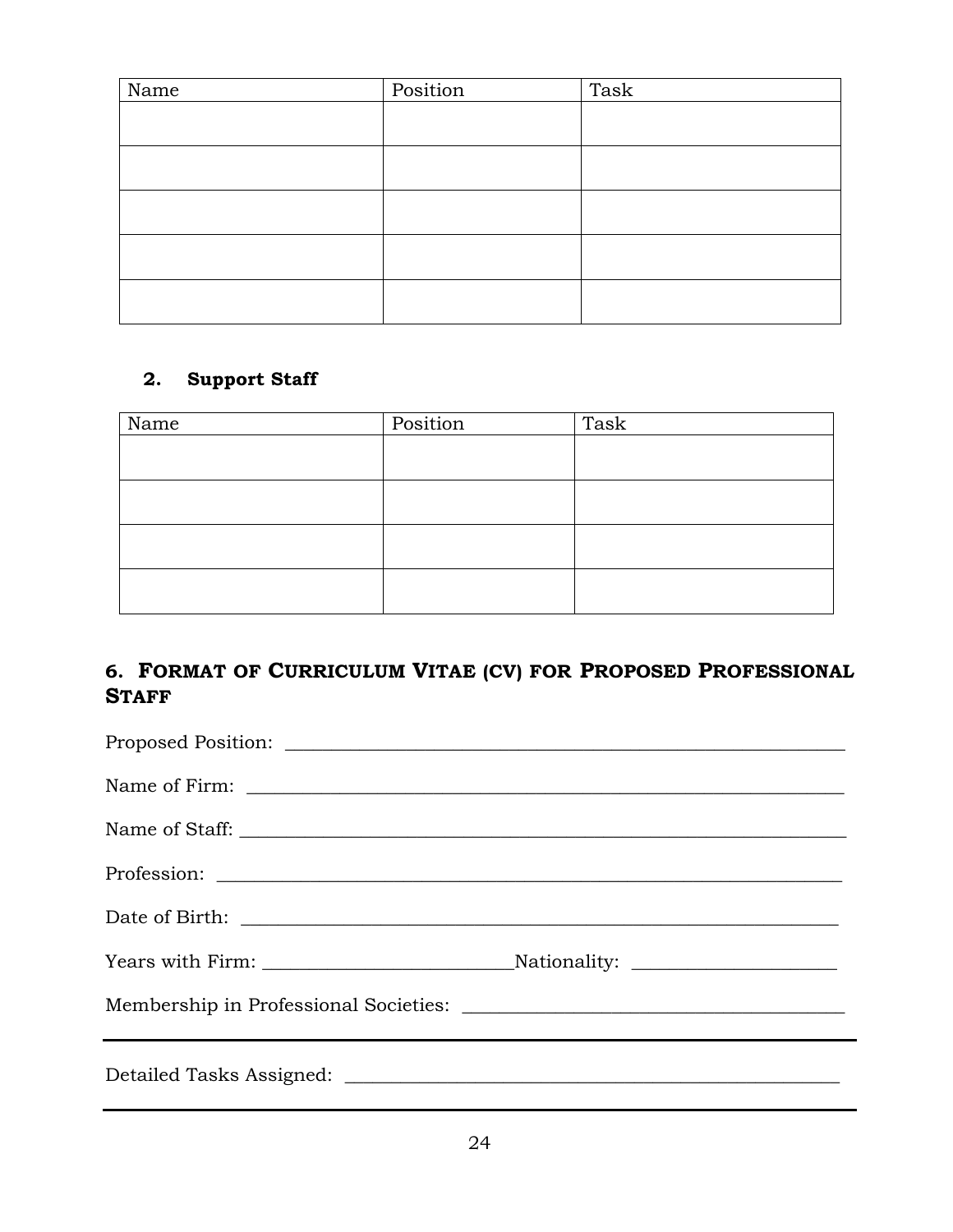#### **Key Qualifications:**

*[Give an outline of staff member's experience and training most pertinent to tasks on assignment. Describe degree of responsibility held by staff member on relevant previous assignments and give dates and locations].*

#### **Education:**

*[Summarize college/university and other specialized education of staff member, giving names of schools, dates attended and degree[s] obtained.]*

#### **Employment Record:**

*[Starting with present position, list in reverse order every employment held. List all positions held by staff member since graduation, giving dates, names of employing organizations, titles of positions held, and locations of assignments.]*

#### **Certification:**

I, the undersigned, certify that these data correctly describe me, my qualifications, and my experience.

| [Signature of staff member]                          |  |
|------------------------------------------------------|--|
|                                                      |  |
| [Signature of authorised representative of the firm] |  |
| Full name of staff member:                           |  |
| Full name of authorized representative:              |  |

#### **7. TIME SCHEDULE FOR PROFESSIONAL PERSONNEL**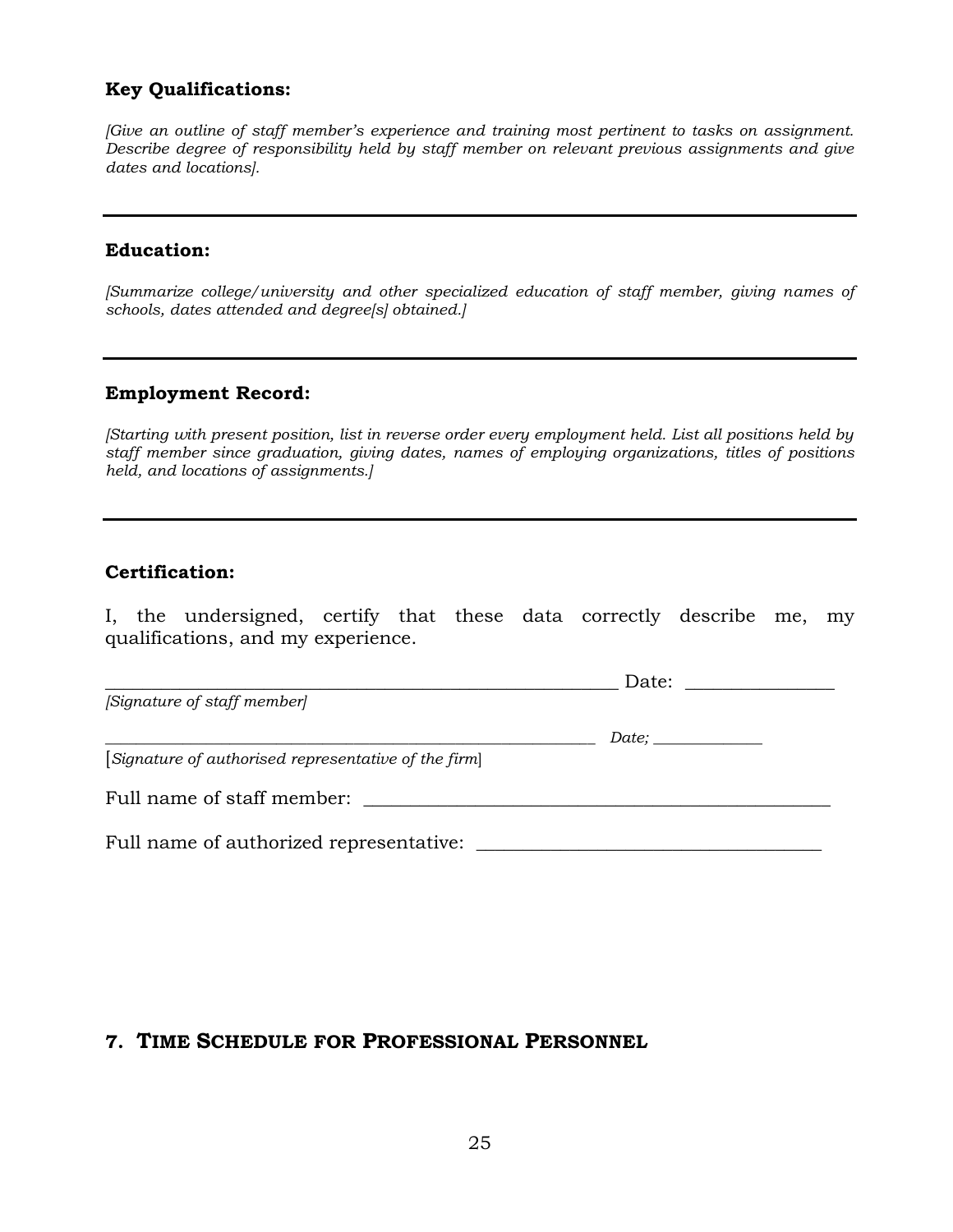Months (in the Form of a Bar Chart)

|      |          |                       |      |   |                |              |   |                |          |                 |   |      | MORRIS (III LIIC PORTII OF a Dar Chart) |    |                  |    |
|------|----------|-----------------------|------|---|----------------|--------------|---|----------------|----------|-----------------|---|------|-----------------------------------------|----|------------------|----|
| Name | Position | Reports<br>Activities | Due/ | 1 | $\overline{2}$ | $\mathbf{3}$ | 4 | 5 <sup>1</sup> | $6 \mid$ | $7\overline{ }$ | 8 | 9 10 | 11                                      | 12 | Number<br>months | of |
|      |          |                       |      |   |                |              |   |                |          |                 |   |      |                                         |    |                  |    |
|      |          |                       |      |   |                |              |   |                |          |                 |   |      |                                         |    |                  |    |
|      |          |                       |      |   |                |              |   |                |          |                 |   |      |                                         |    |                  |    |
|      |          |                       |      |   |                |              |   |                |          |                 |   |      |                                         |    |                  |    |

Reports Due: \_\_\_\_\_\_\_\_\_

Activities Duration: \_\_\_\_\_\_\_\_

Signature: \_\_\_\_\_\_\_\_\_\_\_\_\_\_\_\_\_\_\_\_\_\_\_\_ (Authorized representative)

Full Name: \_\_\_\_\_\_\_\_\_\_\_\_\_\_\_\_\_\_\_\_\_\_\_\_

Title: \_\_\_\_\_\_\_\_\_\_\_\_\_\_\_\_\_\_\_\_\_\_\_\_\_\_\_\_\_\_

Address: \_\_\_\_\_\_\_\_\_\_\_\_\_\_\_\_\_\_\_\_\_\_\_\_\_\_\_

# **8. ACTIVITY (WORK) SCHEDULE**

## **(a). Field Investigation and Study Items**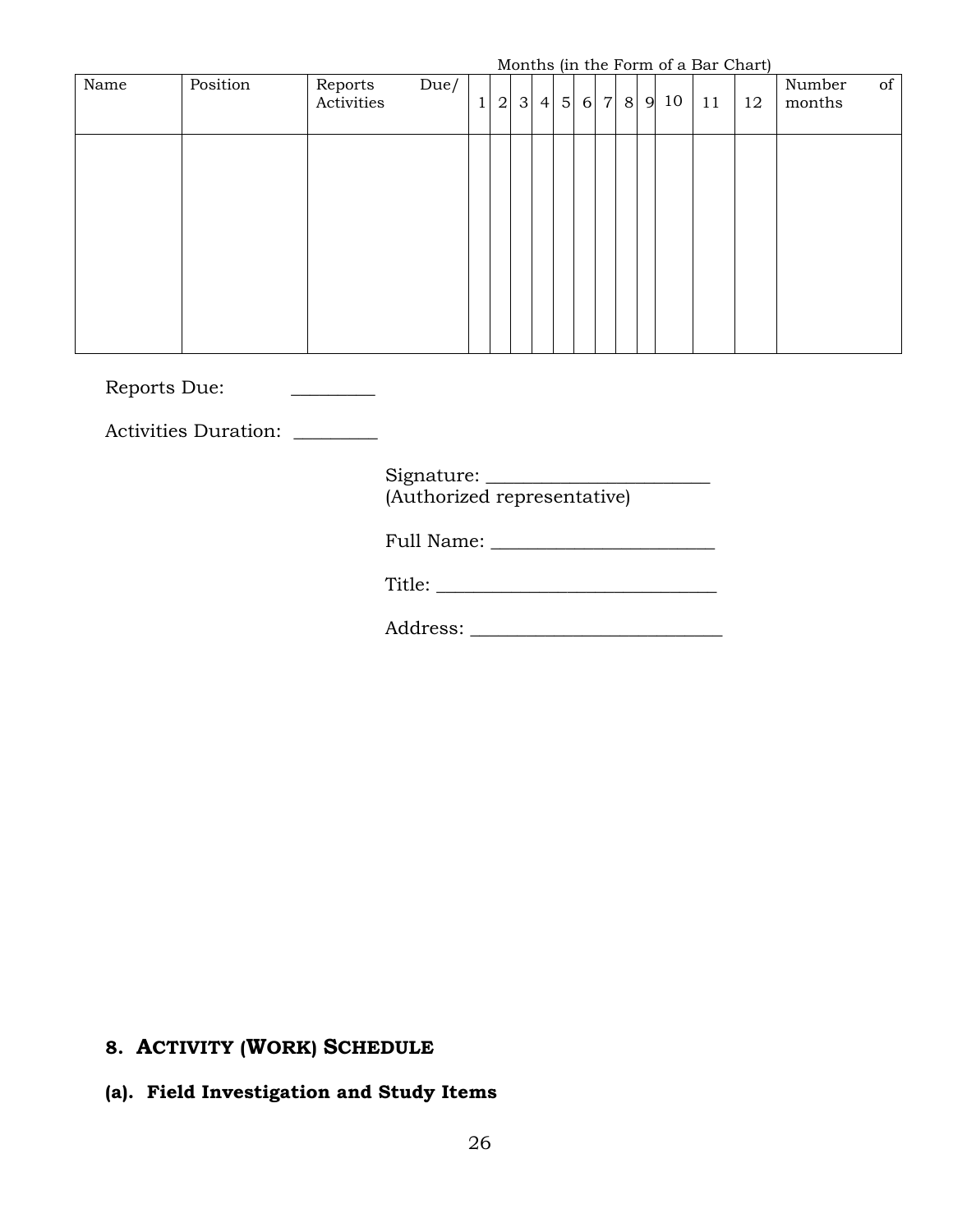|                 | 1 <sup>st</sup> | 2 <sup>nd</sup> | 3 <sup>rd</sup> | 4 <sup>th</sup> | 5 <sup>th</sup> | 6 <sup>th</sup> | 7 <sup>th</sup> | 8 <sup>th</sup> | 9 <sup>th</sup> | $10^{\text{th}}$ | 11 <sup>th</sup> | $12^{\text{th}}$ |  |
|-----------------|-----------------|-----------------|-----------------|-----------------|-----------------|-----------------|-----------------|-----------------|-----------------|------------------|------------------|------------------|--|
|                 |                 |                 |                 |                 |                 |                 |                 |                 |                 |                  |                  |                  |  |
| Activity (Work) |                 |                 |                 |                 |                 |                 |                 |                 |                 |                  |                  |                  |  |
|                 |                 |                 |                 |                 |                 |                 |                 |                 |                 |                  |                  |                  |  |
|                 |                 |                 |                 |                 |                 |                 |                 |                 |                 |                  |                  |                  |  |
|                 |                 |                 |                 |                 |                 |                 |                 |                 |                 |                  |                  |                  |  |
|                 |                 |                 |                 |                 |                 |                 |                 |                 |                 |                  |                  |                  |  |
|                 |                 |                 |                 |                 |                 |                 |                 |                 |                 |                  |                  |                  |  |

*[1st,2nd,etc, are months from the start of assignment)*

### **(b). Completion and Submission of Reports**

| Reports                                                                              | Date |
|--------------------------------------------------------------------------------------|------|
| 1. Inception Report                                                                  |      |
| 4.<br>Interim Progress Report<br>(a) First Status Report<br>(b) Second Status Report |      |
| 3. Draft Report                                                                      |      |
| 4. Final Report                                                                      |      |

# **TEACHERS SERVICE COMMISSION**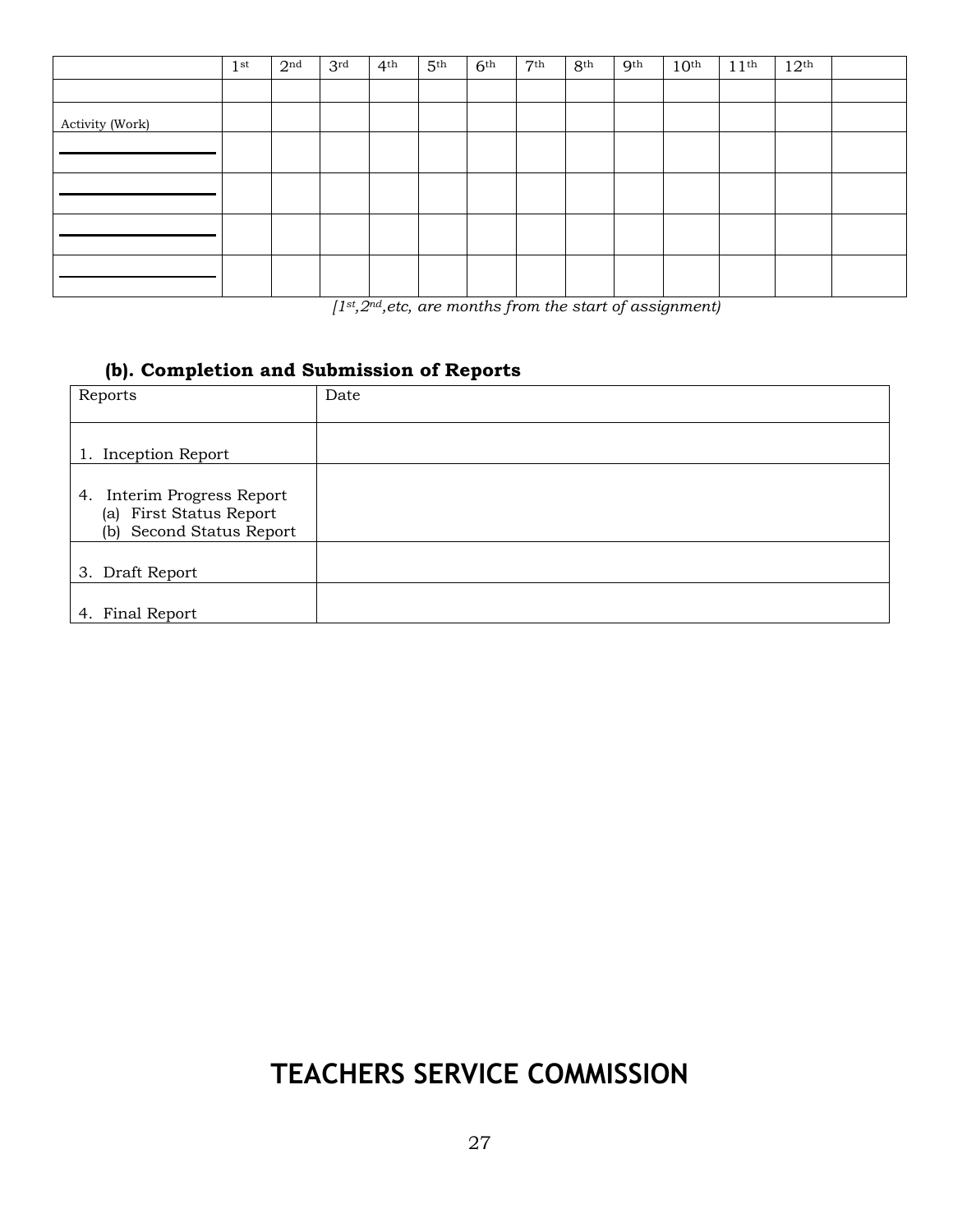

# **SITE VISIT FORM**

Name of the Bidder………………………………………………………………………….

| <b>AREA</b> | <b>DETAILS</b> | PLEASE TICK (J) IF VISITED |
|-------------|----------------|----------------------------|
|             |                |                            |
|             |                |                            |
|             |                |                            |
|             |                |                            |
|             |                |                            |
|             |                |                            |
|             |                |                            |

This is to certify that the named bidder visited the station and has been shown all the areas as required in the tender document.

TSC Rep. Name:……………………………………………..Signature:……………….. Date:……………

Official Stamp

Contractors Rep: Name:………………………………… Signature:………………. Date:……………

Official Stamp

# **SECTION IV: - FINANCIAL PROPOSAL**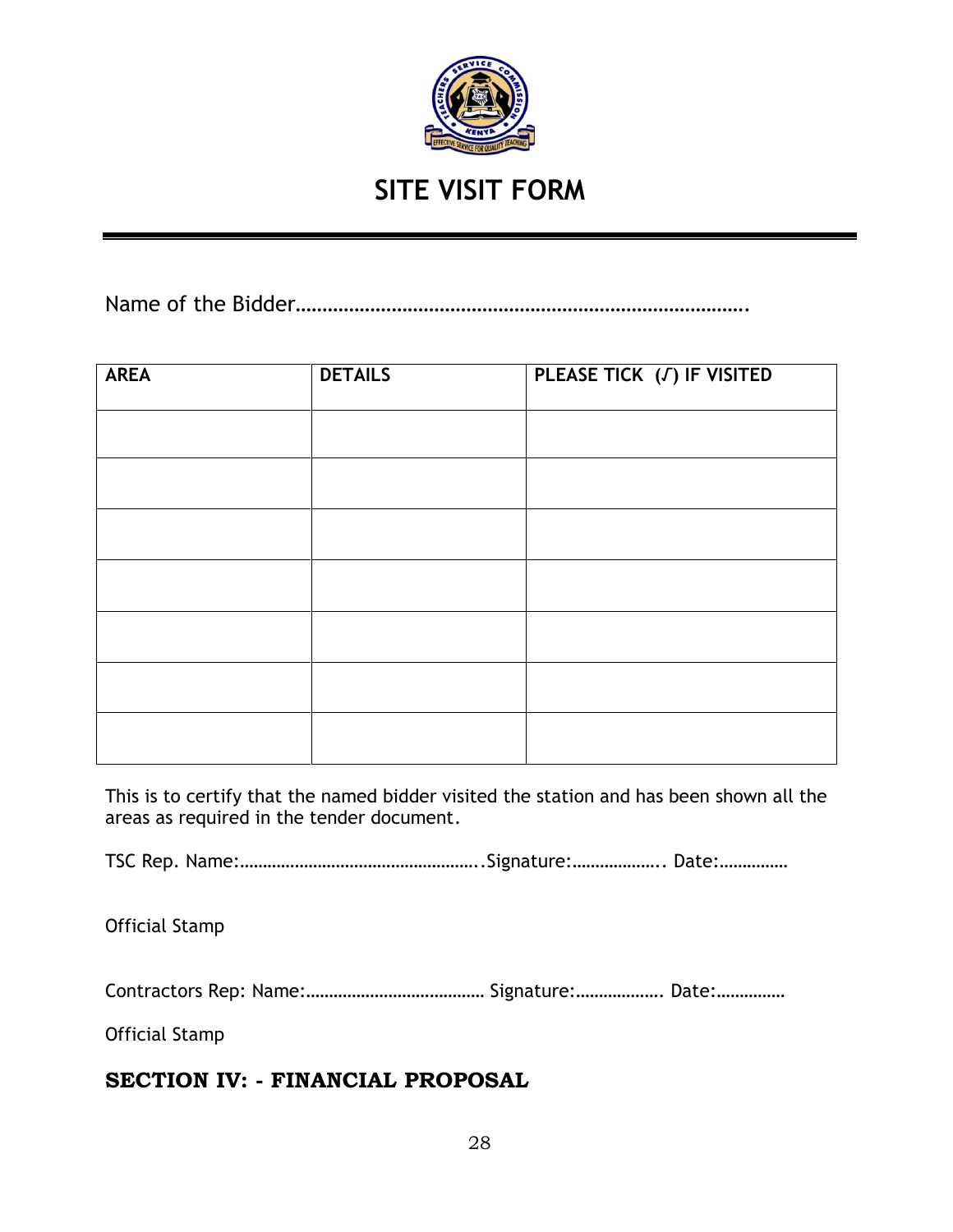Notes on preparation of Financial Proposal

- 4.1 The Financial proposal prepared by the consultant should list the costs associated with the assignment. These costs normally cover remuneration for staff, subsistence, transportation, services and equipment, printing of documents, surveys etc as may be applicable. The costs should be broken done to be clearly understood by the procuring entity.
- 4.2 The financial proposal shall be in Kenya Shillings or any other currency allowed in the request for proposal and shall take into account the tax liability and cost of insurances specified in the request for proposal.
- 4.3 The financial proposal should be prepared using the Standard forms provided in this part
- 4.4 The formulae for determining the Financial Score (Sf) shall, be as follows:-  $Fs = 100 \text{ X } \text{FM}_{F}$  where Fs is the financial score; Fm is the lowest priced financial proposal and F is the price of the proposal under consideration. Proposals will be ranked according to their combined technical *(St)* and financial *(Sf)* scores using the weights *(T=*the weight given to the Technical Proposal:  $P =$  the weight given to the Financial Proposal;  $T + p = I$ . The combined technical and financial score, S, is calculated as follows:- *S = St* x *T* % + *Fs* x *P* %. The firm achieving the highest combined technical and financial score will be invited for negotiations.

The weight given to Technical and Financial Proposals are:

- Technical  $(T)$  = 0.90
- Financial  $(F)$  = 0.10

#### **APPENDIX C**

#### **FINANCIAL PROPOSAL STANDARD FORMS**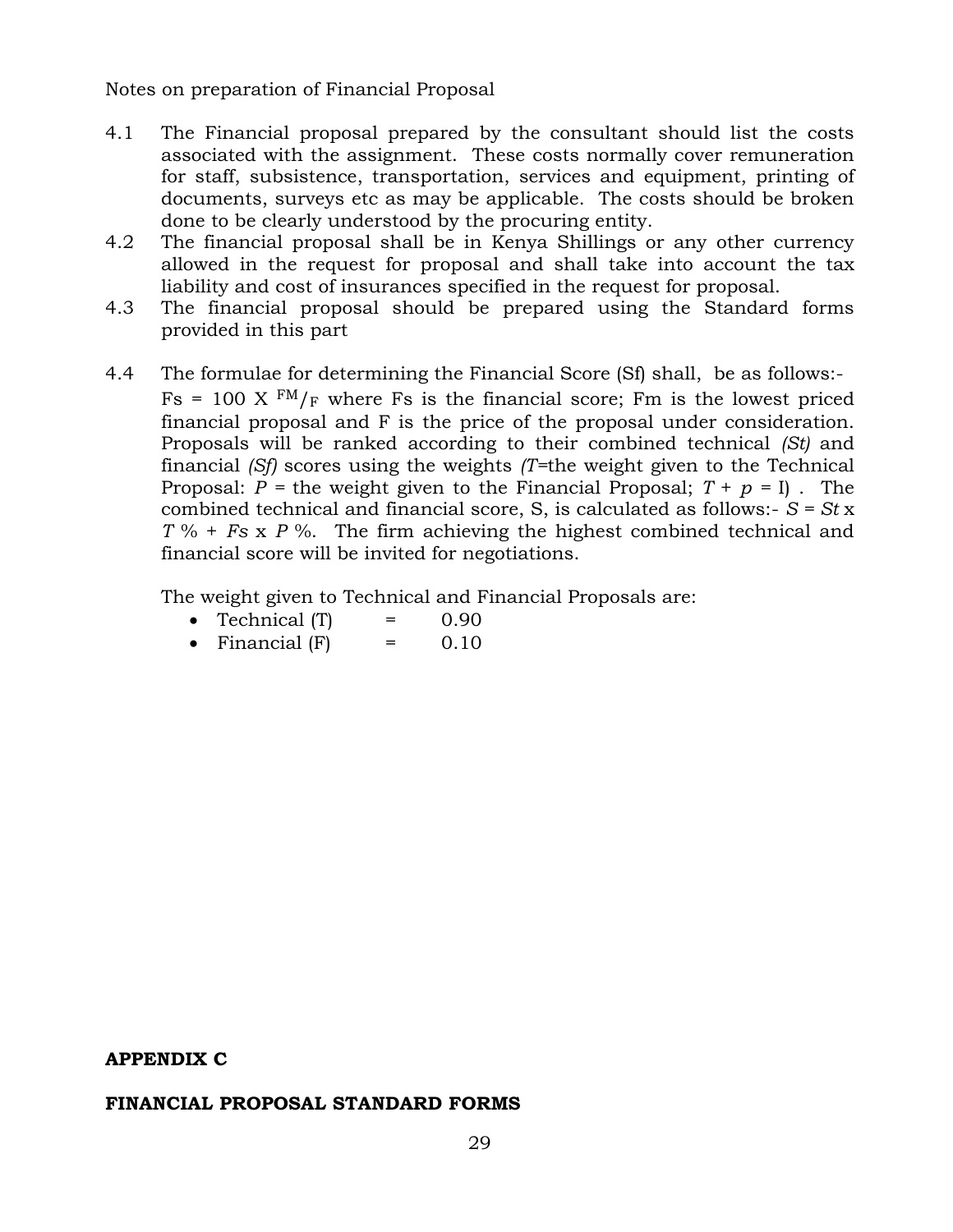# **Table of Contents**

- 1. Financial proposal submission Form
- 2. Summary of costs
- 3. Breakdown of price/per activity
- 4. Breakdown of remuneration per activity
- 5. Reimbursable per activity
- 6. Miscellaneous expenses

# **1. FINANCIAL PROPOSAL SUBMISSION FORM**

Page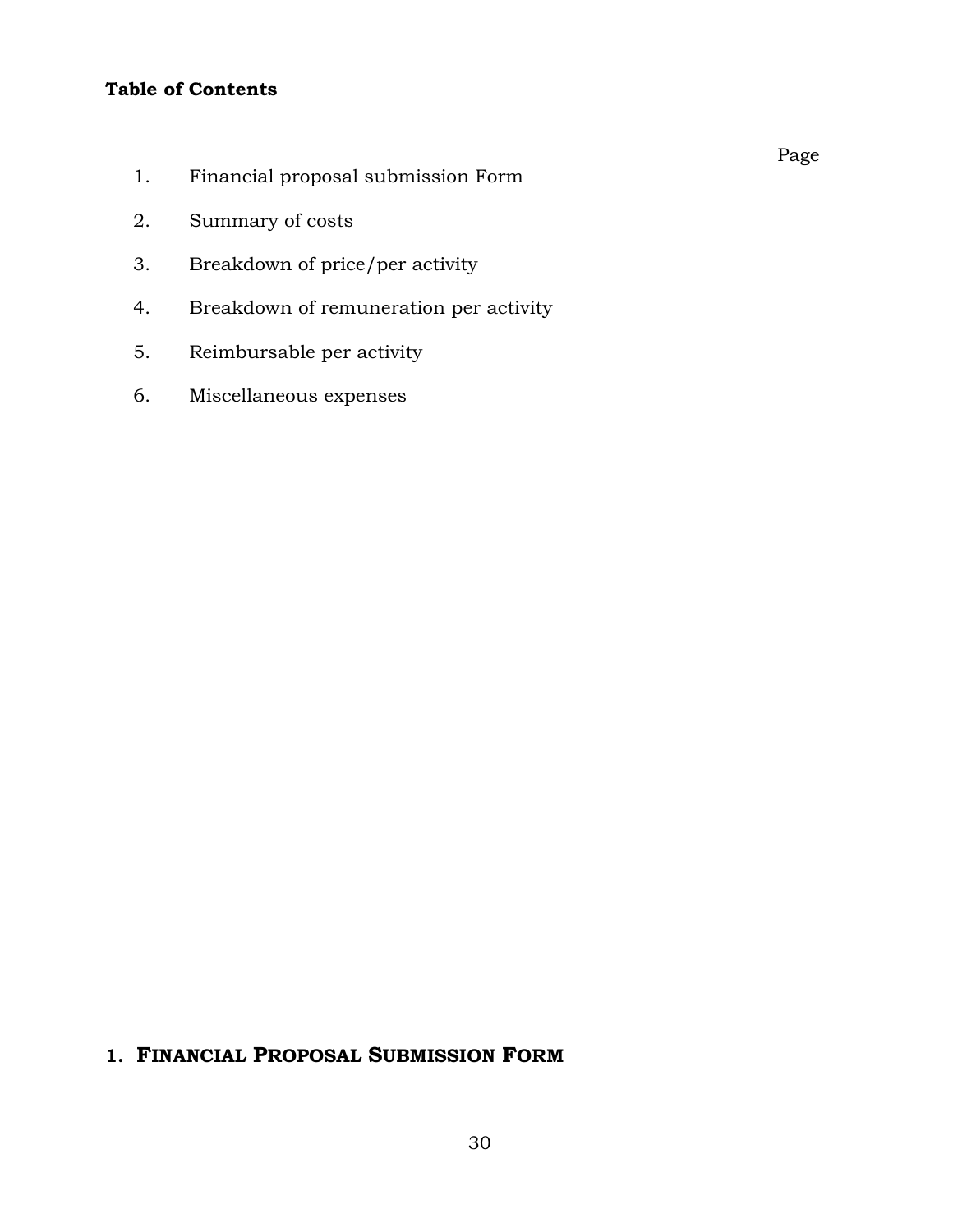*\_\_\_\_\_\_\_\_\_\_\_\_\_\_\_\_[ Date]*

To: \_\_\_\_\_\_\_\_\_\_\_\_\_\_\_\_\_\_\_\_\_\_\_\_\_\_\_\_\_\_\_\_\_\_\_\_\_\_  $\overline{\phantom{a}}$  , which is a set of the set of the set of the set of the set of the set of the set of the set of the set of the set of the set of the set of the set of the set of the set of the set of the set of the set of th

> $\overline{\phantom{a}}$  , which is a set of the set of the set of the set of the set of the set of the set of the set of the set of the set of the set of the set of the set of the set of the set of the set of the set of the set of th *[Name and address of Client]*

Ladies/Gentlemen:

We, the undersigned, offer to provide the consulting services for  $($ *[Title of consulting services]* in accordance with your Request for Proposal dated (\_\_\_\_\_\_\_\_\_\_\_\_\_\_\_\_\_\_) *[Date]* and our Proposal. Our attached Financial Proposal is for the sum of (\_\_\_\_\_\_\_\_\_\_\_\_\_\_\_\_\_\_\_\_\_\_\_\_\_\_\_\_\_\_\_\_\_\_\_\_\_\_\_\_\_\_\_\_\_\_\_\_\_\_\_\_\_\_\_\_\_\_\_\_\_\_\_\_\_) *[Amount in words and figures]* inclusive of the taxes.

We remain,

Yours sincerely,

*\_\_\_\_\_\_\_\_\_\_\_\_\_\_\_\_\_\_\_\_\_\_\_\_\_\_\_\_\_[Authorized Signature]:*

*\_\_\_\_\_\_\_\_\_\_\_\_\_\_\_\_\_\_\_\_\_ [Name and Title of Signatory]:*

 *\_\_\_\_\_\_\_\_\_\_\_\_\_\_\_\_\_\_\_\_\_\_\_ [Name of Firm]*

 *\_\_\_\_\_\_\_\_\_\_\_\_\_\_\_\_\_\_\_\_\_\_ [Address]*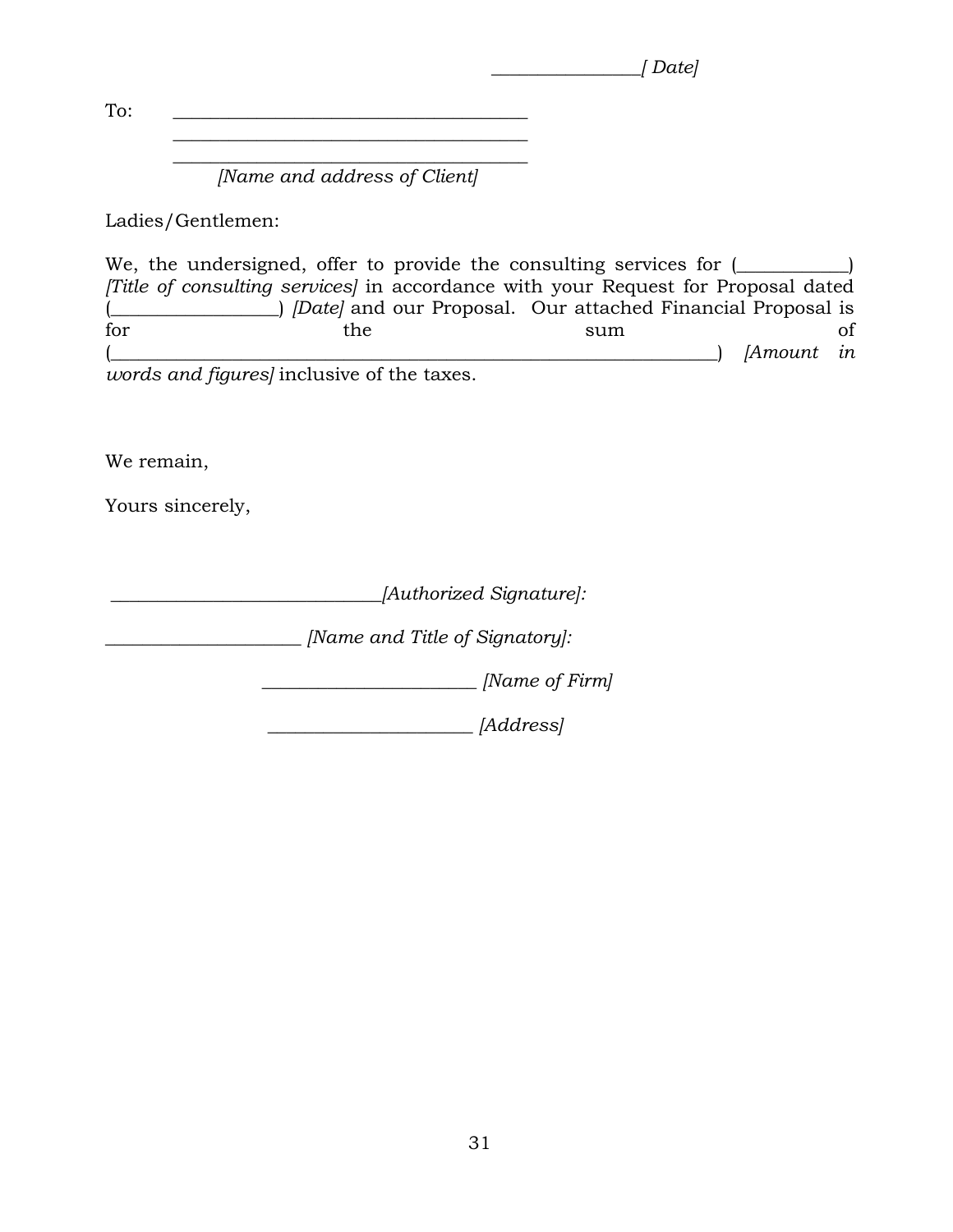# **2. SUMMARY OF COSTS**

| Costs                              | Currency(ies) | Amount(s) |
|------------------------------------|---------------|-----------|
|                                    |               |           |
|                                    |               |           |
| Subtotal                           |               |           |
| Taxes                              |               |           |
| Total Amount of Financial Proposal |               |           |
|                                    |               |           |

# **3. BREAKDOWN OF PRICE PER ACTIVITY**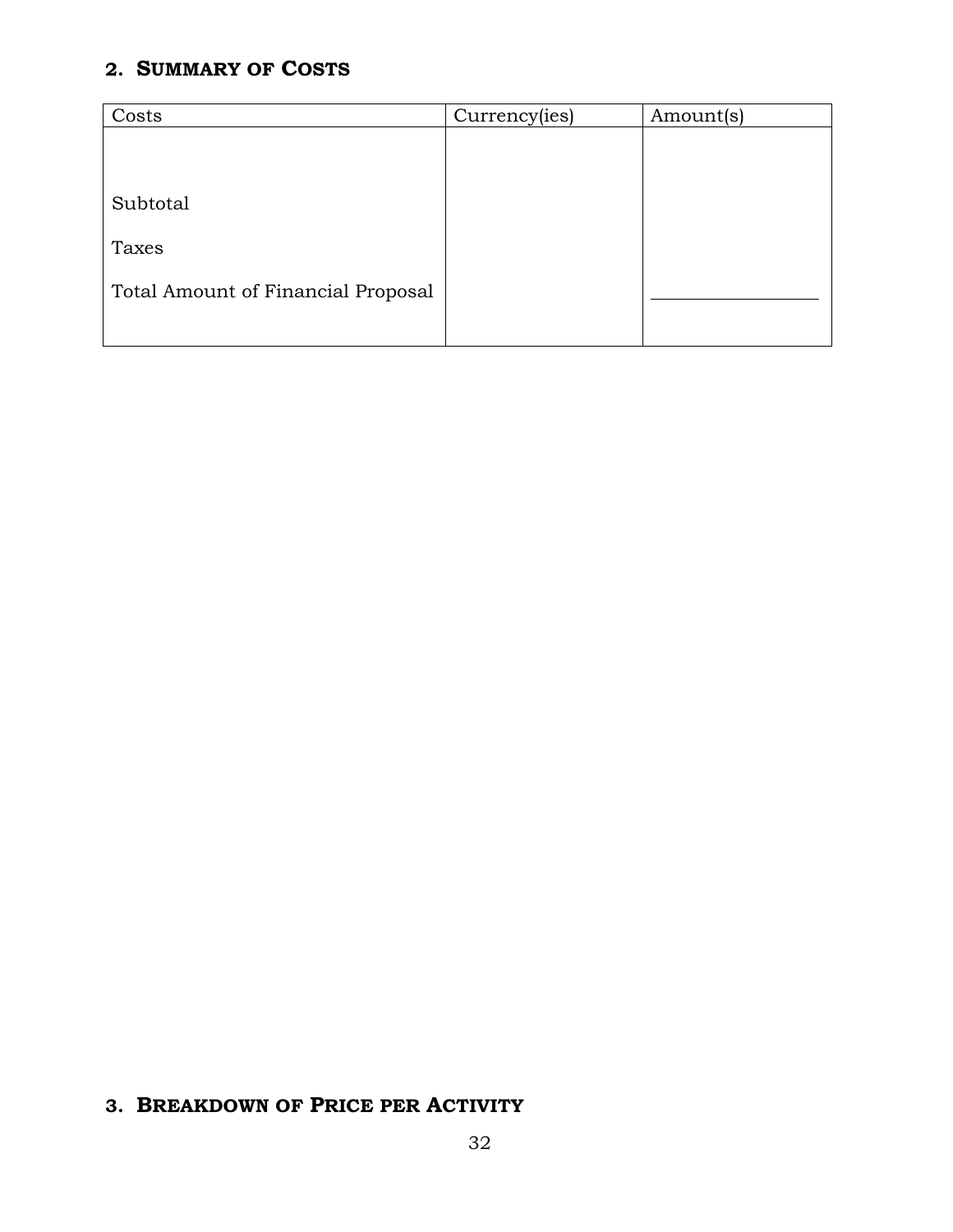|                        | Description: |
|------------------------|--------------|
| Price Component        | Amount(s)    |
| Remuneration           |              |
| Reimbursables          |              |
| Miscellaneous Expenses |              |
| Subtotal               |              |

# **4. BREAKDOWN OF REMUNERATION PER ACTIVITY**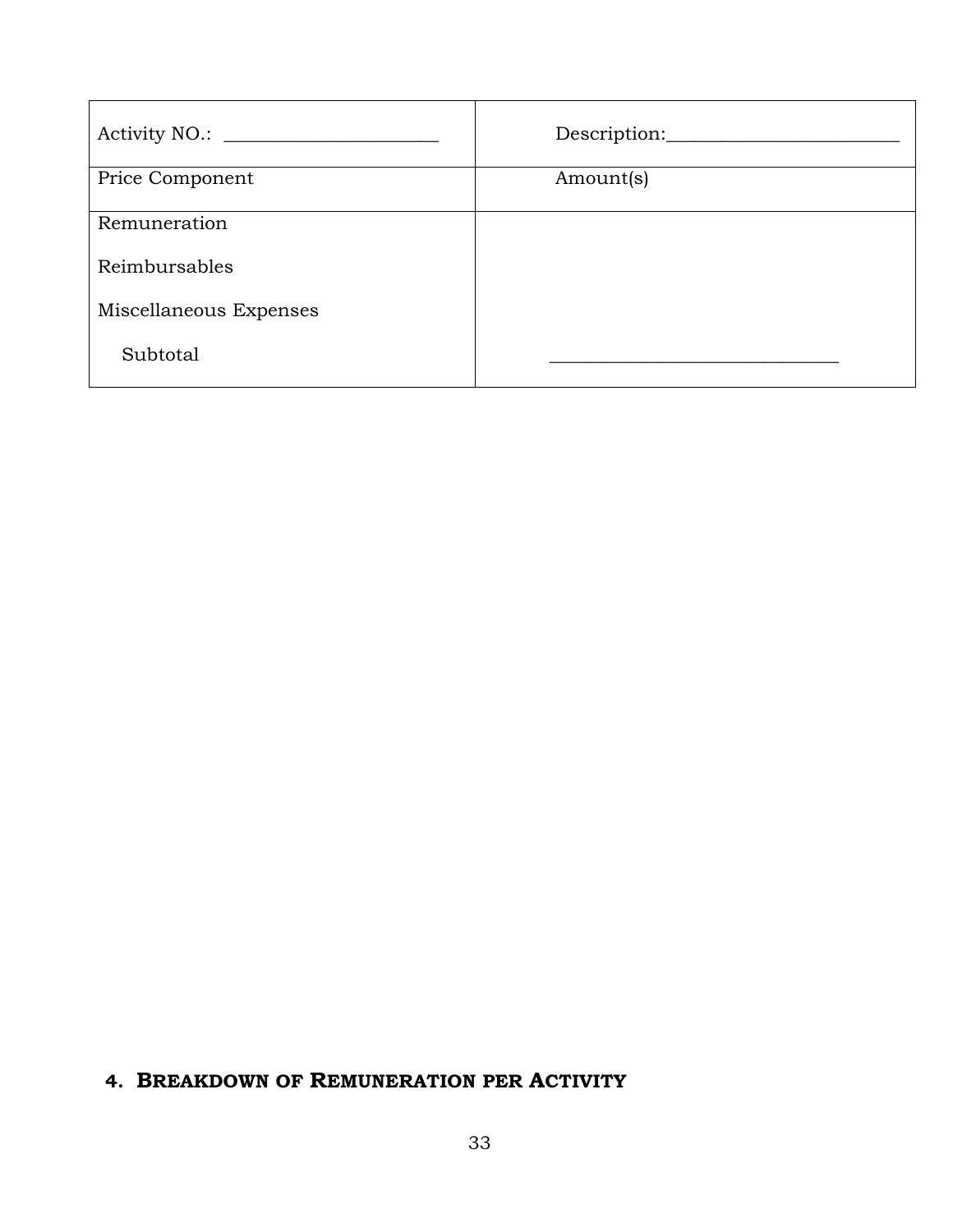| Activity No.  |          |                                                          | Name:                |        |  |  |  |  |
|---------------|----------|----------------------------------------------------------|----------------------|--------|--|--|--|--|
| <b>Names</b>  | Position | Input(Staff months,<br>days or hours<br>as appropriate.) | Remuneration<br>Rate | Amount |  |  |  |  |
| Regular staff |          |                                                          |                      |        |  |  |  |  |
| (i)<br>(ii)   |          |                                                          |                      |        |  |  |  |  |
| Consultants   |          |                                                          |                      |        |  |  |  |  |
| Grand Total   |          |                                                          |                      |        |  |  |  |  |

# **5. REIMBURSABLES PER ACTIVITY**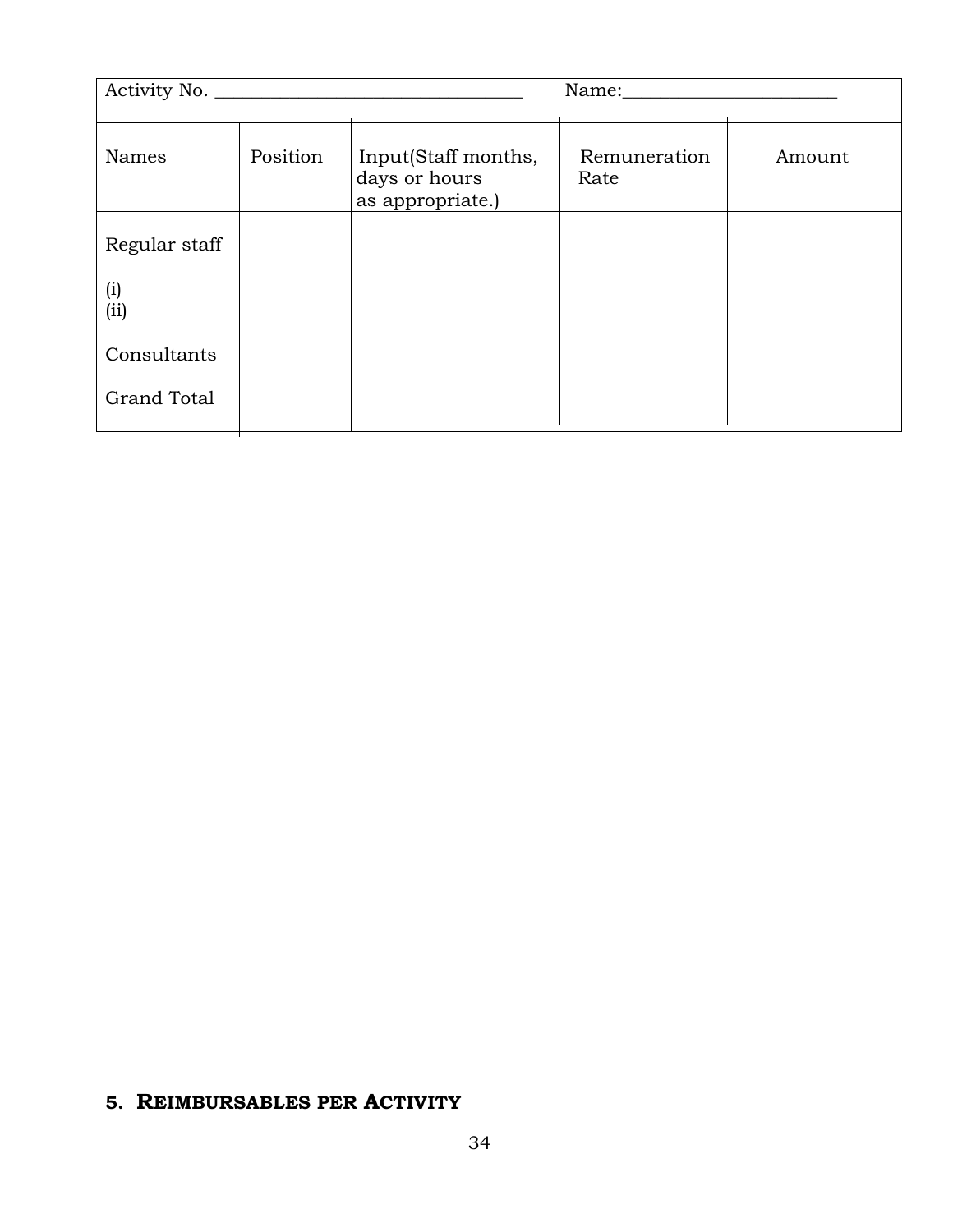Activity No: Name:\_\_\_\_\_\_\_\_\_\_\_\_\_\_\_\_\_\_\_\_\_\_

| No. | Description           | Unit | Quantity | Unit Price | <b>Total Amount</b> |
|-----|-----------------------|------|----------|------------|---------------------|
| 1.  | Air travel            | Trip |          |            |                     |
| 2   | Road travel           | Kms  |          |            |                     |
| 3.  | Rail travel           | Kms  |          |            |                     |
| 4.  | Subsistence Allowance | Day  |          |            |                     |
|     | <b>Grand Total</b>    |      |          |            |                     |
|     |                       |      |          |            |                     |

# **6. MISCELLANEOUS EXPENSES**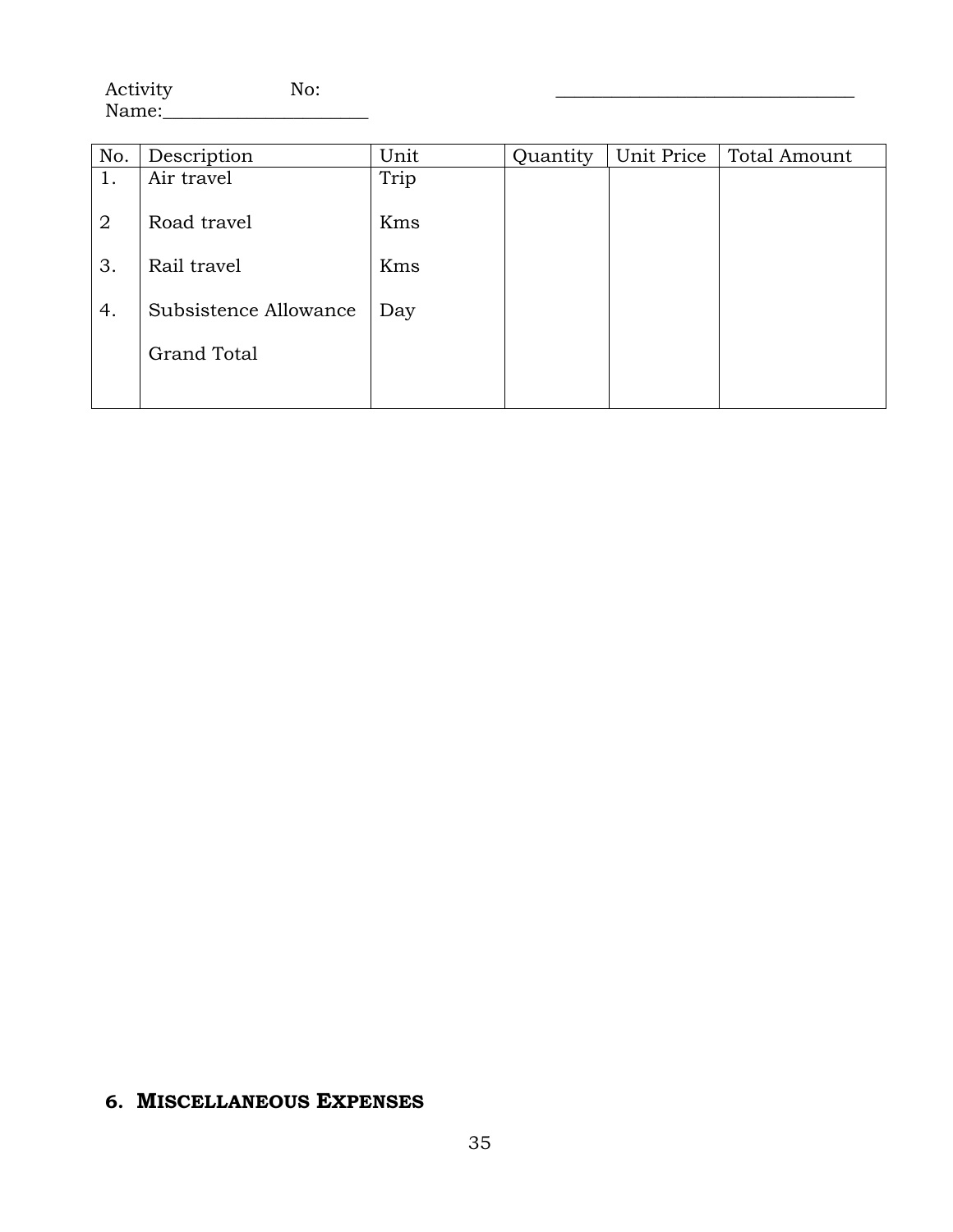Activity No. \_\_\_\_\_\_\_\_\_\_\_\_\_\_\_\_\_\_\_\_\_\_\_\_\_\_\_\_\_\_ Activity Name: \_\_\_\_\_\_\_\_\_\_\_\_\_\_\_\_\_\_\_\_\_\_\_

| No. | Description                          | Unit | Quantity | Unit Price | <b>Total Amount</b> |
|-----|--------------------------------------|------|----------|------------|---------------------|
| 1.  | Communication costs                  |      |          |            |                     |
|     | (telephone, telegram, telex)         |      |          |            |                     |
| 2.  | Drafting, reproduction of<br>reports |      |          |            |                     |
| 3.  | Equipment: computers etc.            |      |          |            |                     |
| 4.  | Software                             |      |          |            |                     |
|     | <b>Grand Total</b>                   |      |          |            |                     |
|     |                                      |      |          |            |                     |

### **SECTION V – TERMS OF REFERENCE**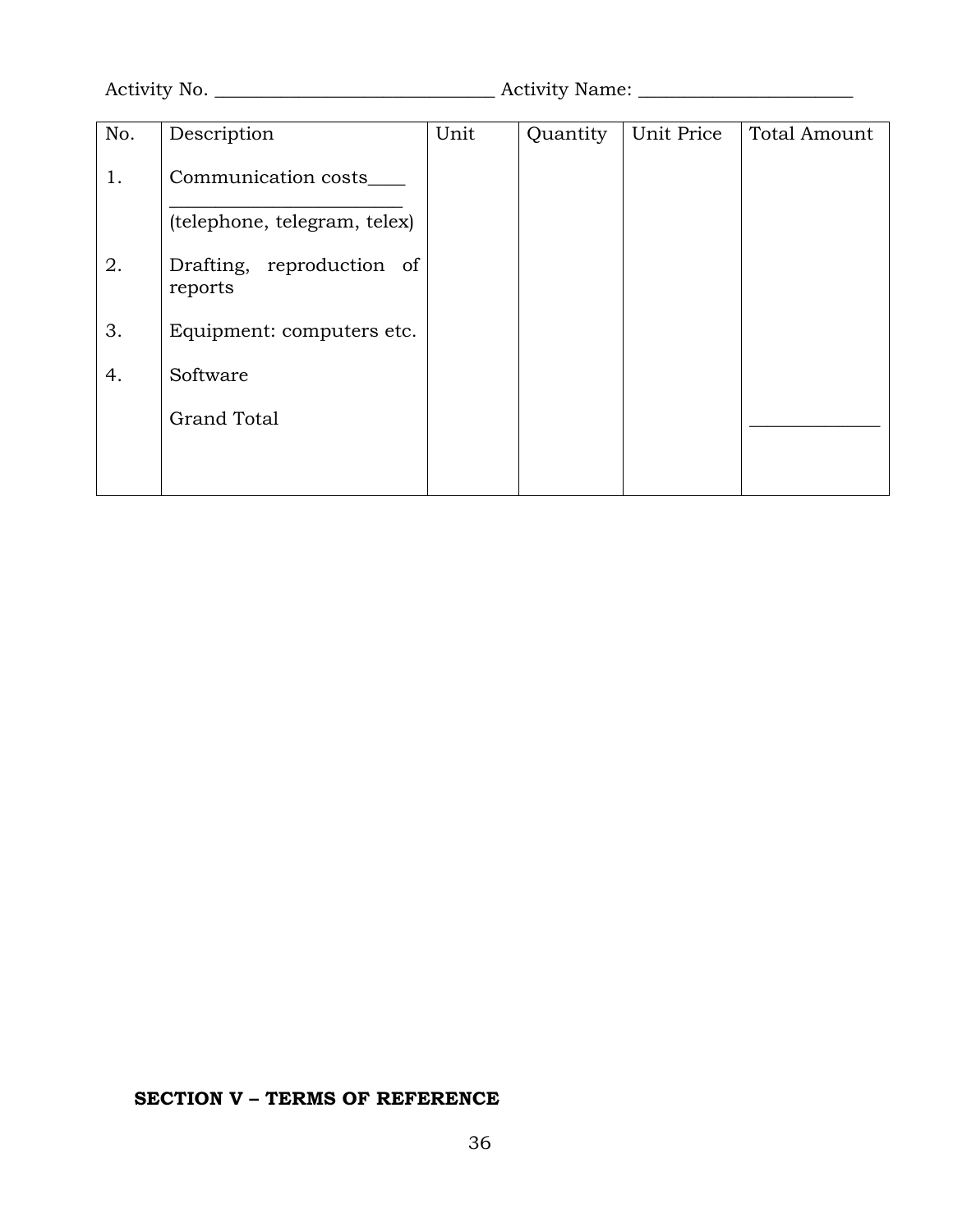# **CONSULTANCY SERVICES FOR DETAILED DESIGN, PREPARATION OF BIDDING DOCUMENTS AND SUPERVISION OF RENOVATION OF THE TSC BUILDING ROOF & RE-PARTITIONING WORKS AT 7TH FLOOR**

#### **5.0 BACKGROUND**

The Teachers Service Commission intends carry out renovation works that will include the 7th floor and the TSC House Roof. The renovation works will entail redesign of the 7th Floor to create more office space and replacement of the old roof with complete new roof.

The Consultants are thus expected to redesign, prepare documentation of the project, help in the procurement of contractors and carry out post contract management of the renovation works.

#### **5.1 Objectives**

The objective of this consultancy services is the design and documentation of the project, assistance in the procurement of contractors and post contract management for proposed renovation works while upholding high standards of professionalism

### **5.2 Scope of the assignment**

The Consortium will perform its tasks and specifically undertake:-

- i) Re- Design of the partitioning of the  $7<sup>th</sup>$  floor to accommodate the various offices, , preparation of the bidding documents, and construction supervision and the management of the contract
- ii) Preparation of the bidding documents, and construction supervision and the management of the contract for the renovation works of the TSC Roof
- iii) The consultants will be responsible for the provision of detailed drawings and Bills of Quantities in hard and soft formats for tender action. The consultants will also undertake the post contract management of the project under the supervision of the representatives of Teachers Service Commission and Work Secretary, State Department of Public Works

More specifically, the Consultant specific tasks of the consultancy will include but not limited to:

- i) Design and documentation of the works.
- ii) Assistance in procurement of works.
- iii) Construction supervision.
- iv) Preparation of tender documents
- v) Preparation of final account
- vi) Preparing reports required by the client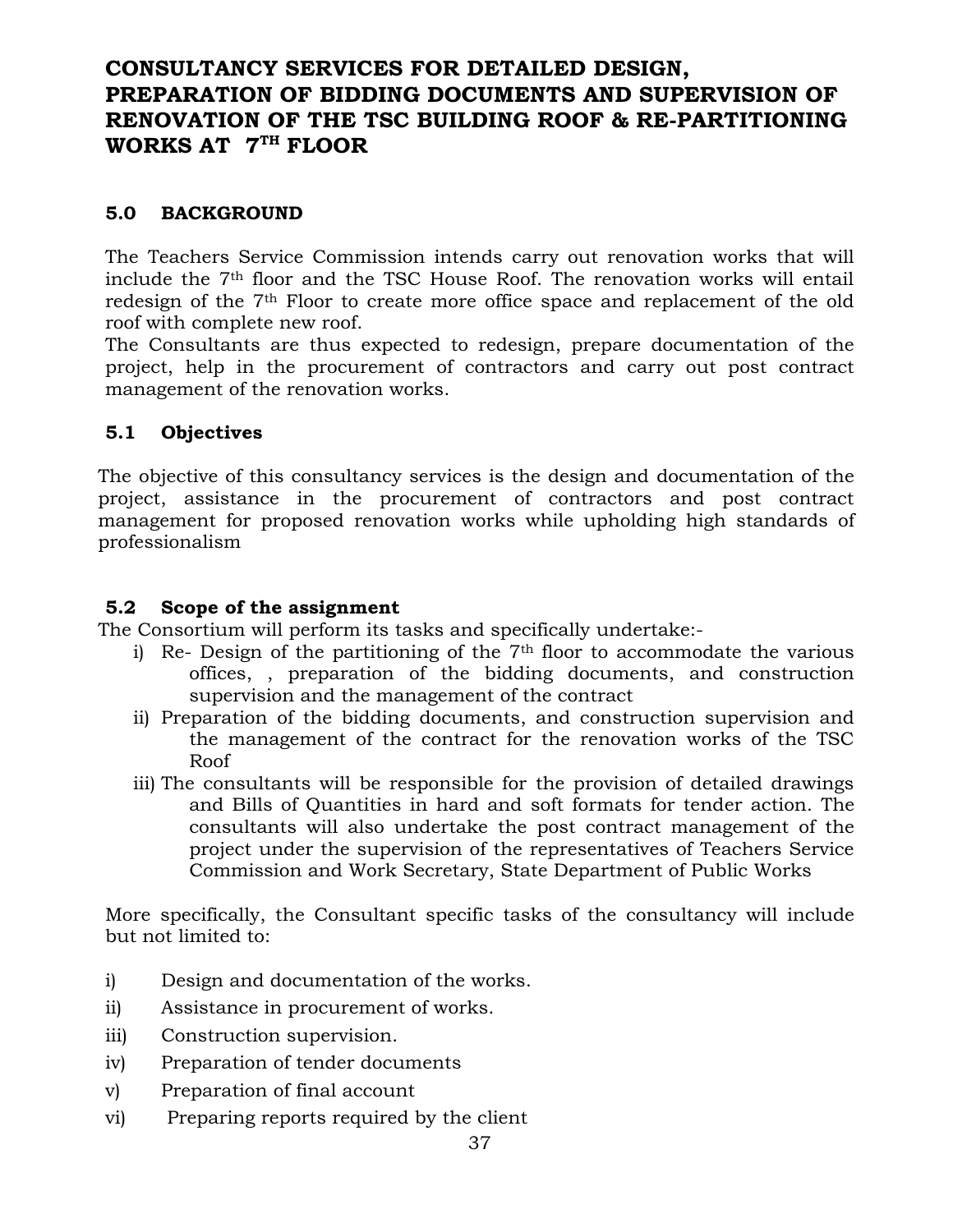The Consultants shall provide the services in accordance with the relevant standards in the Republic of Kenya while taking cognizance of the global trends

## **5.3 DUTIES OF CONSULTANT**

Duties of the Consultant shall include design, preparation of cost estimates, and assisting in the tender process and post-contract administration. Details of the Consultants' duties shall comprise but shall not be limited to the activities described below

- i. Review of the existing drawings
- ii. Discussion with client on requirements including work plans, timescale and any financial or budgetary limits.
- iii. Outline proposal
- iv. Re- design of 7th floor partitioning
- v. Detail design.
- vi. Production information (working drawings).
- vii. Prepare technical specifications for the works to be carried out;
- viii. Prepare Bills of Quantities and cost estimates for all works to be carried out
- ix. Tender action.
- x. Project planning.
- xi. Construction supervision.
- xii. Undertake planning, monitoring, reporting and financial management of project execution,
- xiii. Supervise the Contractors in making good any arising defects.
- xiv. Produce a draft and subsequently a final documentation report which consists of as Built Drawings (where applicable) and Final Account.
- xv. It is imperative that a thorough assessment of the status of the physical infrastructure is carried out so that the new project can make good use of it.

The Consultant where necessary shall assist the Commission in the tendering process using the Public Procurement and Disposal Act 2015 and relevant manuals. The Consultant shall undertake the following services;

- a) Prepare tender documents including drawings, bill of quantities in sufficient detail to enable contractors to prepare a tender,
- b) Prepare standard bidding documents to be used for tendering in accordance with Government procurement procedures.
- c) In conjunction with the Commission arrange the final tender documents for the construction of facilities and inviting tenders;
- d) Liaise with the Commission in drawing up detailed implementation schedules for all activities related to construction.

However, the Consultants should propose a relevant methodology (ies) to ensure proper delivery of the assignment, while clearly justifying the identified designs.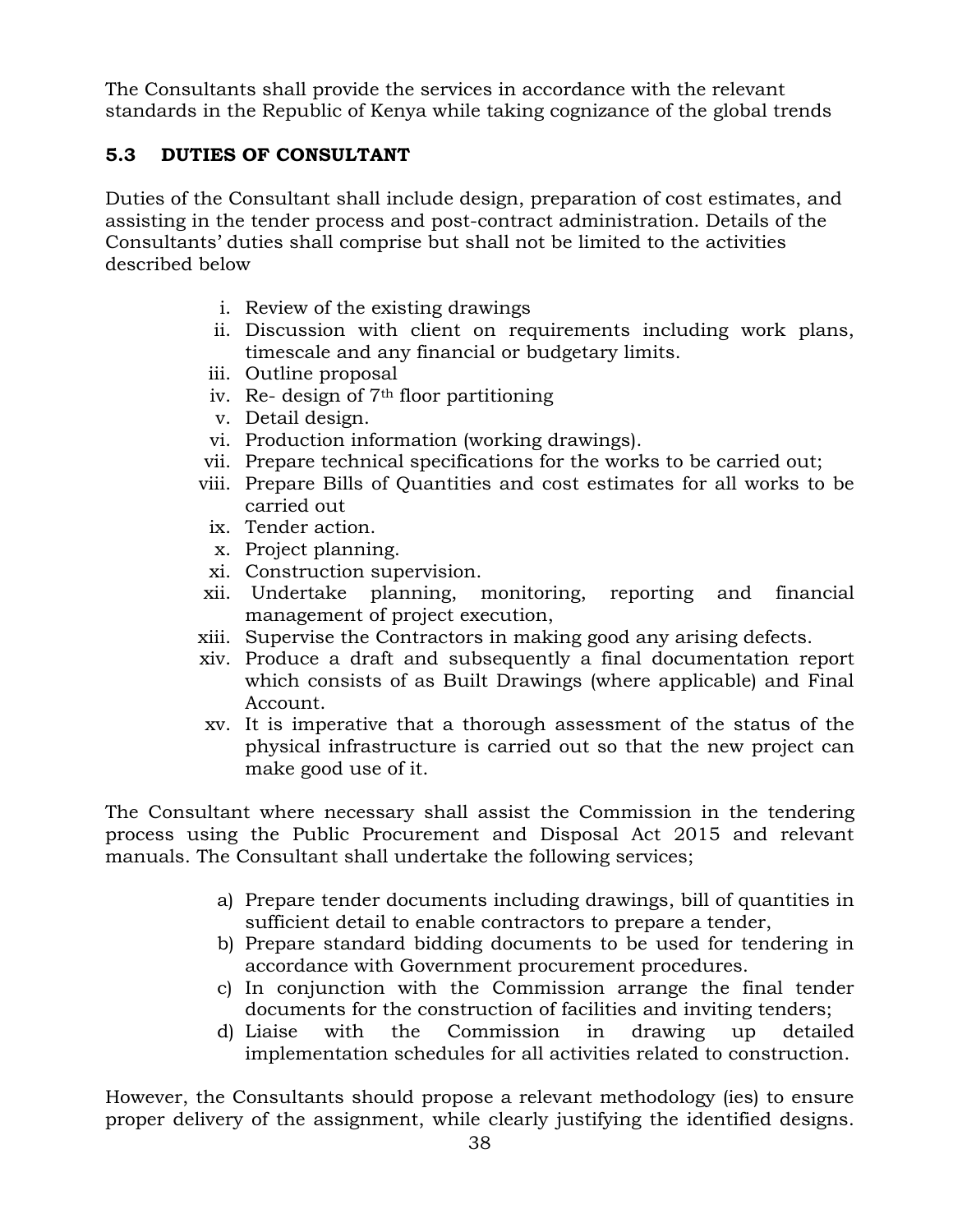In addition, the Consultants should provide the sequencing and relevance of the activities that will be carried out to achieve the expected outcomes of the assignment and a detailed implementation chart that includes a critical path.

#### **REQUIRED CONSULTING FIRMS**

#### **(NOTE: BIDDING SHALL BE BASED ON A CONSORTIUM)**

#### **5.1.1 Architectural Firm:**

The architectural firm should be a registered firm with Architectural Association of Kenya. The firm will be the lead consultant and shall be required to provide services as follows;

- i) Interior design
- ii) Sustainability design.

The firm should present annual practicing certificate for key staff.

#### **5.1.2 Quantity surveying firm**

The firm should be registered with The Institute of Quantity Surveyors of Kenya and submit annual practicing certificate 2017 for key staff.

#### **5.1.3 Civil/Structural Engineering firm**

The firm should be registered with The Engineers Board of Kenya and submit annual practicing certificate 2017 for key staff.

#### **5.1.4 Electrical Engineering firm**

The firm should be registered with The Engineers Board of Kenya and submit annual practicing certificate 2017 for key staff.

#### **5.1.5 Mechanical Engineering firm**

The firm should be registered with The Engineers Board of Kenya and submit annual practicing certificate 2017 for key staff.

#### **5.4 REPORTING ARRANGEMENTS**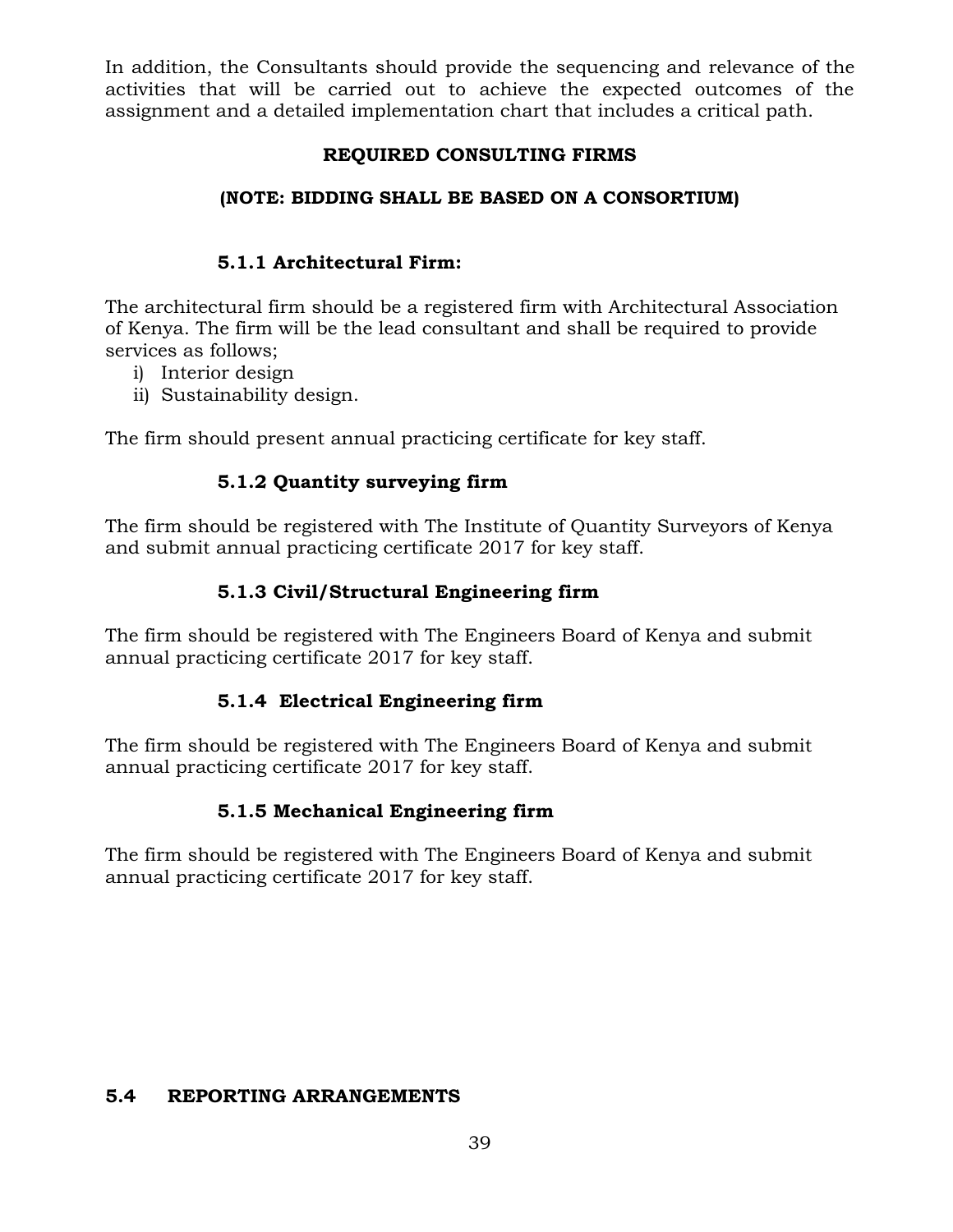The Consultants will report to the representative of the Commission and ultimately to **COMMISSION SECRETARY/CEO** of **TEACHERS SERVICE COMMISSION** as the Client and principal contact for the consultancy, and from whom all necessary approvals will be obtained.

The Lead Consultant shall, in close consultation with client, arrange consultative meetings with all consultants at regular intervals or whenever there is need.

#### **5.5 QUALITY ASSURANCE REVIEWS OF THE WORK**

Quality Assurance of the assignment will be provided in form of regularly reporting as agreed by the parties to the Commission and adherence to schedules and timeframes

#### **5.6 MONITORING PROGRESS OF ASSIGNMENT**

The Commission shall monitor and evaluate the progress of the Consultancy through the reports on the deliverables on a regular basis to be agreed upon by the parties. The committee's reports will be submitted to COMMISSION SECRETARY /CEO through her appointee as may be required

#### **5.7 PRICING**

- i. A detailed cost breakdown structure must be included;
- ii. All pricing must be shown inclusive of any applicable taxes; and
- iii. All pricing must be completed on the standard template as prescribed in the tender document

Note: Reimbursable expenses are not allowed

#### **5.8 ESSENTIAL DUTIES AND RESPONSIBILITIES OF THE COMMISSION**

The Commission shall furnish the Consultant with design brief/wish list for the project.

In addition, the Commission shall:

- i) be responsible for; liaison between the Consultant and monitoring of the consultancy service;
- ii) review reports/documents submitted by the consultant and give feedback to the consultant accordingly as provided for in the TORs; and
- iii) provide the consultants with any other relevant assistance that may be required during the execution of the contract

#### **5.9 DURATION OF THE ASSIGNMENT**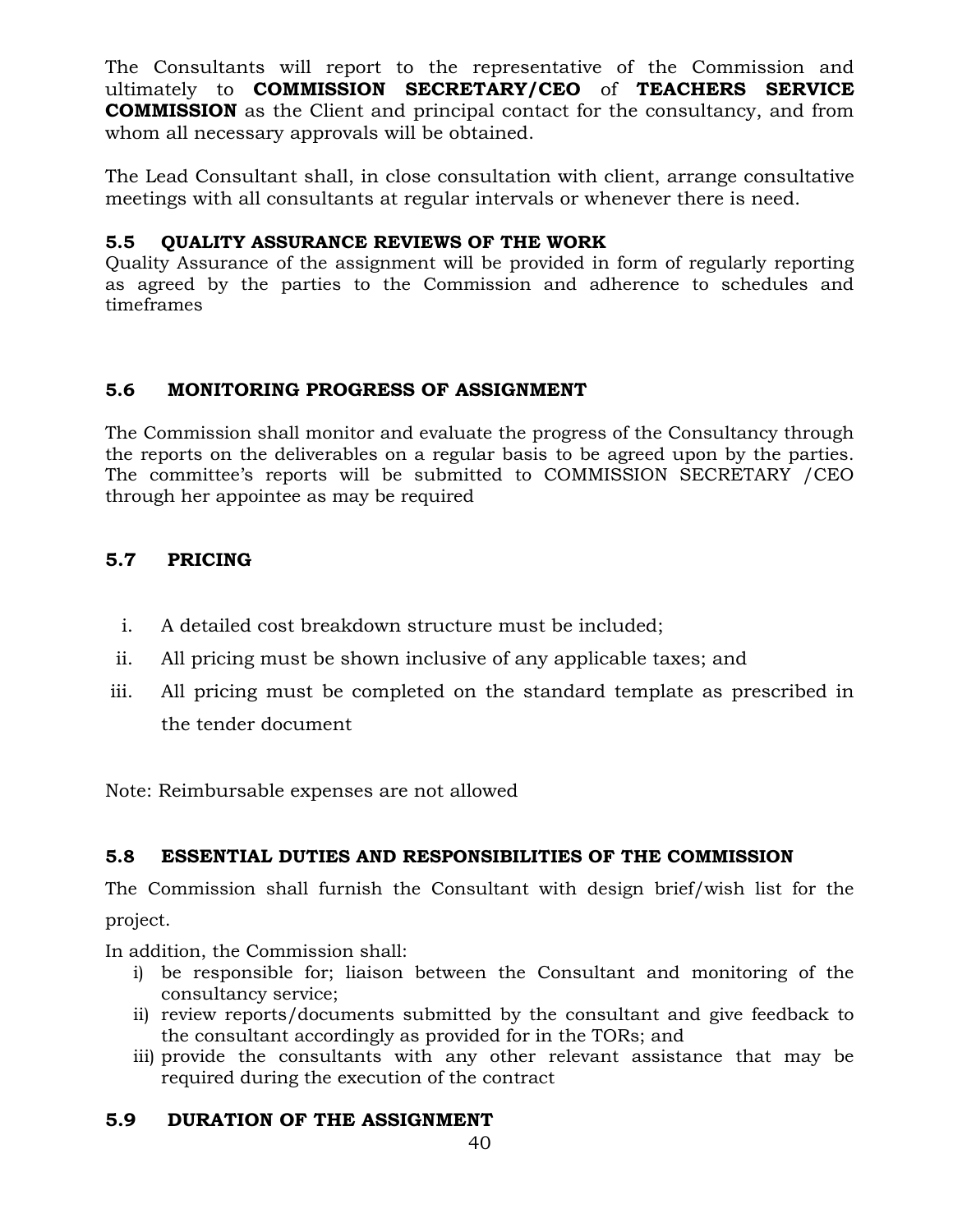The duration of the assignment will be determined by the date quoted by the main contractor at tender stage.

#### **5.10 ETHICAL CODE AND PROFESSIONALISM**

The Consultant shall carry out the above assignment in accordance with the highest standard of ethical competence, integrity and professionalism, having due regard to the nature and purpose of the assignment. The Consult will at all-times and purpose, regard as strictly confidential all knowledge and information not within the public domain which may be acquired in the course of carrying out this assignment and the information shall not be directly or indirectly disclosed to any person whatsoever, except with the written permission of the Client.

The Consultants will waive all copyrights of documents, data and information prepared as part of this assignment in favour of the Commission.

### **6.0 Confidentiality**

The Consultant should treat all the records and information that comes into their possession as a result of the constancy assignment as confidential.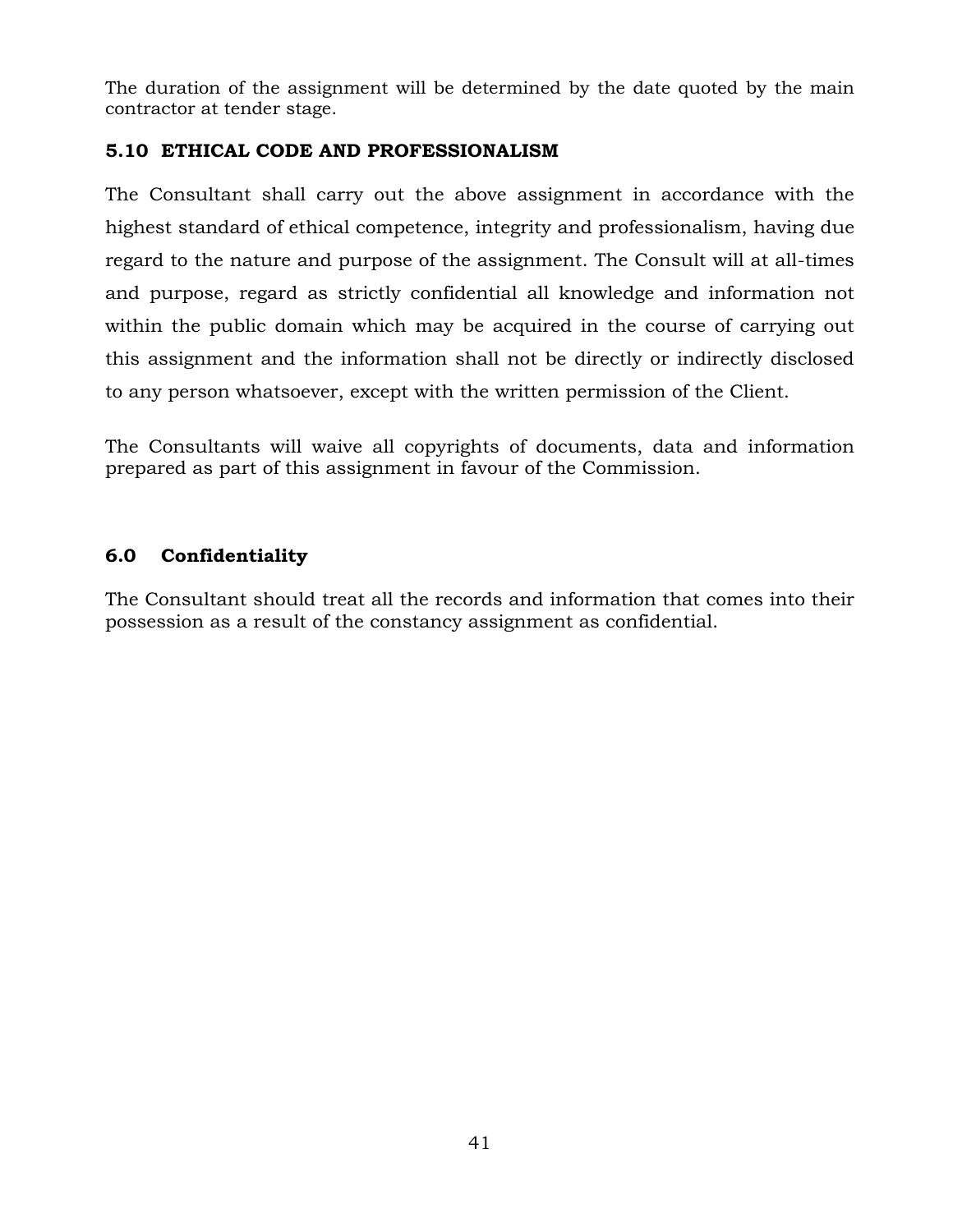#### **SECTION V: STANDARD FORMS OF CONTRACT**

a. ANNEX 1 – LARGE ASSIGNMENTS (LUMP-SUM PAYMENTS)

b. ANNEX II – LARGE AND SMALL ASSIGNMENTS (TIME-BASED PAYMENTS)

C. ANNEX III – SMALL ASSIGNMENTS (LUMP-SUM PAYMENTS)

#### **NOTES**

| 1. LARGE ASSIGNMENT                | - Exceeding Kshs.5,000,000                        |
|------------------------------------|---------------------------------------------------|
| 2. SMALL ASSIGNMENT                | - Not exceeding Kshs.5,000,000                    |
| 3. TIME BASED PAYMENT<br>not fixed | - Time based fixed fee exact duration of contract |
| 4. LUMP-SUM PAYMENT                | - Stated fixed contract sum                       |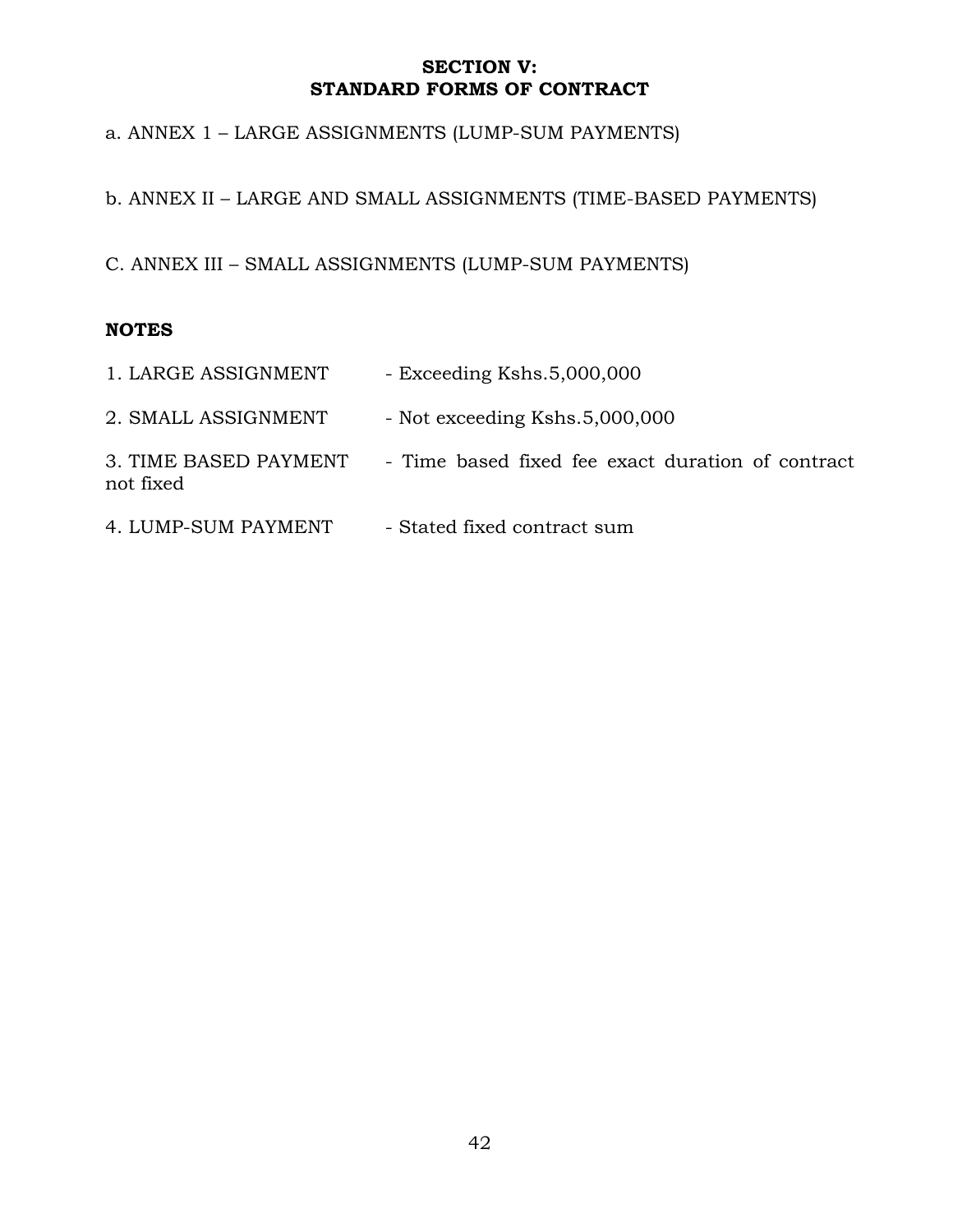### **CONTRACT FOR CONSULTANT'S SERVICES**

Large Assignments (Lump-sum payments)

Between

 $\overline{\phantom{a}}$  , where  $\overline{\phantom{a}}$  , where  $\overline{\phantom{a}}$  , where  $\overline{\phantom{a}}$  ,  $\overline{\phantom{a}}$  ,  $\overline{\phantom{a}}$  ,  $\overline{\phantom{a}}$  ,  $\overline{\phantom{a}}$  ,  $\overline{\phantom{a}}$  ,  $\overline{\phantom{a}}$  ,  $\overline{\phantom{a}}$  ,  $\overline{\phantom{a}}$  ,  $\overline{\phantom{a}}$  ,  $\overline{\phantom{a}}$  ,  $\overline{\phantom$ (*name of the client*)

AND

 $\overline{\phantom{a}}$  , where  $\overline{\phantom{a}}$  , where  $\overline{\phantom{a}}$  , where  $\overline{\phantom{a}}$ (name of the consultant)

Dated \_\_\_\_\_\_\_\_\_\_\_\_\_\_\_\_\_\_\_\_\_\_\_\_\_\_\_\_\_\_\_\_(date)

(iv)

**I. FORM OF CONTRACT**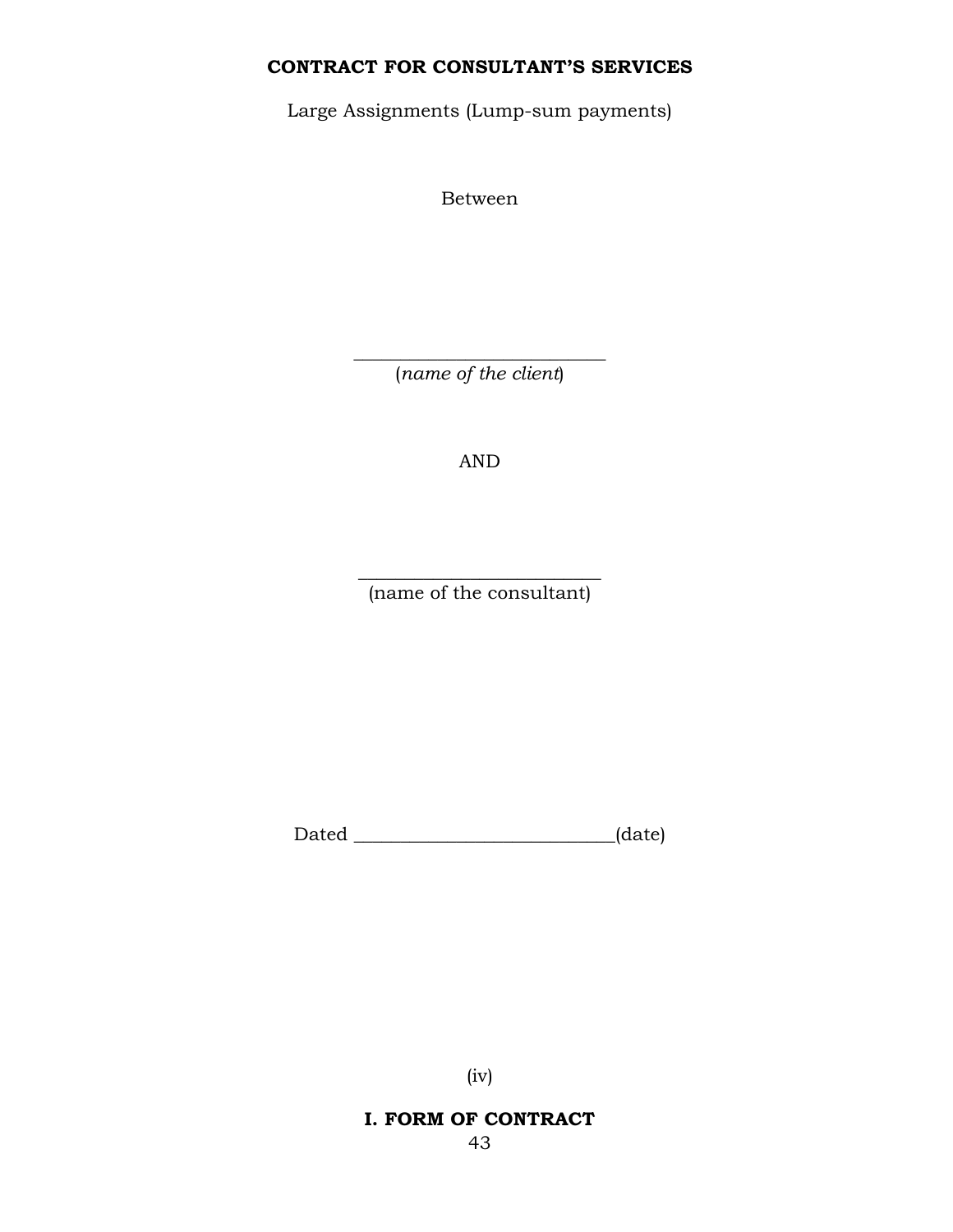#### **Large Assignments (Lump-Sum payments)**

This Agreement (hereinafter called the "Contract") is made the \_\_\_\_\_\_\_\_\_\_\_\_\_\_\_\_) day of the month of \_\_\_\_\_\_\_\_\_\_\_\_\_\_\_\_\_\_\_\_\_ (month), (year), between \_\_\_\_\_\_\_\_\_\_\_\_\_\_\_\_\_\_\_\_\_\_\_\_\_\_\_\_\_, (name of client) of (or whose registered office is situated at ) \_\_\_\_\_\_\_\_\_\_\_\_\_\_\_\_\_\_\_\_\_\_\_\_\_( location of office) (hereinafter called the "Client") of the one part AND

\_\_\_\_\_\_\_\_\_\_\_\_\_\_\_\_\_\_\_\_\_\_\_\_\_ (name of consultant) of (or whose registered office is situated at) \_\_\_\_\_\_\_\_\_\_\_\_\_\_\_\_\_\_\_\_\_\_\_\_\_\_\_\_\_\_\_\_\_(location of office) (hereinafter called the "Consultant") of the other part.

#### WHEREAS

- (a) the Client has requested the Consultant to provide certain consulting services as defined in the General Conditions of Contract attached to this Contract (hereinafter called the "Services");
- (b) the Consultant, having presented to the Client that he has the required professional skills and personnel and technical resources, have agreed to provide the services on the terms and conditions set forth in this Contract;

NOW THEREFORE the parties hereto hereby agree as follows:

- i. The following documents attached hereto shall be deemed to form an integral part of this contract:
- (a) The General Conditions of Contract;
- (b) The Special Conditions of Contract;
- *(c)* The following Appendices: (*Note: if any of these Appendices are not used, they should be deleted from the list)*

Appendix A: Description of the Services Appendix B: Reporting Requirements Appendix C: Key Personnel and Sub Consultants Appendix D: Breakdown of Contract Price in Foreign Currency Appendix E: Breakdown of Contract Price in Local Currency Appendix F: Services and Facilities Provided by the Client

(v)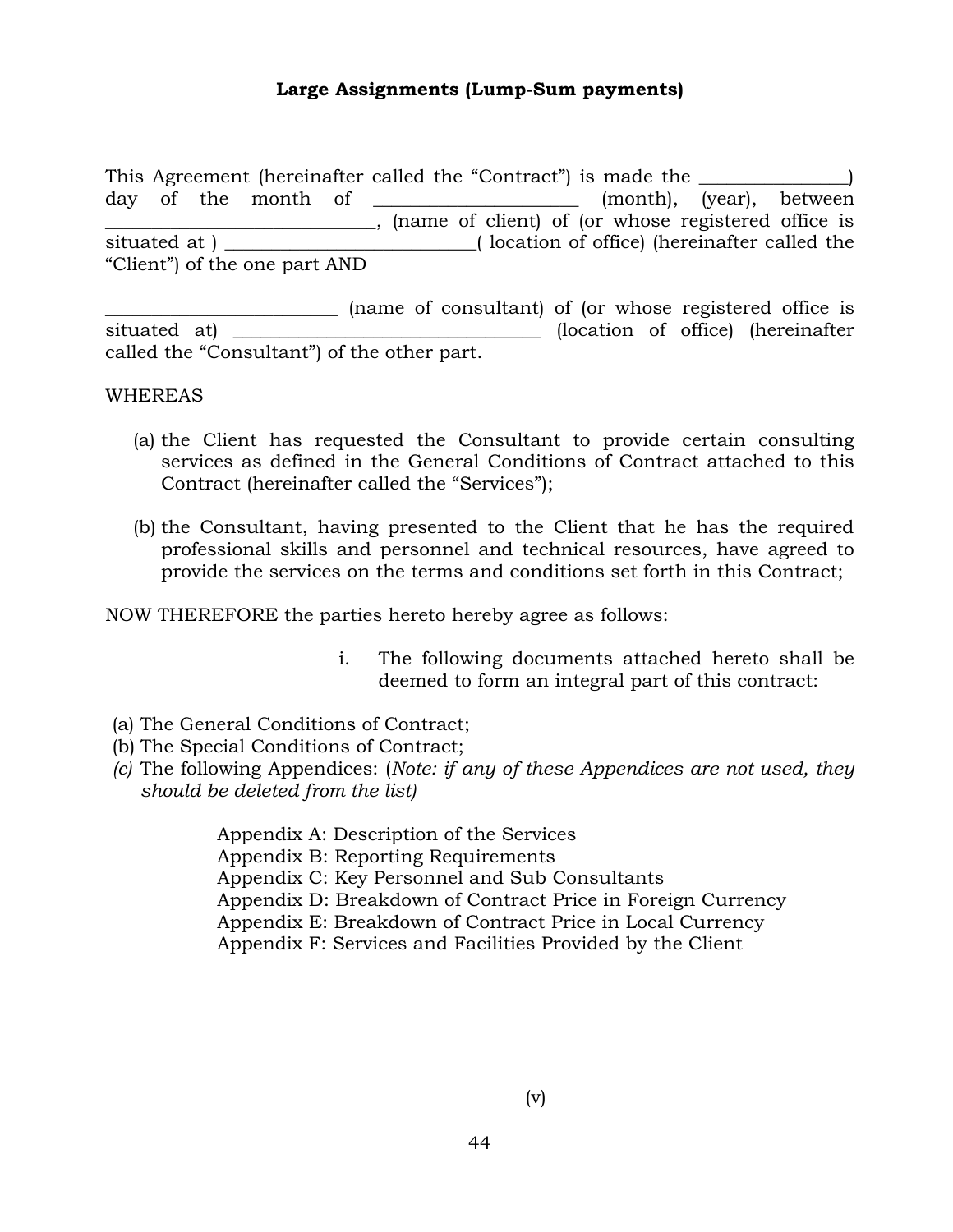- ii. The mutual rights and obligations of the Client and the Consultants shall be as set forth in the Contract: in particular:
- (a) The Consultant shall carry out the Services in accordance with the provisions of the Contract: and
- (b) The Client shall make payments to the Consultant in accordance with the provisions of the Contract.

IN WITNESS WHEREOF, the Parties hereto have caused this Contract to be signed in their respective names as of the day and year first above written.

|                                         |    |          | (name of client) |
|-----------------------------------------|----|----------|------------------|
| (Full<br><b>Example 12</b> and the name | of | Client's | authorized       |
| (Title)                                 |    |          |                  |
|                                         |    |          |                  |
| $(\text{Date})$                         |    |          |                  |
| consultant)                             |    |          |                  |
| (Full name of Consultant's              |    |          |                  |
| (Title)                                 |    |          |                  |
|                                         |    |          |                  |
| $\left( \text{Date} \right)$            |    |          |                  |

#### **II. GENERAL CONDITIONS OF CONTRACT**

#### **1. GENERAL PROVISIONS**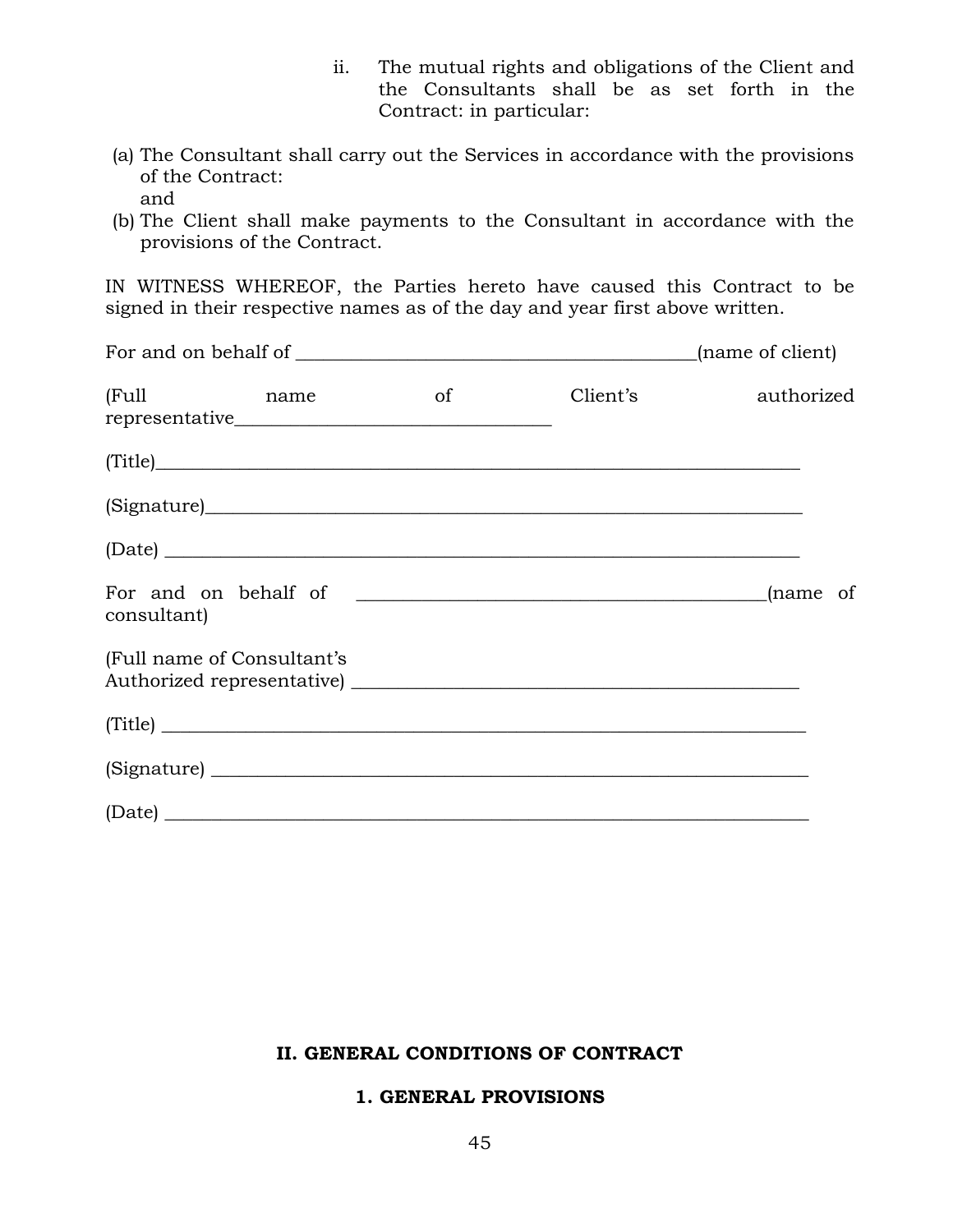**1.1 Definitions** Unless the context otherwise requires, the following terms whenever used in this Contract shall have the following meanings:

- (a) "Applicable Law" means the laws and any other instruments having the force of law in the Republic of Kenya as they may be issued and in force from time to time;
- (b) "Contract" means the Contract signed by the Parties, to which these General Conditions of Contract (GC) are attached together with all the documents listed in Clause 1 of such signed contract;
- (c) "Contract Price" means the price to be paid for the performance of the Services in accordance with Clause 6 here below;
- (d) "Foreign Currency" means any currency other than the Kenya Shillings
- (e) "GC" means these General Conditions of **Contract**
- (f) "Government" means the Government of the Republic of Kenya
- (g) "Local Currency" means the Kenya Shillings
- (h) "Member", in case the Consultant consists of a joint venture of more than one entity, means any of these entities; "Members", means all these entities, and "Member in Charge" means the entity specified in the SC to act on their behalf in exercising all the Consultant's rights and obligations towards the Client under this Contract;
- (i) "Party" means the Client or the Consultant, as the case may be and "parties" means both of them;

(vii)

(j) "Personnel" means persons hired by the Consultant or by any consultant as employees and assigned to the performance of the services or any part thereof;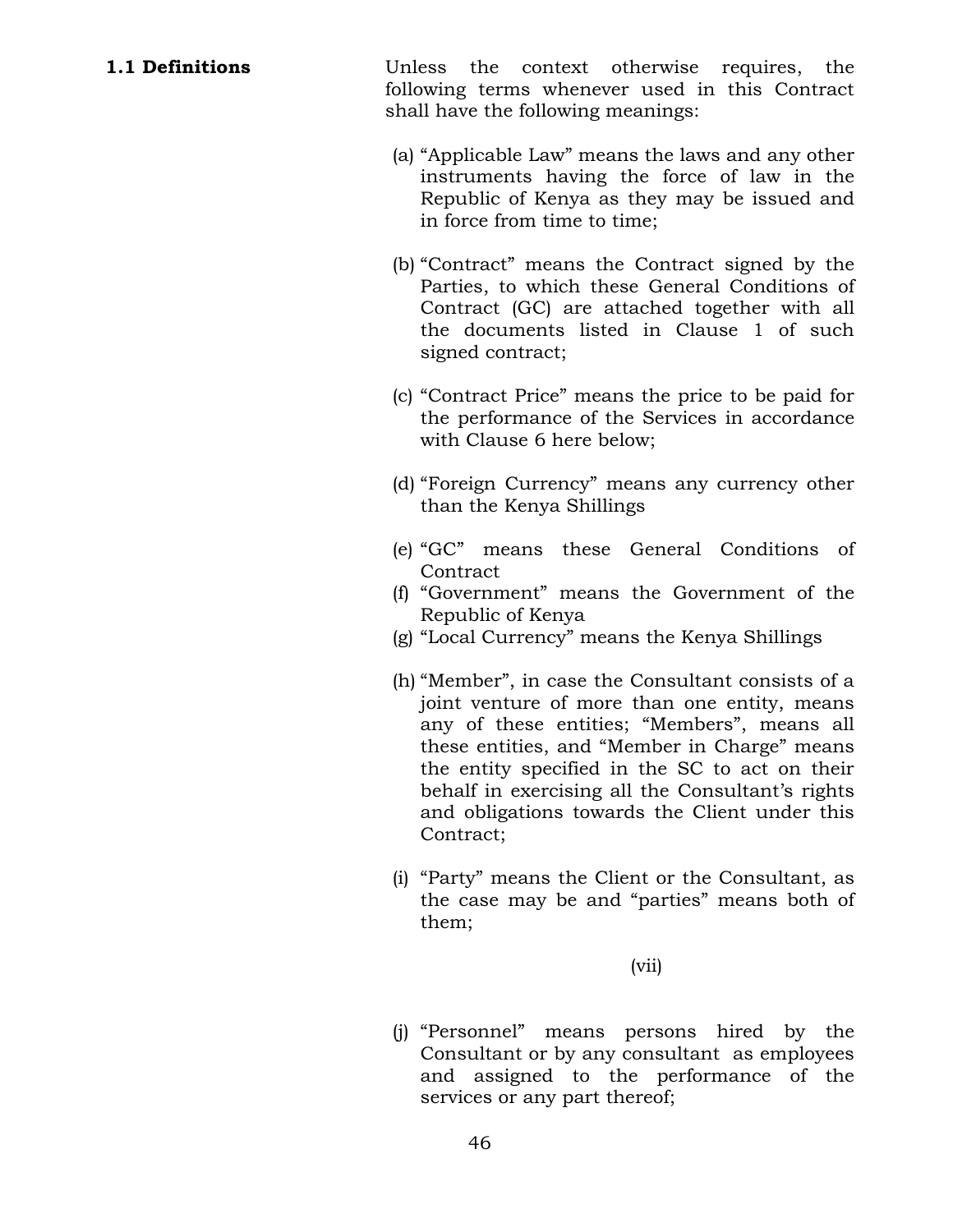|                                   | (k) "SC" means the Special Conditions of Contract<br>by which the GC may be amended<br>or<br>supplemented;                                                                                                                                                                                                                                                             |
|-----------------------------------|------------------------------------------------------------------------------------------------------------------------------------------------------------------------------------------------------------------------------------------------------------------------------------------------------------------------------------------------------------------------|
|                                   | (1) "Services" means the work to be performed by<br>the Consultant pursuant to this Contract, as<br>described in Appendix A: and                                                                                                                                                                                                                                       |
|                                   | (m) "Sub Consultant" means any entity to which<br>the Consultant subcontracts any part of the<br>services in accordance with the provisions of<br>Clauses 3 an d4                                                                                                                                                                                                      |
| 1.2 Law Governing                 | This Contract, its meaning and interpretation and                                                                                                                                                                                                                                                                                                                      |
| the contract                      | the<br>relationship between the Parties shall be governed<br>by the Law of Kenya                                                                                                                                                                                                                                                                                       |
| 1.3 Language                      | This Contract has been executed in English<br>which shall be the binding and<br>Language<br>controlling language for all matters relating to the<br>meaning or interpretation of this Contract                                                                                                                                                                         |
| 1.4 Notices                       | Any notice, request, or consent made pursuant to<br>this Contract shall be in writing and shall be<br>deemed to have been made when delivered in<br>person to an authorized representative of the Party<br>to whom the communication is addressed or when<br>sent by registered mail, telex, telegram or facsimile<br>to such Party at the address specified in the SC |
| 1.5 Location                      | The services shall be performed at such locations<br>as are specified in Appendix A and, where the<br>location of a particular task is not so specified, at<br>such locations, whether in the Republic of Kenya<br>or elsewhere, as the Client may approve                                                                                                             |
| 1.6 Authorized<br>Representatives | Any action required or permitted to be taken and any<br>document required or permitted to be executed<br>under this Contract by the Client<br>the<br>or<br>Consultant may be taken or executed by the<br>officials specified in the SC                                                                                                                                 |
| 1.7 Taxes and Duties              | The Consultant, sub consultant(s) and their<br>personnel shall pay such taxes, duties, fees and<br>other impositions as may be levied under the Laws<br>of Kenya, the amount of which is deemed to have<br>been included in the contract price.                                                                                                                        |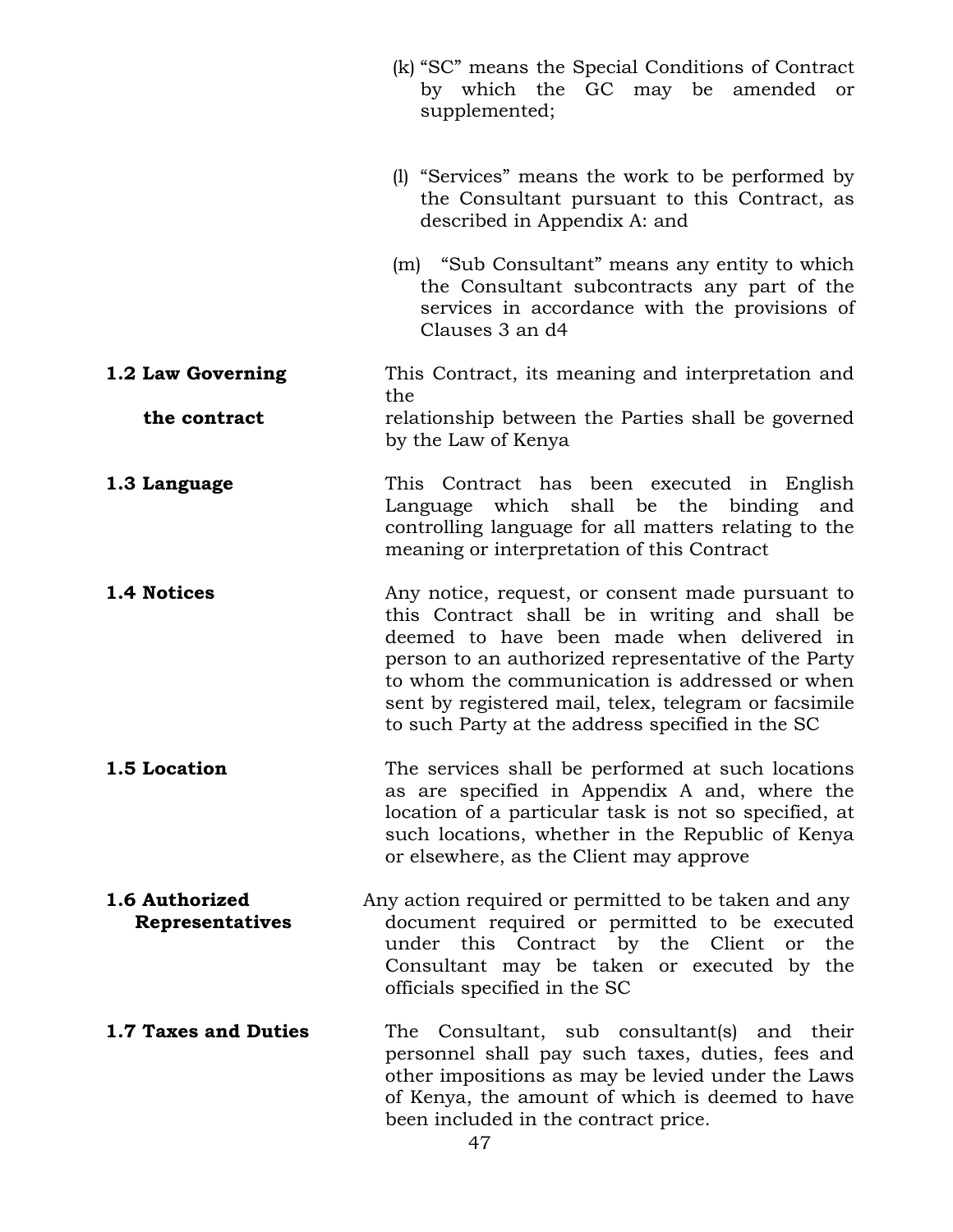#### **2. COMMENCEMENT, COMPLETION, MODIFICATION AND TERMINATION OF CONTRACT**

**2.1 Effectiveness of** This Contract shall come into effect on the date Contract is **Contract Solution** is signed by both Parties and such other later date as may be stated in the SC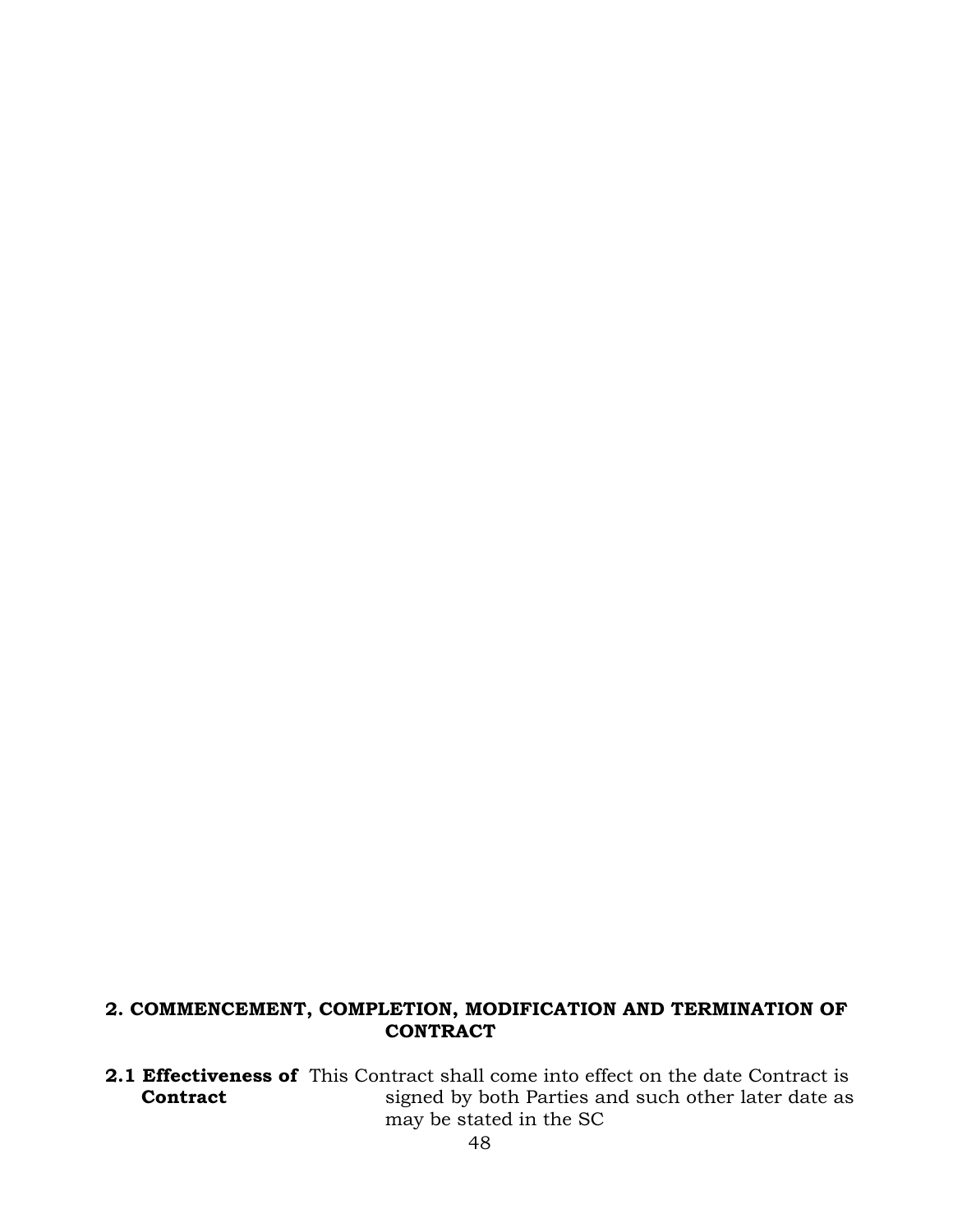- **2.2 Commencement of** The Consultant shall begin carrying out the services **Services** thirty (30) days after the date the Contract becomes effective or at such other date as may be specified in the SC
- **2.3 Expiration of** Unless terminated earlier pursuant to Clause 2.6, this **Contract Contract** shall terminate at the end of such time period, after the Effective Date, as is specified in the SC
- **2.4 Modification** Modification of the terms and conditions of this Contract, including any modification of the scope or the services or the Contract price, may only be made by written agreement between the parties

#### **2.5 Force Majeure**

- **2.5.1 Definition** For the purposes of this Contract, "Force Majeure" means an event which is beyond the reasonable control of a party and which makes a Party's performance of its obligations under the Contract impossible under the circumstances
- **2.5.2 No Breach** The failure of a Party to fulfill any of its obligations under **of Contract** the Contract shall not be considered to be a breach of, or default under, this contract insofar as such inability arises form an even to of Force Majeure, provided that the party affected by such an event (a) has taken all reasonable precautions, due care and reasonable alternative measures in order to carry out the terms and conditions of this contract, and (b) has informed the other party as soon as possible about the occurrence of such an event
- 2.5.3 **Extension of** Any period within which a party shall, pursuant to this **Of time** contract complete any action or task shall be extended for a period equal to the time during which such party was unable to perform such action as a result of Force Majeure
- 2.5.4 **Payments** During the period of his inability to perform the services as a result of an event of Force Majeure, the Consultant shall be entitled to continue to be paid under the terms of this Contract, as well as to be reimbursed for additional costs reasonably and necessarily incurred by him during such period for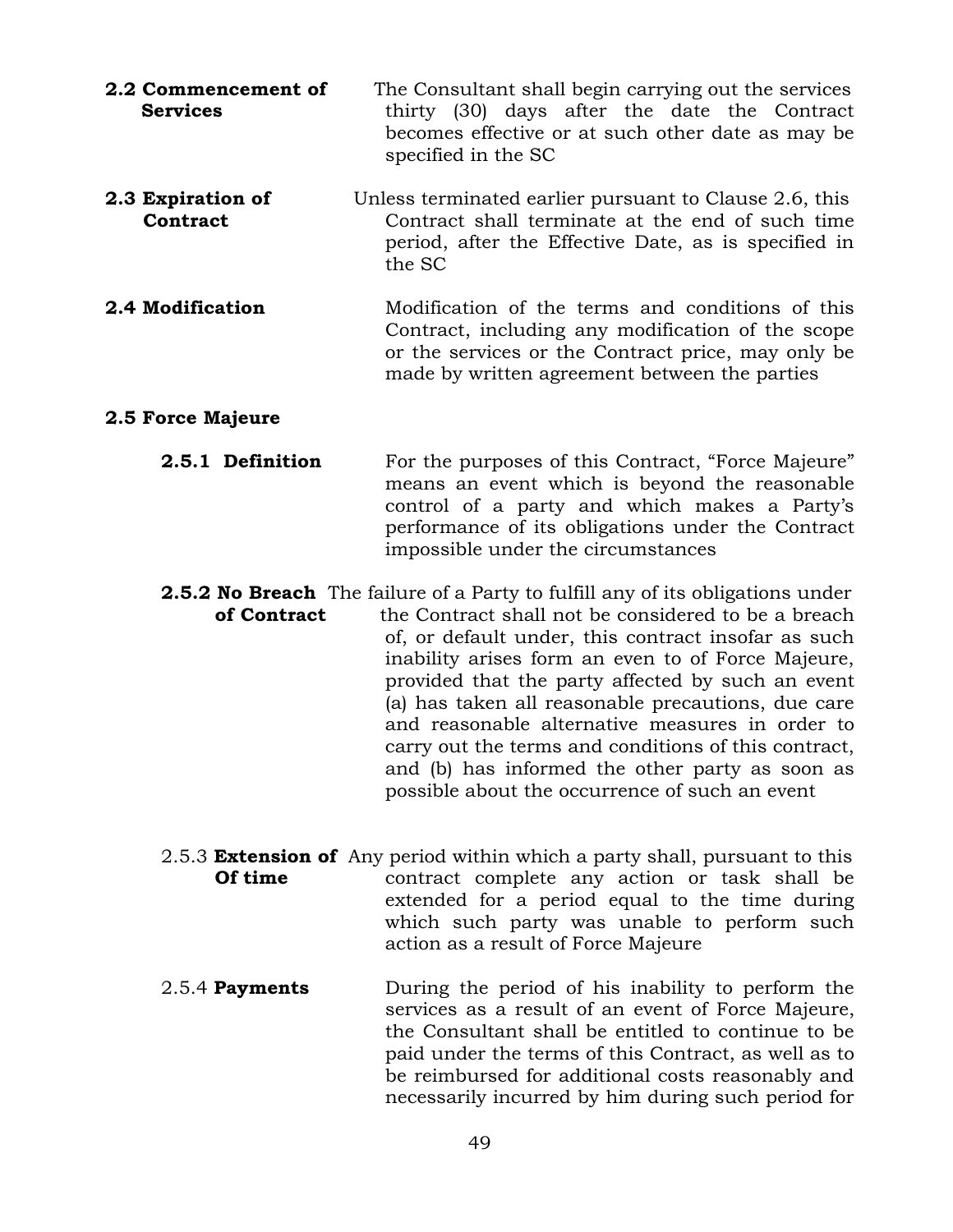the purposes of the services and in reactivating the service after the end of such period.

#### 2.6 **Termination**

- 2.6.1 **By the Client** The Client may terminate this contract by not less than Thirty (30) days' written notice of termination to the Consultant, to be given after the occurrence of any of the events specified in this Clause:
	- a. if the Consultant does not remedy a failure in the performance of his obligations under the Contract within thirty (30) days after being notified or within any further period as the Client may have subsequently approved in writing;
	- b. if the Consultant becomes insolvent or bankrupt;
	- c. if, as a result of Force Majeure, the Consultant is unable to perform a material portion of the Services for a period of not less than sixty (60) days; or
	- d. if the Consultant, in the judgement of the Client, has engaged in corrupt or fraudulent practices in competing for or in executing the Contract.

For the purpose of this clause;

"Corrupt practice" means the offering, giving, receiving or soliciting of anything of value to influence the action of a public official in the selection process or in Contract execution

"fraudulent practice" means a misrepresentation of facts in order to influence a selection process or the execution of Contract to the detriment of the Client, and includes collusive practice among consultants (prior to or after submission of proposals) designed to establish prices at artificial noncompetitive levels and to deprive the Client of the benefits of free and open completion

e. if the Client in his sole discretion decides to terminate this Contract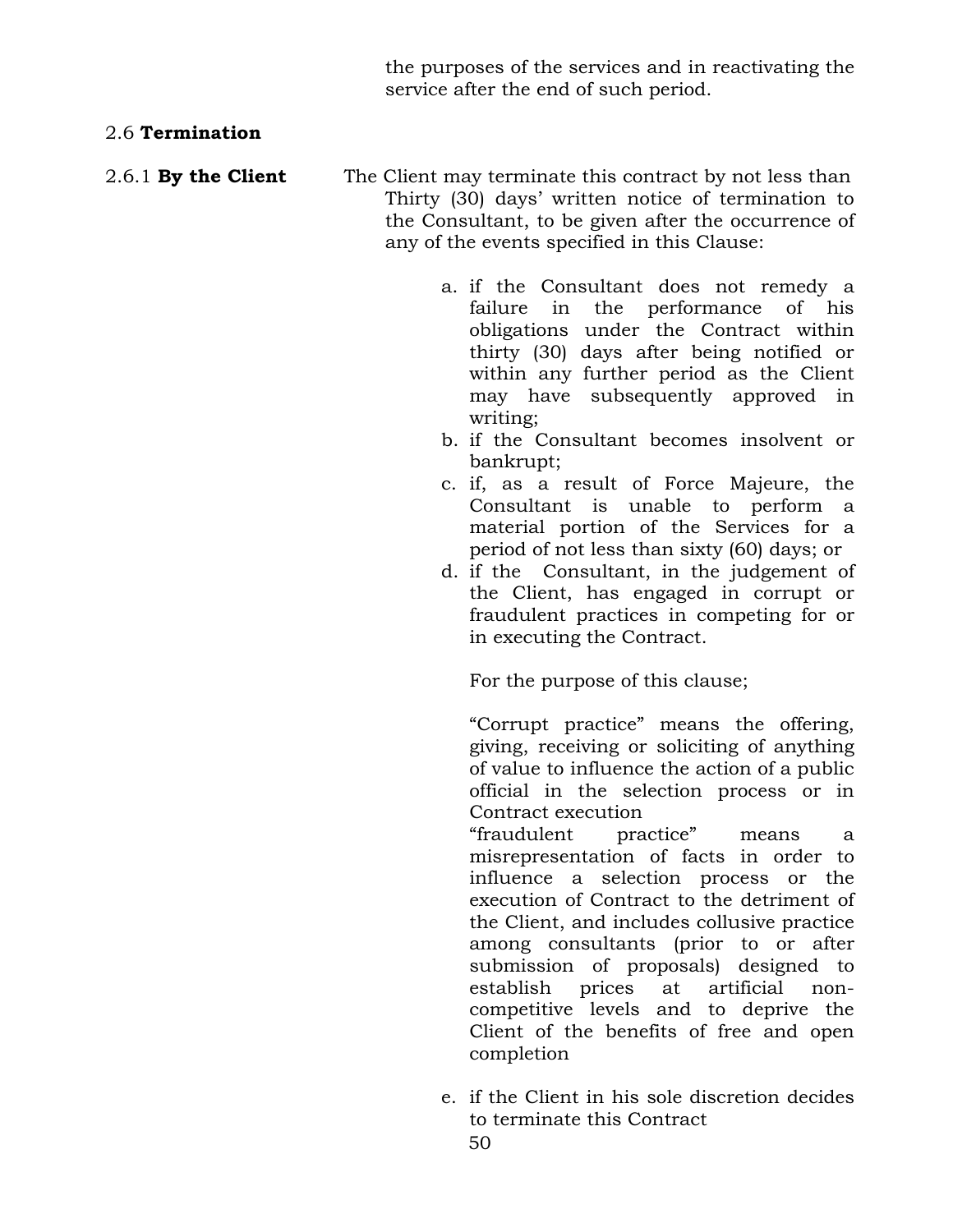**2.6.2 By the Consultant** The consultant may terminate the contract by not less than thirty (30) days' written notice to the Client, such notice to be Given after the occurrence of any of the following events;

- a. If the Client fails to pay any monies due to the Consultant pursuant to this Contract and not subject to dispute pursuant to Clause 7 within sixty (60) days after receiving written notice from the Consultant that such payment is overdue; or
- b. If, as a result of Force Majeure, the Consultant is unable to perform a material portion of the services for a period of not less than sixty (60) days

**2.6.3 Payment upon** Upon termination of this contract pursuant to **Termination clauses** 2.6.1 or 2.6.2, the Client shall make the Following payments to the Consultant:

- (a) Remuneration pursuant to Clause 6 for services satisfactorily performed prior to the effective date of termination;
- (b) Except in the case of termination pursuant to paragraphs (a) and (b) of Clause 2.6.1, reimbursement of any reasonable costs incident to the prompt and orderly termination of the Contract, including the cost of the return travel of the Personnel and their eligible dependents.

#### **3. OBLIGATIONS OF THE CONSULTANT**

3.1 General The Consultant shall perform the Services and carry out his Obligations with all due diligence, efficiency and economy in accordance with generally accepted professional techniques and practices and shall observe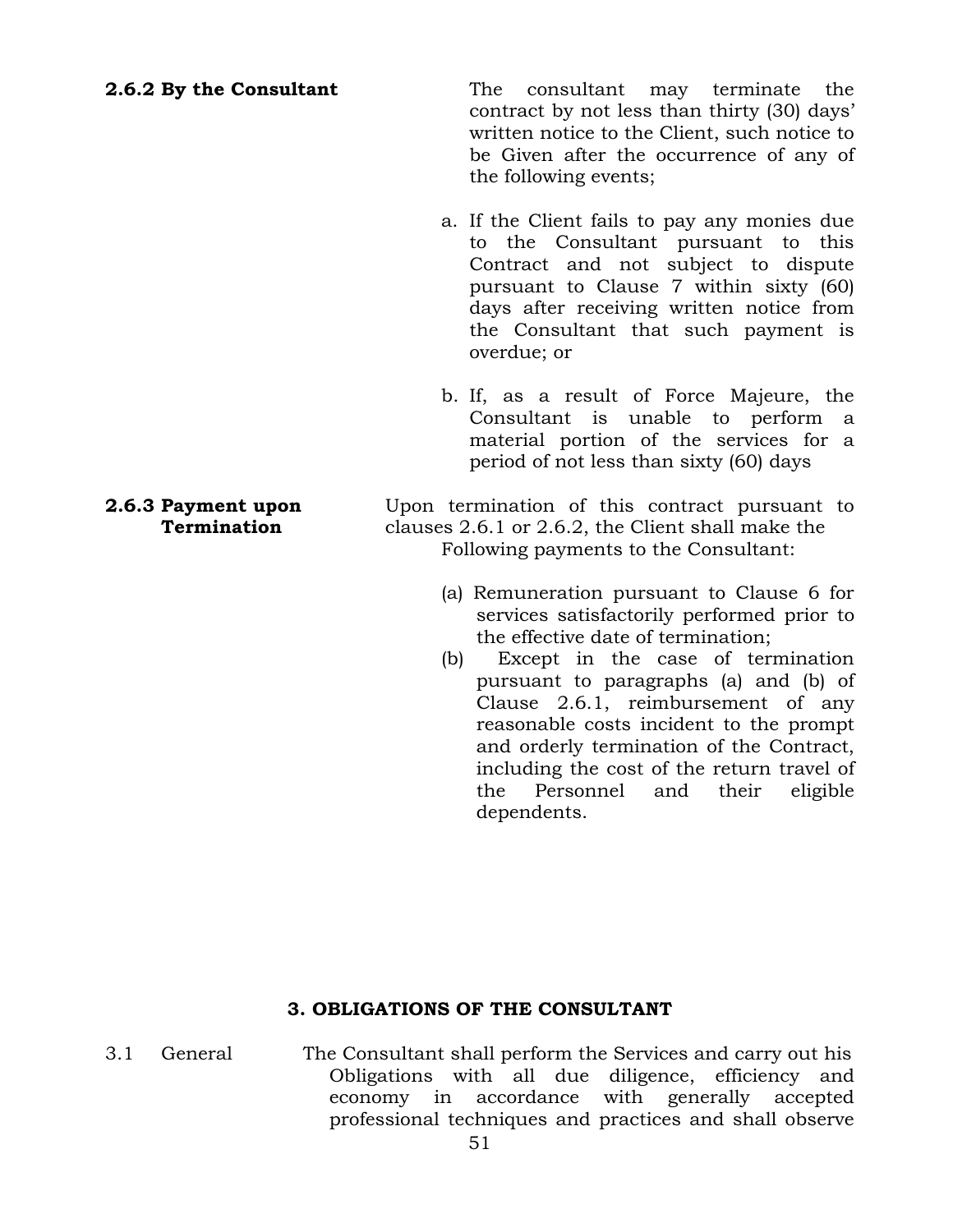sound management practices, and employ appropriate advanced technology and safe methods. The Consultant shall always act, in respect of any matter relating to this Contract or to the Services, as faithful adviser to the Client and shall at all times support and safeguard the Client's legitimate interests in any dealing with subconsultants or their parties.

#### 3.2 **Conflicts of Interests**

3.2.1 **Consultant** (i)The remuneration of the Consultant pursuant to Clause 6 shall constitute the consultant's sole remuneration in connection with this Contract or the services and the Consultant shall not accept for his own benefit any trade commission, discount or similar payment in connection with activities pursuant to this Contract or to the Services or in the discharge of his obligations under the Contract and the Consultant shall use his best efforts to ensure that his personnel, any sub consultant(s) and agents of either of them similarly shall not receive any such additional remuneration.

#### **Not to Benefit from Commissions, Discounts etc.**

- ii. For a period of two years after the expiration of this Contract, the Consultant shall not engage and shall cause his personnel as well as his sub consultant(s) and his/their personnel not to engage in the activity of a purchaser (directly or indirectly) of the assets on which he advised the Client on this Contract nor shall he engage in the activity of an adviser (directly or indirectly) of potential purchasers of such assets
- iii. Where the Consultant as part of the Services has the responsibility of advising the client on the procurement of goods, works or services, the consultant will comply with any applicable procurement guidelines and shall at all times exercise such responsibility in the best interest of the Client. Any discounts or commissions obtained by the Consultant in the exercise of such procurement shall be for the account of the Client.
- 3.2.2 **Consultant** The Consultant agrees that, during the term of this Contract **and** after its termination, the Consultant and his affiliates, as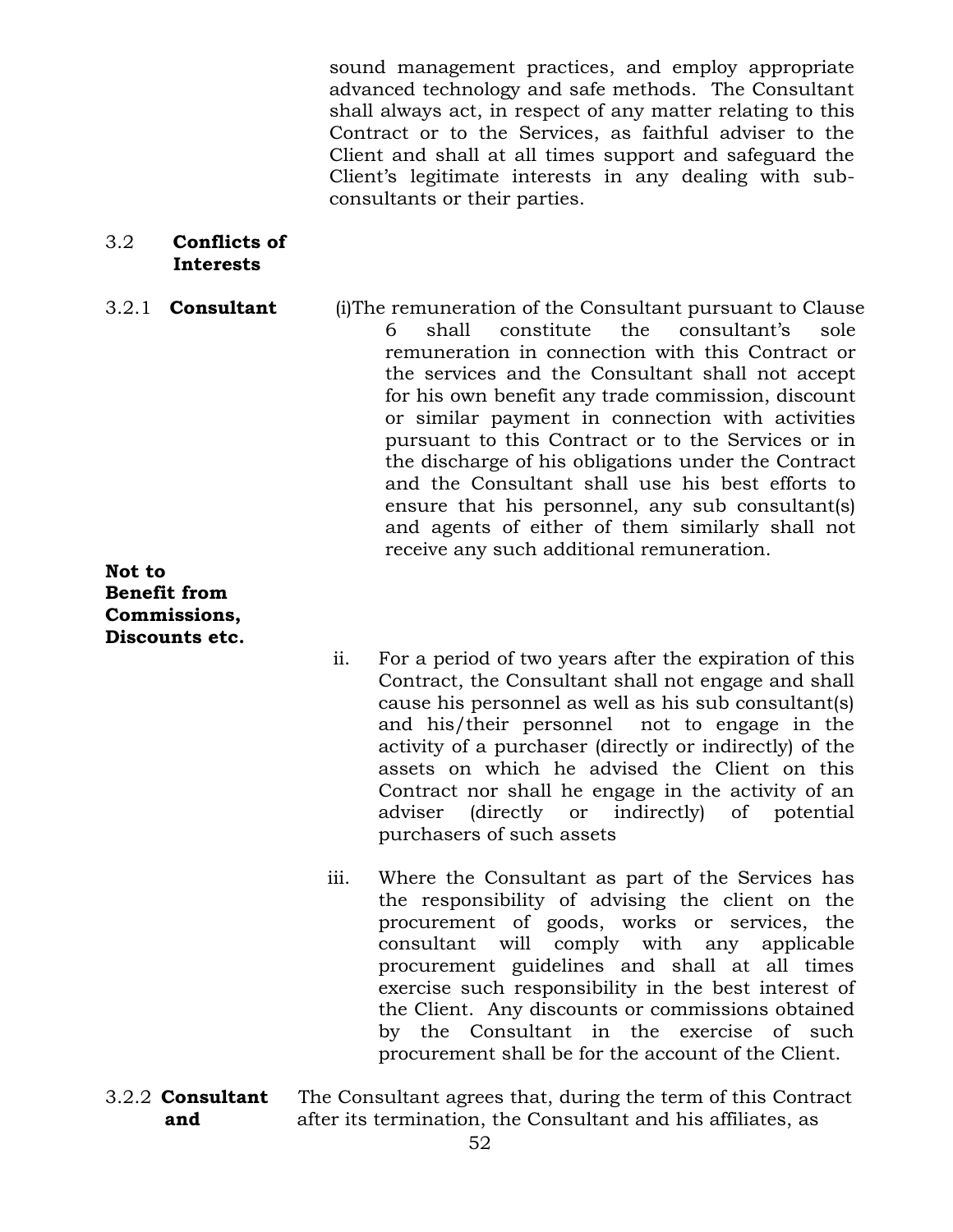| <b>Affiliates</b><br><b>Otherwise</b><br>Interested in<br>Project  | well as any Sub consultant and any of his affiliates, shall<br>be disqualified from providing goods, works or services (other<br>than the services and any continuation thereof) for any<br>project resulting from or closely related to the services                                                                                  |
|--------------------------------------------------------------------|----------------------------------------------------------------------------------------------------------------------------------------------------------------------------------------------------------------------------------------------------------------------------------------------------------------------------------------|
| 3.2.3 Prohibition<br><b>Of</b><br>Conflicting<br><b>Activities</b> | Neither the Consultant nor his sub consultant(s) nor their<br>nor their personnel shall engage, either directly or indirectly<br>in any of the following activities:                                                                                                                                                                   |
|                                                                    | a. During the term of this Contract, any business or<br>professional activities in the Republic of Kenya<br>which would conflict with the activities assigned<br>to them under this contract; or<br>b. After the termination of this contract, such other<br>activities as may be specified in the SC                                  |
| 3.3 Confidentiality                                                | The Consultant, his sub consultant(s) and the<br>personnel of either of them shall not, either during<br>the term of this Contract or within two (2) years<br>after the expiration of this contract, disclose any<br>proprietary contract or the Client's business or<br>operations without the prior written consent of the<br>Client |
| 3.4 Insurance to be<br><b>Taken Out by the</b>                     | The Consultant (a) shall take out and maintain and shall<br>cause any sub consultant(s) to take out and<br>maintain, at his (or the sub consultants', as the case<br>may be) own cost but on terms and conditions<br>approved by the client, insurance against the risks<br>and for the coverage, as shall be specified in the SC;     |

and (b) at the Client's request, shall provide evidence to the Client showing that such insurance has been taken out and maintained and that the current premiums have been paid.

#### **(xiii)**

| 3.5 Consultant's         | The consultant shall obtain the Client's prior approval in |
|--------------------------|------------------------------------------------------------|
| <b>Actions requiring</b> | writing before taking any of the following actions:        |
| Client's approval        |                                                            |
|                          | a) Entering into a subcontract for the performance of      |
|                          | any part of the services,                                  |

b) Appointing such members of the personnel not listed by name in Appendix C ("Key Personnel and Sub consultants")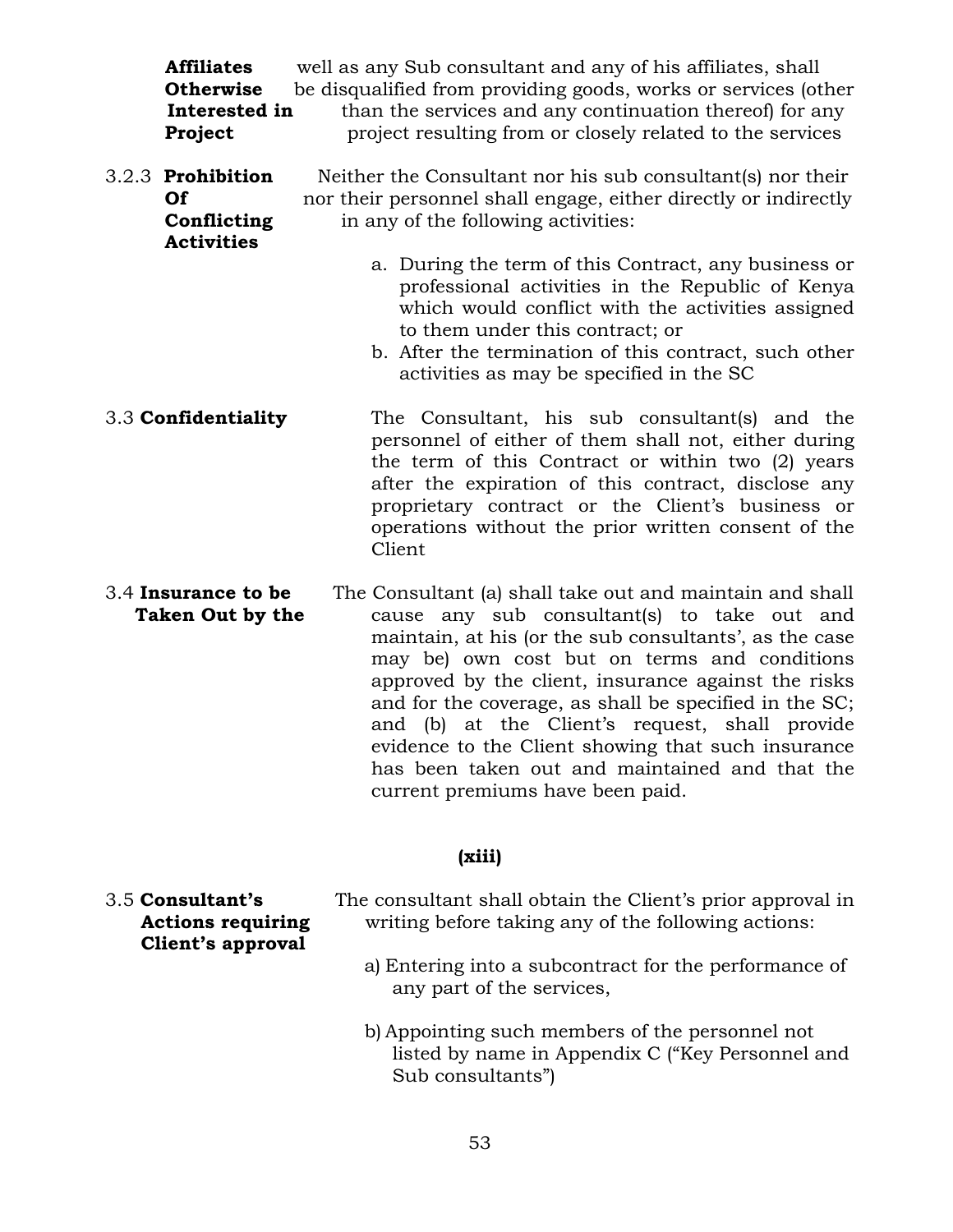- 3.6 **Reporting** the Consultants shall submit to the Client the reports **Obligations** and documents specified in Appendix A in the form, in the Numbers, and within the periods set forth in the said Appendix
- 3.7 **Documents** All plans, drawings, specifications, designs, reports and **Prepared by** other documents and software submitted by the Consultant **The Consultant** in accordance with Clause 3.6 shall become and remain the **to be** Property of the Client and the Consultant shall, not later **property** than upon termination or expiration of this contract, deliver **of the client** all such documents and software to the client together with a detailed inventory thereof. The Consultant may retain a Copy of such documents and software. Neither party shall Use these documents for purposes unrelated to this Contract without prior approval of the other party.

#### **4. CONSULTANT'S PERSONNEL**

- 4.1 **Description** The titles, agreed job descriptions, minimum qualifications **Of Personnel** and estimated periods of engagement in the carrying out of the services of the Consultant's Key Personnel are described in Appendix C. The key personnel and sub consultants listed by title as well as by name in Appendix C are hereby approved by the Client
- 4.2 **Removal and/or** a) Except as the Client may otherwise agree, no changes **Replacement** shall be made in the Key Personnel. If for any reason **Of personnel** beyond the reasonable control of the Consultant, it becomes necessary to replace any of the Key Personnel, the Consultant shall provide as a replacement a person of equivalent or better qualifications

#### **(xiv)**

b) If the Client finds that any of the Personnel have (i) committed serious misconduct or have been charged with having committed a criminal action, or (ii) the Client has reasonable cause to be dissatisfied with the performance of any of the Personnel, then the Consultant shall, at the Client's written specifying the grounds thereof, provide as a replacement a person with qualifications and experience acceptable to the Client.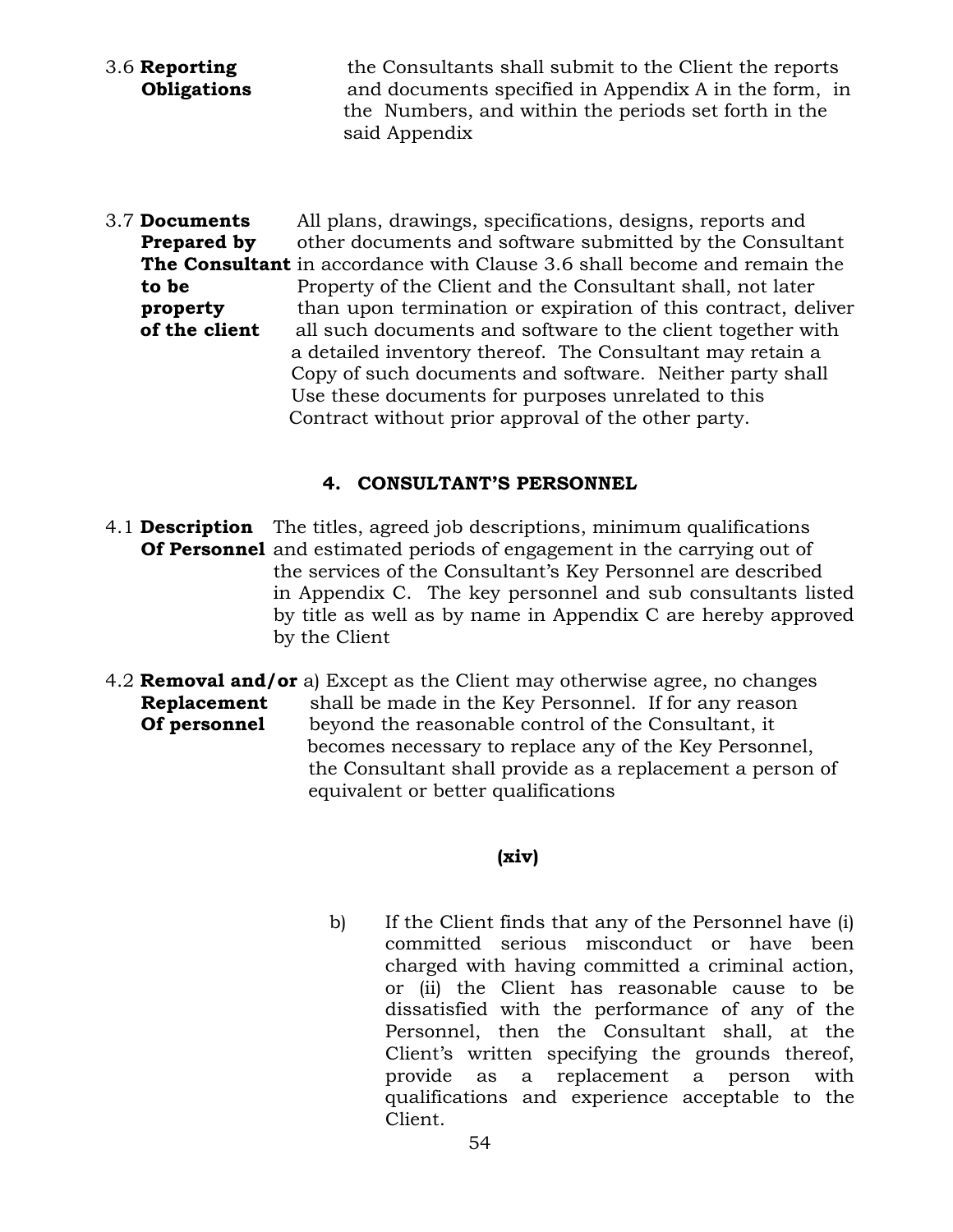c) The Consultant shall have no claim for additional costs arising out of or incidental to any removal and/or replacement of personnel.

#### **5. OBLIGATIONS**

- **5.1 Assistance** The Client shall use his best efforts to ensure that he **And Exemptions** provides the Consultant such assistance and exemptions as may be necessary for due Performance of this Contract.
- **5.2 Change in the** If after the date of this contract, there is any change in **Applicable Law** the Laws With respect to taxes and duties which increases or decreases the Cost of services rendered by the consultant, then the remuneration and reimbursable expenses otherwise payable to the Consultant under this contract shall be increased or decreased accordingly by agreement between the parties and corresponding adjustments shall be made to the amounts referred to in Clause 6.2(a) or (b), as the case may be.
- 5.3 **Services and** The client shall make available to the consultant the **Facilities** services and facilities listed under Appendix F

#### **6. PAYMENTS TO THE CONSULTANT**

6.1 **Lump-sum** The Consultant's total remuneration shall not exceed the Contract Price and shall be a fixed lump-sum including all staff costs, sub consultants' costs, printing, communications, travel, accommodation and the like and all other costs incurred by the Consultant in carrying out the

#### **(xv)**

Services described in Appendix A. Except as provided in Clause 5.2, the Contract price may only be increased above the amounts stated in Clause 6.2 if the Parties have agreed to additional payments in accordance with Clause 2.4.

6.**2 Contract Price** a) The price payable in foreign currency is set forth in the SC

> b) The price payable in local currency is set forth in the SC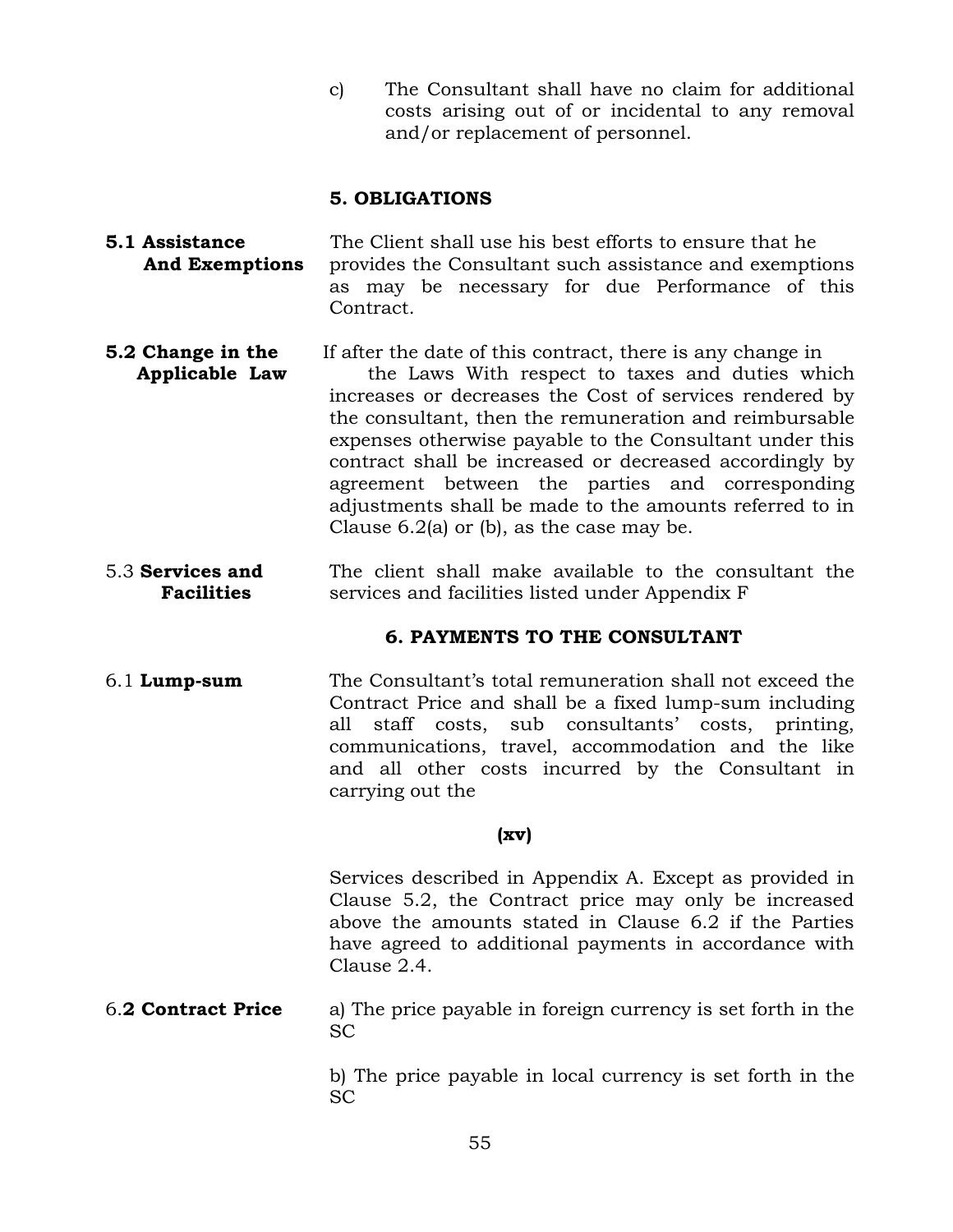- 6.3 **Payment for** For the purposes of determining the remuneration due for **Additional** additional services as may be agreed under Clause 2.4, a **Services** breakdown of the lump-sum price is provided in Appendices D and E
- 6.4 **Terms and** Payments will be made to the account of the consultant and **Conditions of** according to the payment schedule stated in the SC, the first **Payment payment** shall be made against the provision by the Consultant of a bank guarantee for the same amount and shall be valid for the period stated in the SC. Any other payment shall be made after the conditions listed in the SC for such payment have been met and the Consultant has submitted an invoice to the Client specifying the amount due.

6.5 **Interest on** payment shall be made within thirty (30) days of receipt

**Delayed** invoice and the relevant documents specified in Clause 6.4. If **Payment** the client has delayed payments beyond thirty (30) days after the due date hereof, simple interest shall be paid to the Consultant for each day of delay at a rate three percentage points above the prevailing Central Bank of Kenya's average rate for base lending.

#### **7. SETTLEMENT OF DISPUTES**

7.1 **Amicable Settlement** The parties shall use their best efforts to settle amicably all disputes arising out of or in connection with this contract or in connection with this contract or its interpretations

#### **(xvi)**

7.2 **Dispute settlement** Any dispute between the parties as to matter arising pursuant to this Contract that cannot be settled amicably within thirty (30) days after receipt by one party of the other party's request for such amicable settlement may be referred by either party to the arbitration and final decision of a person to be agreed between the parties. Failing agreement to concur in the appointment of an Arbitrator, the Arbitrator shall be appointed by the Chairman of the Chartered Institute of Arbitrators, Kenya Branch, on the request of the applying party.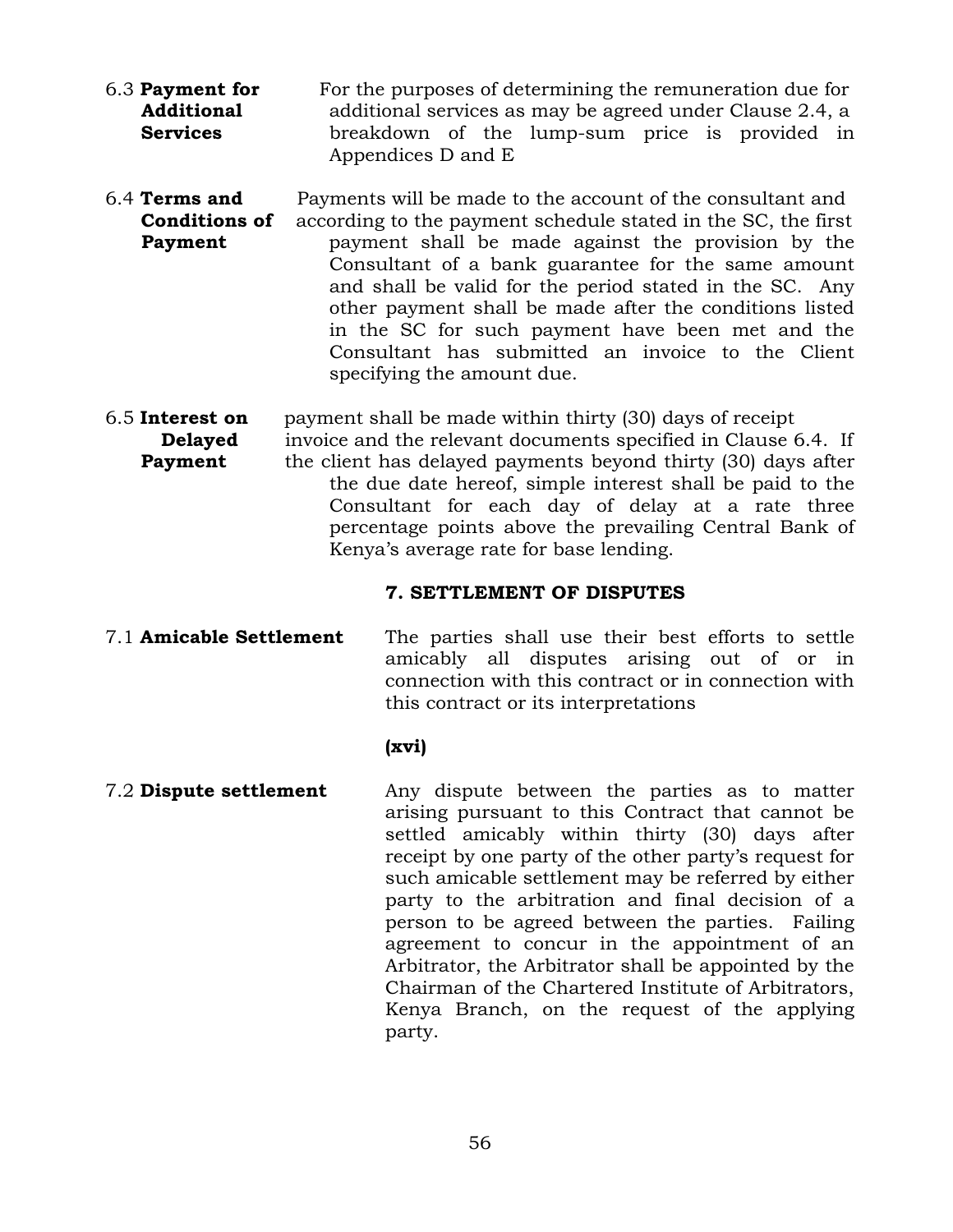# **Number of GC Amendments of and supplements to clauses in the Clause General conditions of contract**  1.1 (i) The Member in Charge is \_\_\_\_\_\_\_\_\_\_\_\_\_\_\_\_\_\_\_\_\_\_(*name of member*) 1.4 The Addresses are: Client:\_\_\_\_\_\_\_\_\_\_\_\_\_\_\_\_\_\_\_\_\_\_\_\_\_\_\_\_\_ Attention: \_\_\_\_\_\_\_\_\_\_\_\_\_\_\_\_\_\_\_\_\_\_\_\_ Telephone: \_\_\_\_\_\_\_\_\_\_\_\_\_\_\_\_\_\_\_\_\_\_\_\_\_ Telex: Facsimile: Consultant: \_\_\_\_\_\_\_\_\_\_\_\_\_\_\_\_\_\_\_\_\_\_ Telephone :\_\_\_\_\_\_\_\_\_\_\_\_\_\_\_\_\_\_\_\_\_\_ Telex:\_\_\_\_\_\_\_\_\_\_\_\_\_\_\_\_\_\_\_\_\_\_\_\_\_\_\_ Facsimile: 1.6 The Authorized Representative are: For the Client: For the Consultant: \_\_\_\_\_\_\_\_\_\_\_\_\_\_\_\_\_\_\_\_\_\_\_\_\_\_\_\_\_\_\_\_\_\_\_\_\_ 2.1 The date on which this Contract shall come into effect is(\_\_\_\_\_\_\_\_\_\_\_\_\_) (date) *Note: The date may be specified by reference to conditions of effectiveness of the Contract, such as receipt by Consultants of advance payment and by Client of bank guarantee*  2.2 The date for the commencement of service is (date) 2.3 The period shall be \_\_\_\_\_\_\_\_\_\_\_\_\_\_\_\_\_\_\_\_\_\_(length of time) *Note: Fill in the period, e.g. twenty four (24) months or such other period as the parties may agree in writing*

#### **I. SPECIAL CONDITIONS OF CONTRACT**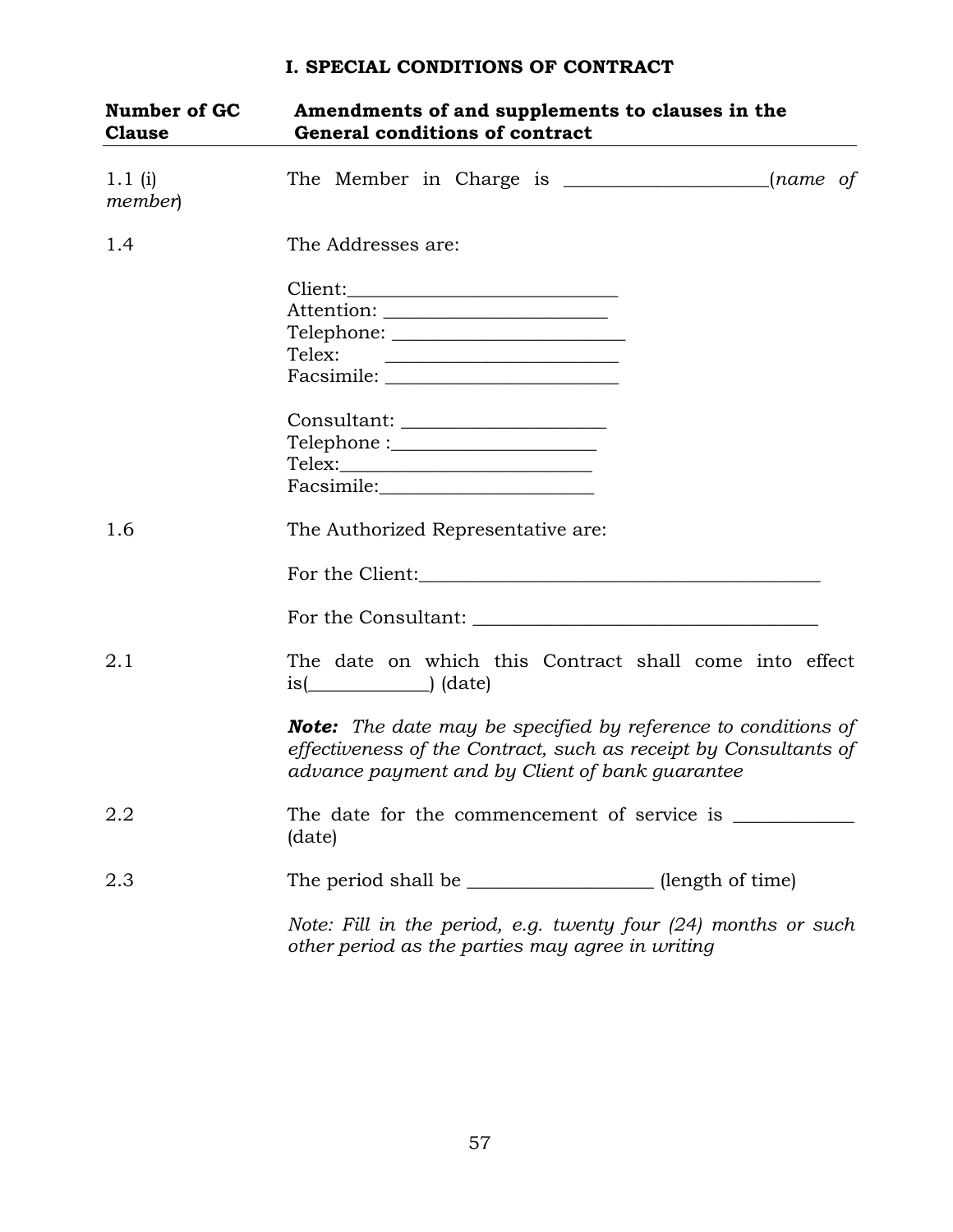#### *(xviii)*

3.4 The risks and coverage shall be:

\_\_\_\_\_\_\_\_\_\_\_\_\_\_\_\_\_\_\_\_\_\_

(i) Professional liability

(ii) Loss of or damage to equipment and property

\_\_\_\_\_\_\_\_\_\_\_\_\_\_\_\_\_\_\_\_\_\_\_\_\_\_\_\_\_\_\_\_\_\_\_\_\_\_\_\_\_\_\_\_\_\_

6.2(a) The amount in foreign currency or currencies is \_\_\_\_\_\_\_\_\_\_\_\_\_(insert amount)

6.2(b) The amount in local currency is \_\_\_\_\_\_\_\_\_\_\_\_\_\_\_\_\_\_\_\_(insert amount)

6.4 Payments shall be made according to the following schedule:

*Note: a) this sample clause should be specifically drafted for each contract and the following installments are indicative only: (b) if the payment of foreign currency and of local currency does not follow the same schedule, add a separate schedule for payment in local currency; and (c) if applicable, detail further the nature of the report evidencing performance, as may be required, e.g. submission of study or specific phase of study, survey, drawings, draft bidding documents, etc., as listed in Appendix B, Reporting Requirements. In the example provided, the bank guarantee for the repayment is released when the payments have reached 50 percent of the lump-sum price, because it is assumed that at that point, the advance has been entirely set off against the performance of services.* 

- Twenty (20) percent of the Contract Price shall be paid on the commencement date against the submission of a bank guarantee for the same
- Ten (10) percent of the lump-sum amount shall be paid upon submission of the inception report
- Twenty-five (25) percent of the lump sum amount shall be paid upon submission of the interim report
- Twenty five (25) percent of the lump-sum amount shall be paid upon submission of the draft final report
- Twenty (20) percent of the lump-sum amount shall be paid upon approval of the final report
- The bank guarantee shall be released when the total payments reach fifty (50) percent of the lump-sum amount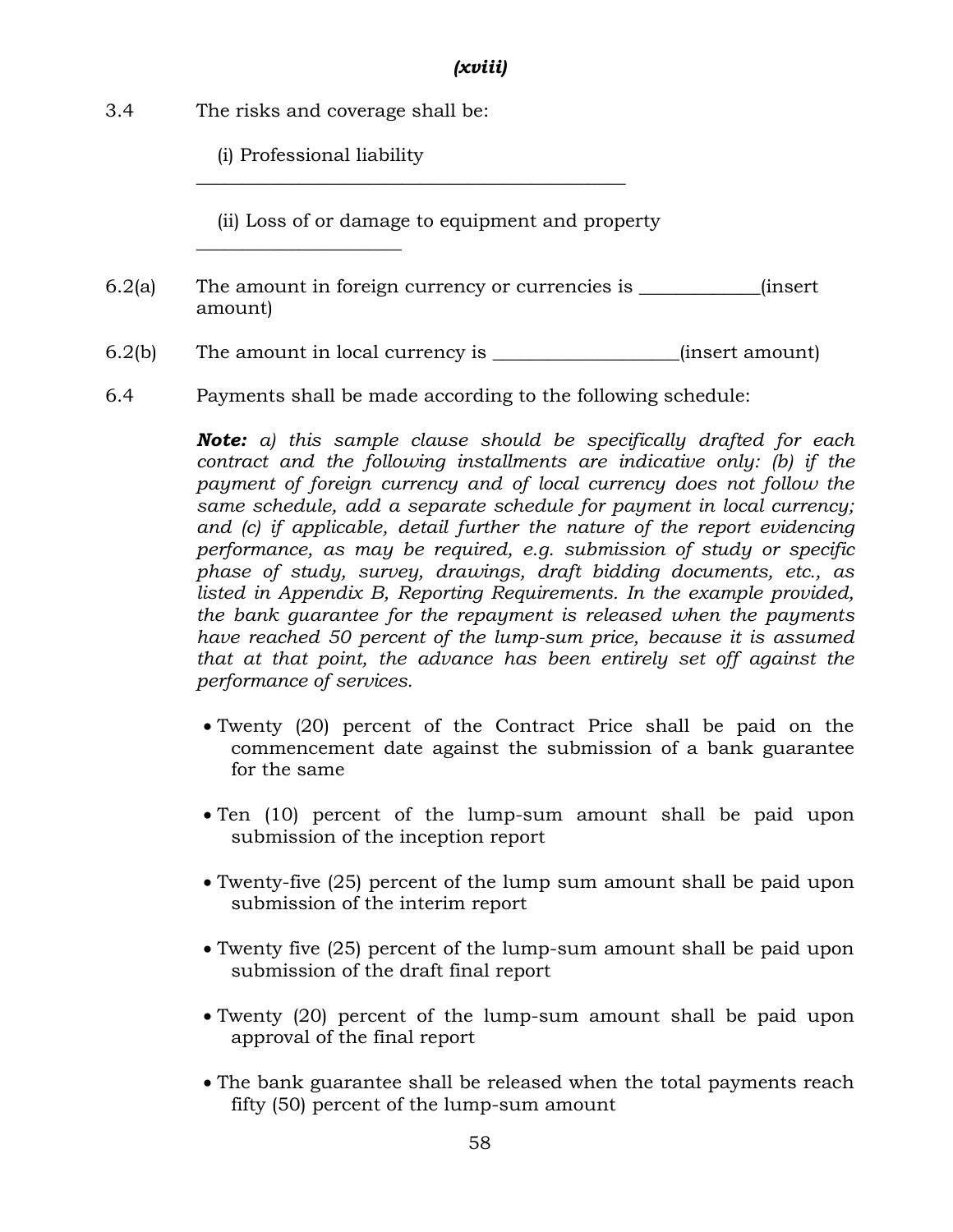#### **(xix)**

#### **IV. APPENDICES**

#### **APPENDIX A – DESCRIPTION OF THE SERVICES**

Give detailed descriptions of the services to be provided, dates for completion of *various tasks, place of performance for different tasks, specific tasks to be approved by Client etc.* 

#### **APPENDIX B – REPORTING REQUIREMENTS**

List format, frequency, and contents of reports; persons to receive them; dates of *submission; etc. if no reports are to be submitted, state here "Not applicable"*

#### **APPENDIX C – KEY PERSONNEL AND SUBCONSULTANTS**

- *List under C-1 Titles (and names, if already available), detailed job descriptions and minimum qualifications of personnel and staff-months for each*
	- *C-2 List of approved sub consultants (if already available); same information with respect to their personnel as in C-1*

#### **APPENDIX D – BREAKDOWN OF CONTRACT PRICE IN FOREIGN CURRENCY**

*List here the elements of cost used to arrive at the breakdown of the lump-sum price – foreign currency portion* 

*1. Monthly rate for personnel (key personnel and other personnel)*

*2. Reimbursable expenditure* 

*This appendix will exclusively be used for determining remuneration for additional services* 

#### **APPENDIX E – BREAKDOWN OF CONTRACT PRICE IN LOCAL CURRENCY**

*List here the elements of cost used to arrive at the breakdown of the lump-sum price – local currency portion* 

- *1. Monthly rates for Personnel (key personnel and other personnel)*
- *2. Reimbursable expenditure*

*(xx)*

*This appendix will exclusively be used for determining remuneration for additional services*